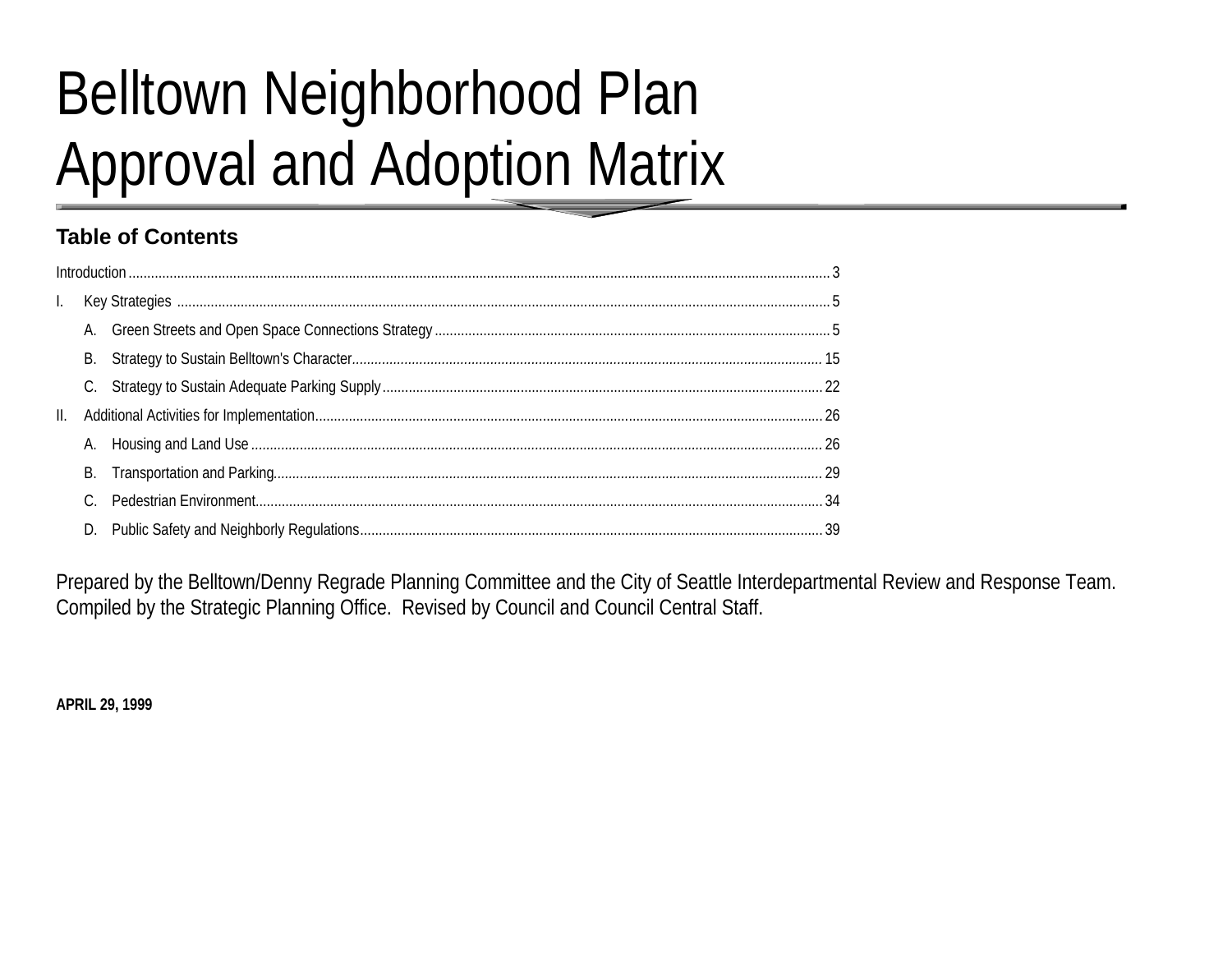## **Acronyms & Definitions**

- **DCLU** Department of Design, Construction and Land Use (City of Seattle) **DON** Department of Neighborhoods (City of Seattle) **DPR** Department of Parks and Recreation (City of Seattle) **ESD** Executive Services Department (City of Seattle) **KCMetro** King County Metro Transit Division **NMF** Neighborhood Matching Fund (Department of Neighborhoods) **NPO** Neighborhood Planning Office (City of Seattle) **OED** Office of Economic Development (City of Seattle) **OFE** Office for Education (City of Seattle, Strategic Planning Office) **OH** Office of Housing (City of Seattle) **OIR** Office of Intergovernmental Relations (City of Seattle) **OUC** Office of Urban Conservation (City of Seattle, Department of Neighborhoods) **ROW** Right-of-way
- **SAC** Seattle Arts Commission (City of Seattle) **SCL** Seattle City Light (City of Seattle) **SEATRAN** Seattle Transportation Department (Formerly Seattle Engineering Department [SED]) (City of Seattle) **SOUND TRANSIT** (Formerly Regional Transit Authority [RTA]) **SPD** Seattle Police Department (City of Seattle) **SPL** Seattle Public Library (City of Seattle) **SPO** Strategic Planning Office (Formerly City of Seattle Office of Management and Planning [OMP]) (City of Seattle) **SPS** Seattle Public Schools**SPU** Seattle Public Utilities (City of Seattle) **TSP** Transportation Strategic Plan
- **WSDOT** Washington State Department of Transportation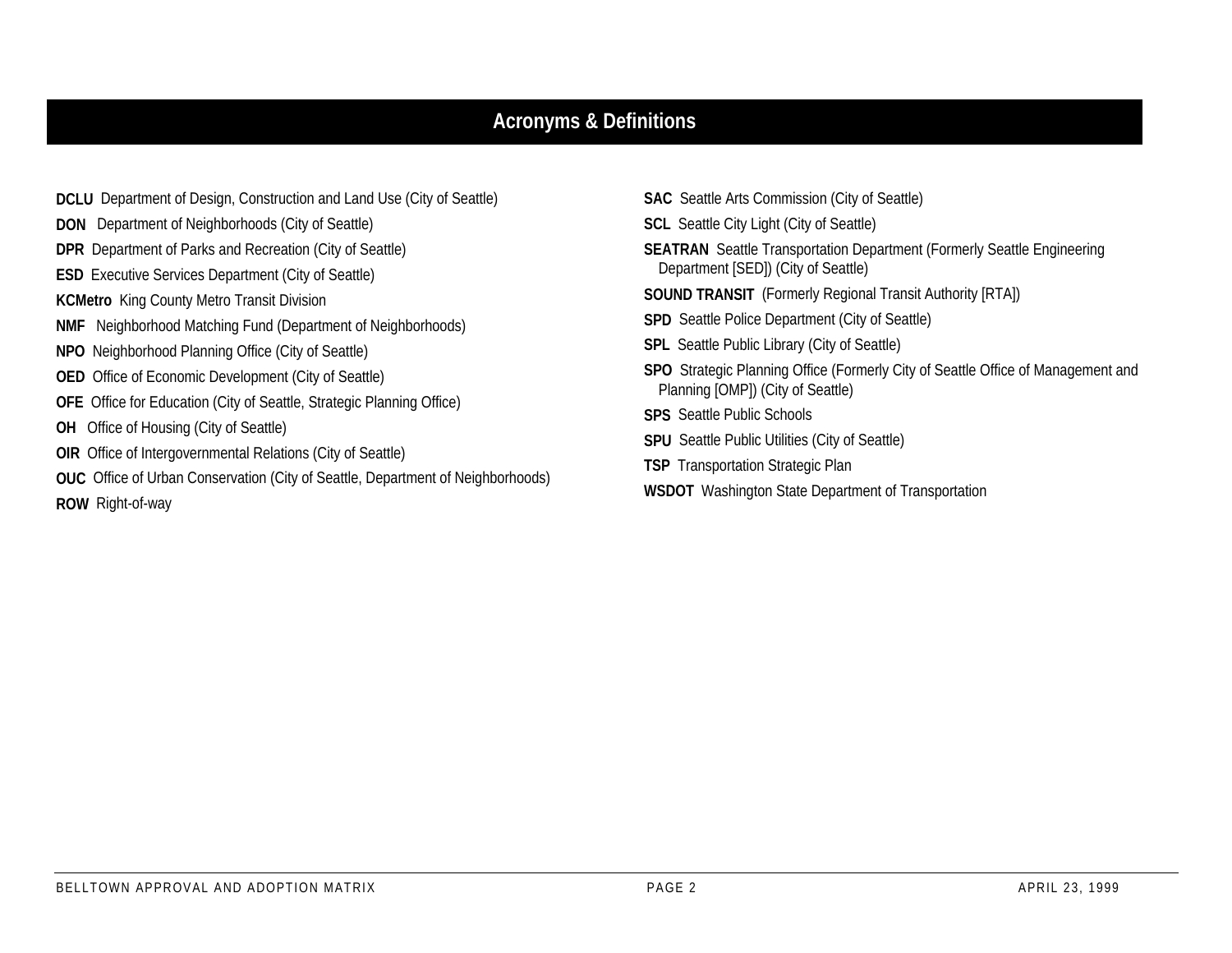## **PURPOSE, STRUCTURE, AND FUNCTION OF THE APPROVAL AND ADOPTION MATRIX**

Through the City of Seattle's Neighborhood Planning Program, 37 neighborhoods all over Seattle are preparing neighborhood plans. These plans enable people in neighborhoods to articulate a collective vision for growth and change over the next 20 years and identify activities to help them achieve that vision. The plans are also intended to flesh out the City's Comprehensive Plan. Because each plan is unique, this Approval and Adoption Matrix has been designed as a standard format for the City to establish a work program in response to the recommended activities proposed in the specific neighborhood plan and to identify implementation actions to be factored into future work plans and tracked over time.

The matrix is divided into two sections:

- I.*Key Strategies*: Usually complex projects or related activities that the neighborhood considers critical to the successful implementation of the neighborhood plan.
- II. *Additional Activities for Implementation:* Activities that are not directly associated with a Key Strategy, ranging from high to low in priority and from immediate to very long range in anticipated timing.

The neighborhood planning group or its consultant generally fill in the Activity, Priority, Time Frame, Cost Estimates and Implementor columns. The City Response column reflects City department comments as compiled by the Strategic Planning Office. The City Action column in Section II and the narrative response to each Key Strategy are initially filled in by City departments, then reviewed, changed if appropriate and finalized by City Council. Staff from almost every City department have participated in these planning efforts and in the preparation of this Matrix. Ultimately, the City Council will approve the Matrix and recognize the neighborhood plan by resolution.

Some neighborhood recommendations may need to be examined on a city-wide basis before the City can provide an appropriate response. This is usually because similar recommendations are being pursued in many neighborhoods and the City will need clear policy direction to ensure a consistent city-wide response. Such recommendations are being referred to the "Policy Docket", a list of policy issues that will be presented to City Council, for further discussion and action.

## **ACTIVITIES ALREADY ACCOMPLISHED BY THE BELLTOWN PLANNING COMMITTEE**

#### Growing Vine Street:

The neighborhood secured a Neighborhood Matching Fund Grant to develop a schematic design of the Vine Green Street. The City then appointed an interdisciplinary City Design Team to work on Growing Vine Street. The Design Team includes representatives from SEATRAN's Street Use, Roadway Design and Transportation, Electrical Design and Structural Design sections and SPU's Drainage Operations, Drainage, Electrical Design, Structural Design, and Landscape Design sections. The City Design Team has been allocated funding for their work on this project .

Belltown Open Space Acquisition (P-Patch parcels):

The City has purchased property to the south of the existing Belltown P-Patch. This property is being evaluated to determine its best future use to help assure the viability of the P-Patch parcel.

#### Bell Street Improvements:

SEATRAN has approved the neighborhood's conceptual designs which will enhance pedestrian amenities and safety along this important link between Belltown, the Bell Street pedestrian bridge and the waterfront. SEATRAN has implemented improvements at First and Western Avenues and is working toward implementing improvements at First Avenue and Bell Street. The neighborhood is working with private developers to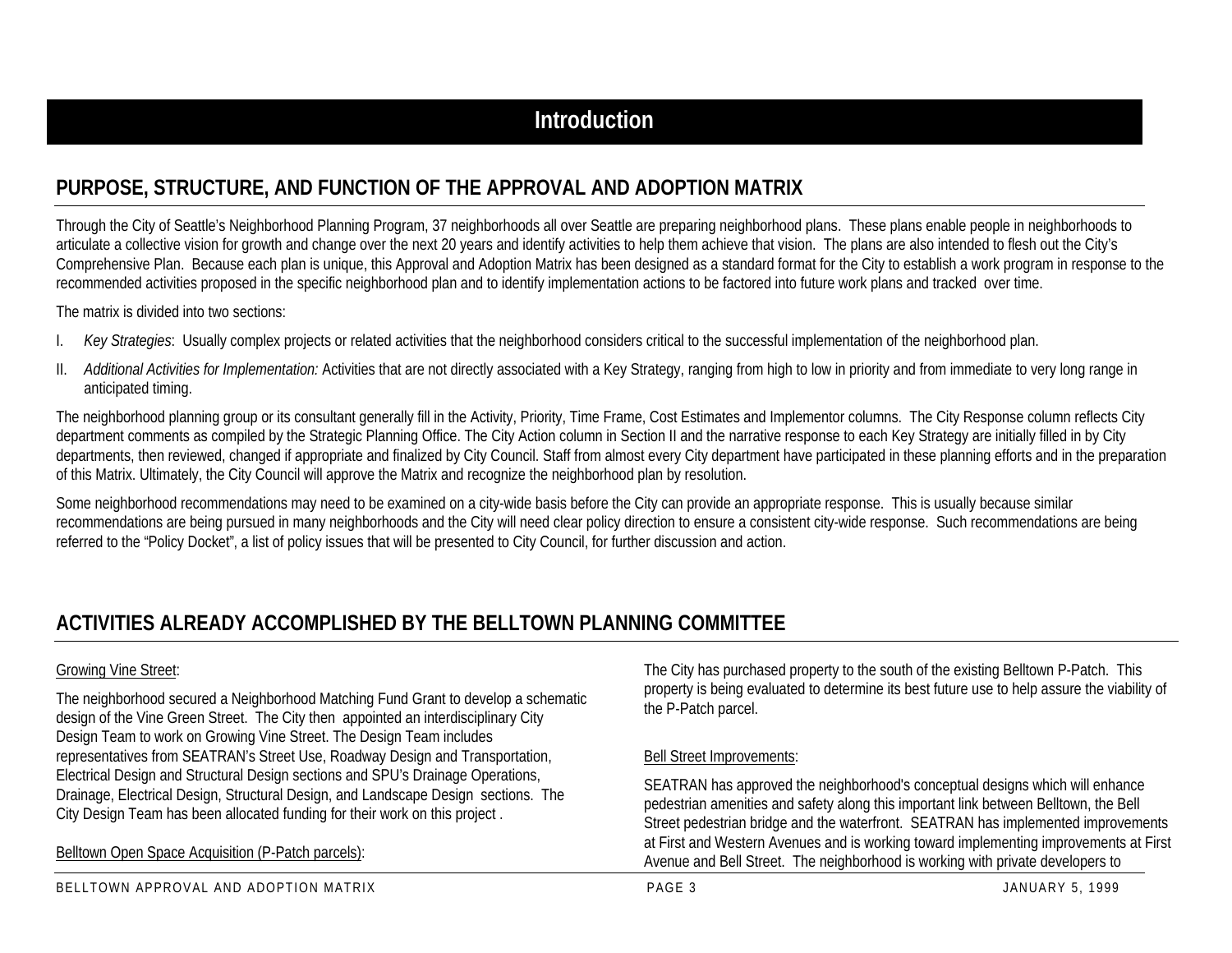implement improvements between Elliott and Western Avenues.

South Regrade Problem Solving Partnership:

The Seattle Police Department is partnering with the Denny Regrade Business Association, and business and property owners in the south Regrade neighborhood (along 2nd, 3rd and 4th Avenues) to address illegal activities occurring in this area.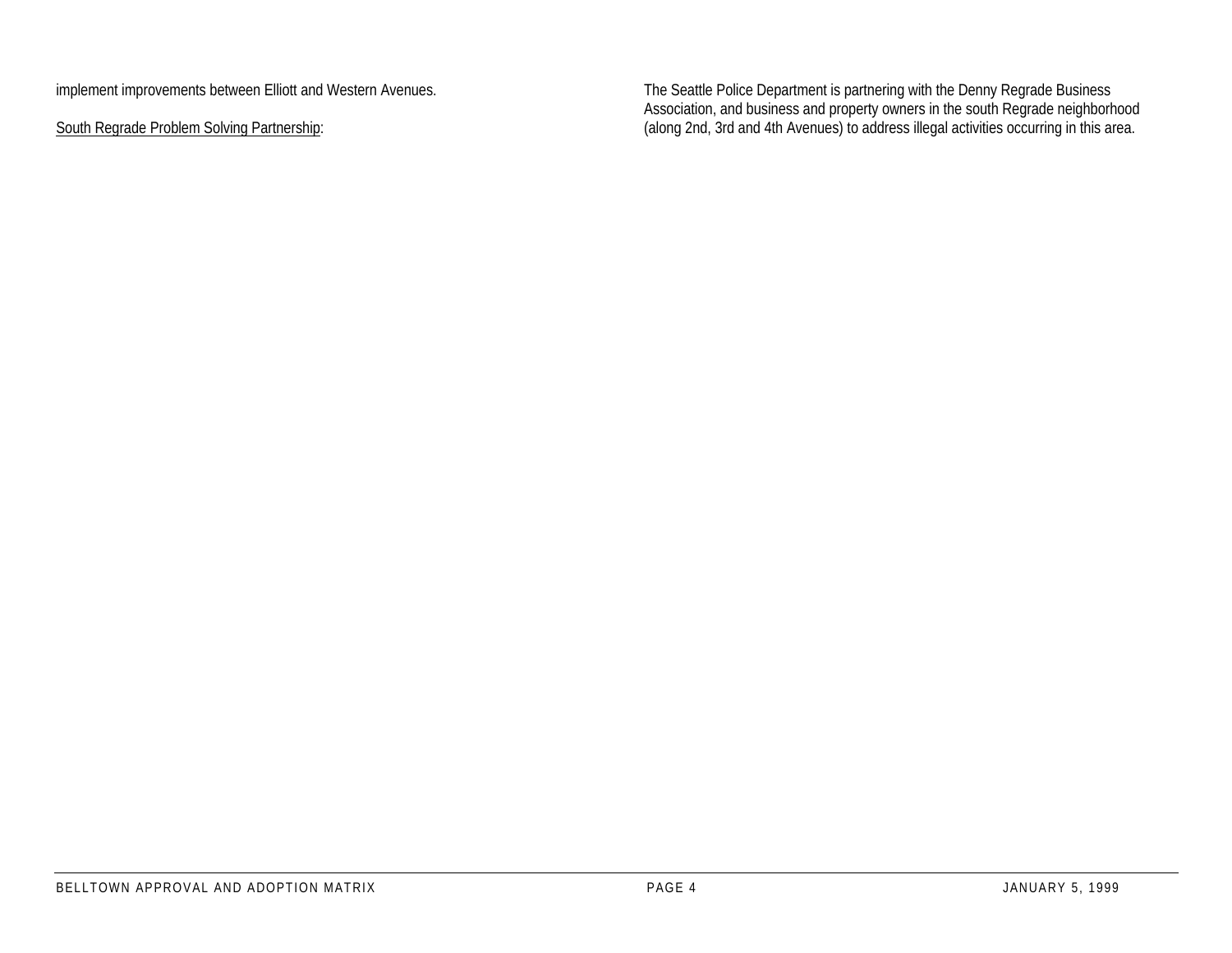## **I. Key Strategies**

Each Key Strategy consists of activities for a single complex project or theme that the neighborhood considers critical to achieving its vision for the future. While the Key Strategies are high priorities for the neighborhood, they are also part of a twenty-year plan, so the specific activities within each Key Strategy may be implemented over the span of many years.

The Executive recognizes the importance of the Key Strategies to the neighborhood that developed them. Given the number of Key Strategies that will be proposed from the 37 planning areas, priorities will have to be set and projects phased over time. The Executive will coordinate efforts to sort through the Key Strategies. During this sorting process, the departments will work together to create a sector work program which includes evaluation of Key Strategy elements. This may include developing rough cost estimates for the activities within each Key Strategy; identifying potential funding sources and mechanisms; establishing priorities for the Key Strategies within each plan, as well as priorities among plans; and developing phased implementation and funding strategies. The City will involve neighborhoods in a public process so that neighborhoods can help to establish citywide priorities. Activities identified in this section will be included in the City's tracking database for monitoring neighborhood plan implementation.

The department most involved with the activities for a Key Strategy is designated as the lead. Otherwise, DON is designated as the lead. Other participating departments are also identified.

The City Response lists activities already underway, and other tasks that the City has committed to commence during the 1999-2000 biennium.

## **A. GREEN STREETS AND OPEN SPACE CONNECTIONS STRATEGY**

## **Description**

The Green Streets and Open Space Connections Strategy combines a series of actions that will provide parks and open space opportunities for Belltown residents without a significant expenditure of public funds for land acquisition. The strategy seeks to improve Green Streets within the community and to improve and enhance connections to Open Spaces both inside and outside the neighborhood, most notably the Waterfront and the Seattle Center.

## **Integrated City Response**

This strategy is consistent with the Comprehensive Plan. It is designed to improve the quality of the environment by providing parks and open space opportunities for residents. The neighborhood may want to consider utilizing their early implementation dollars to pursue some of the smaller open space improvements.

While directed toward a single goal, the individual activities in this strategy could be implemented independent of one another.

**Lead Department:** DON

**Participating Departments:** DPR, SEATRAN, DCLU, SPO

### *Activities Already Underway*

- 1. The City purchased property to the south of the existing Belltown P-Patch. This property is being evaluated to determine its best future use to help assure the viability of the P-Patch parcel.
- 2. SEATRAN reviewed and approved the design submitted for Bell Street Improvements from Elliott to 1st Avenue.
- 3. SEATRAN re -marked all existing crosswalks in the Downtown in 1998. Significant improvements have also been done to the intersection of Western and Bell and a signal was added at Western and Battery.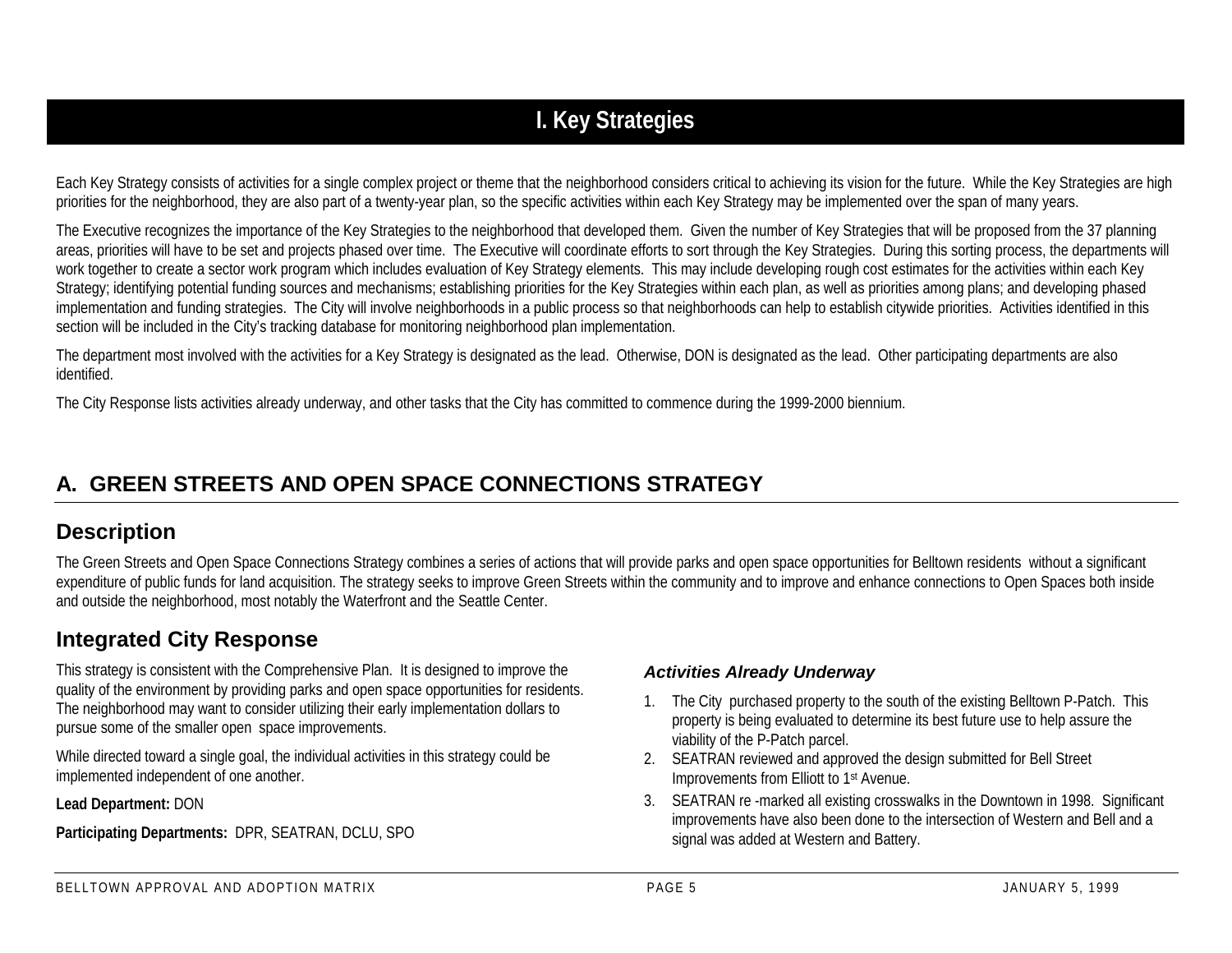4. Sound Transit is including the proposed north downtown commuter rail station in the vicinity of Broad Street in its environmental review. Before such a station could be built, the Sound Transit Board would need to amend the *Sound Move* plan to include the station and would need to identify funding for the station.

#### *Tasks to be Undertaken in 1999-2000*

- 1. Complete the transfer of additional property for the P-Patch. Work with the community in their design process to develop community space in the newly acquired property to the south of the P-Patch and develop the recently acquired "inset lot" of the Belltown P-Patch.
- 2. The City, through an interdepartmental team,will be reviewing its policies on green streets and key pedestrian streets in 1999-2000. The recommendation to allow a "payment in lieu of" or off site improvements to meet the current open space and common recreation requirements in the Land Use Code will be included in that analysis.
- 3. SEATRAN expects to complete an analysis of the concept plan for Growing Vine Street by the end of the first quarter 1999. SEATRAN met with neighborhood planning representatives in January and March and held a design workshop in February. Preliminary drainage design criteria has been developed. SEATRAN has scheduled a series of meetings with neighborhood planning representatives and city

staff for April and May to discuss utilities, drainage, cisterns/tanks; pedestrian improvements, traffic, lighting and signage; maintenance; and vegetation.

- 4. As the Executive develops the proposed North Waterfront Access Project, the Executive should ensure that the project includes pedestrian and bike access. The Executive's public process for reviewing the possible North Waterfront Access Project should ensure that Queen Anne, Belltown, downtown and other affected neighborhoods are involved.
- 5. In addition to review of a potential overcrossing at Broad Street, the Executive shall review all existing at-grade or proposed above-grade crossings to provide pedestrian and bike access to Elliott Bay. In doing so, the Executive shall develop a public process plan to work with Queen Anne, Belltown and other affected neighborhoods as it reviews locations for access to Elliott Bay.
- 6. By the end of the third quarter of 1999, the Executive shall report to the Council's Transportation and Neighborhoods Committees regarding the public process, alternative locations, possible funding sources, issues and next steps.
- 7. SEATRAN will provide the Council with status reports at least every six months as it analyzes locations.
- 8. Identify those activities in this Key Strategy that are good candidates for next steps for implementation considering priorities, possible funding sources and departmental staffing capabilities through the West Sector work program.
- 9. Identify next steps for continued implementation.

|           | A. Green Streets and Open Space Connections Strategy                                |                 |                   |               |                   |                                                                                                                                                                                                                      |  |  |  |
|-----------|-------------------------------------------------------------------------------------|-----------------|-------------------|---------------|-------------------|----------------------------------------------------------------------------------------------------------------------------------------------------------------------------------------------------------------------|--|--|--|
|           | <b>Activity</b>                                                                     | <b>Priority</b> | <b>Time Frame</b> | Cost Estimate | Implementor       | <b>City Response</b>                                                                                                                                                                                                 |  |  |  |
|           | Pedestrian Environment ~ Green Streets and Open Space                               |                 |                   |               |                   |                                                                                                                                                                                                                      |  |  |  |
| KS<br>1.1 | Preserve and expand the Belltown P-Patch<br>through the acquisition of additional   | Very,<br>very,  | Ongoing           |               | <b>DPR</b>        | The P-Patch is owned by the Parks Department and operated by the<br>P-Patch program in the Dept. of Neighborhoods. The City purchased                                                                                |  |  |  |
|           | property, including the cannery cottages<br>and the "inset" lot within the P-Patch. | very<br>high    |                   |               | ESD<br><b>DON</b> | property to the south of the existing Belltown P-Patch. This property<br>is being evaluated to determine its best future use to help assure the                                                                      |  |  |  |
|           |                                                                                     |                 |                   |               |                   | viability of the P-Patch parcel. The City has also purchased the inset<br>lot within the Belltown P-Patch, which will be used to expand the P-<br>Patch.                                                             |  |  |  |
|           |                                                                                     |                 |                   |               |                   | The Belltown community has initiated a community process to create<br>a public design for the property south of the P-Patch. This property<br>currently contains three cottages. The community is very interested in |  |  |  |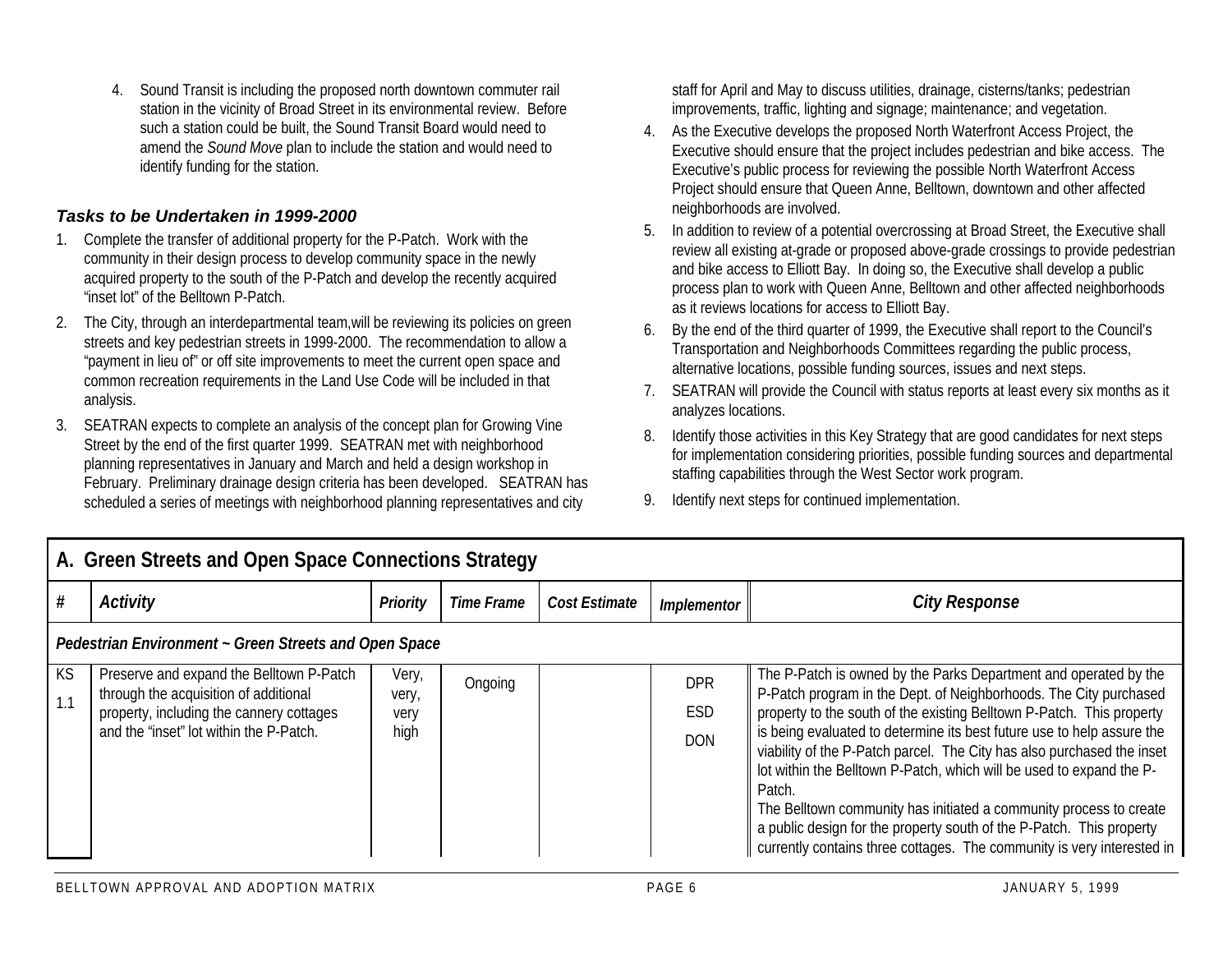|           | A. Green Streets and Open Space Connections Strategy                                                                                                                                                                                                                                                                                                             |                 |                   |               |                                         |                                                                                                                                                                                                                                                                                                                                                                                                                                                                                                                                                                                                                                                                                                                                                                                                                                                                                                                                                                                                                                                                                                                                                                                                                                                                                                                                                                                                                                                                                                                                                                                                                                                                                                                                                                                                                                                                                                                                                                                                                                                                                                                                                              |  |  |  |  |  |
|-----------|------------------------------------------------------------------------------------------------------------------------------------------------------------------------------------------------------------------------------------------------------------------------------------------------------------------------------------------------------------------|-----------------|-------------------|---------------|-----------------------------------------|--------------------------------------------------------------------------------------------------------------------------------------------------------------------------------------------------------------------------------------------------------------------------------------------------------------------------------------------------------------------------------------------------------------------------------------------------------------------------------------------------------------------------------------------------------------------------------------------------------------------------------------------------------------------------------------------------------------------------------------------------------------------------------------------------------------------------------------------------------------------------------------------------------------------------------------------------------------------------------------------------------------------------------------------------------------------------------------------------------------------------------------------------------------------------------------------------------------------------------------------------------------------------------------------------------------------------------------------------------------------------------------------------------------------------------------------------------------------------------------------------------------------------------------------------------------------------------------------------------------------------------------------------------------------------------------------------------------------------------------------------------------------------------------------------------------------------------------------------------------------------------------------------------------------------------------------------------------------------------------------------------------------------------------------------------------------------------------------------------------------------------------------------------------|--|--|--|--|--|
| #         | <b>Activity</b>                                                                                                                                                                                                                                                                                                                                                  | <b>Priority</b> | <b>Time Frame</b> | Cost Estimate | <b>Implementor</b>                      | <b>City Response</b>                                                                                                                                                                                                                                                                                                                                                                                                                                                                                                                                                                                                                                                                                                                                                                                                                                                                                                                                                                                                                                                                                                                                                                                                                                                                                                                                                                                                                                                                                                                                                                                                                                                                                                                                                                                                                                                                                                                                                                                                                                                                                                                                         |  |  |  |  |  |
|           |                                                                                                                                                                                                                                                                                                                                                                  |                 |                   |               |                                         | the preservation of these examples of early Seattle architecture. The<br>City recognizes that keeping one cottage occupied may help the<br>security of the whole site.                                                                                                                                                                                                                                                                                                                                                                                                                                                                                                                                                                                                                                                                                                                                                                                                                                                                                                                                                                                                                                                                                                                                                                                                                                                                                                                                                                                                                                                                                                                                                                                                                                                                                                                                                                                                                                                                                                                                                                                       |  |  |  |  |  |
| KS<br>1.2 | Provide more green space in the Regrade<br>neighborhood through implementation of<br>Growing Vine Street and other Green<br>Streets, as their designs are developed.<br>When a single department is assigned to<br>implement and maintain green streets (see<br>KS 1.4), that department should define<br>public and property owner involvement<br>requirements. | H               | $2 - 6$           |               | DPR,<br>SEATRAN,<br>DCLU,<br><b>SAC</b> | Growing Vine Street: In general, SEATRAN supports this concept.<br>However, there are several concerns with the design that has been<br>proposed for Vine Street. These concerns include drainage issues,<br>traffic diversion, and abutting property owner approval. To help<br>address these issues, SEATRAN will do an analysis of the concept<br>plan for Growing Vine Street. SEATRAN expects to complete this<br>work by the end of the first quarter 1999. The analysis would not<br>result in final designs for construction but would identify appropriate<br>additional elements or necessary changes needed to implement the<br>concept. The City appointed an interdisciplinary City Design Team to<br>work on Growing Vine Street. There are representatives from<br>SEATRAN and SPU's Street Use, Drainage Operations, Drainage,<br>Electrical Design, Structural Design, Landscape Design and Roadway<br>Design and Transportation sections This will provide the framework<br>for formal design and construction as funding opportunities arise from<br>whatever source.<br>SEATRAN met with neighborhood planning representatives in<br>January and March and held a design workshop in February.<br>Preliminary drainage design criteria has been developed. SEATRAN<br>has scheduled a series of meetings with neighborhood planning<br>representatives and city staff for April and May to discuss utilities,<br>drainage, cisterns/tanks; pedestrian improvements, traffic, lighting and<br>signage; maintenance; and vegetation. Growing Vine Street is<br>included in the Seattle Arts Commission's (SAC) Municipal Art Plan<br>(MAP). Artist Buster Simpson will be involved in this project.<br>DCLU's role is to participate in the designation and design aspects of<br>Vine Street and other green streets mentioned here. DPR may want<br>to comment on activities that specifically relate to park development<br>or streetscape design abutting park property. DPR is funded primarily<br>for the maintenance and operation of existing facilities. The<br>department does not have funding to develop ROWs. Feasibility will |  |  |  |  |  |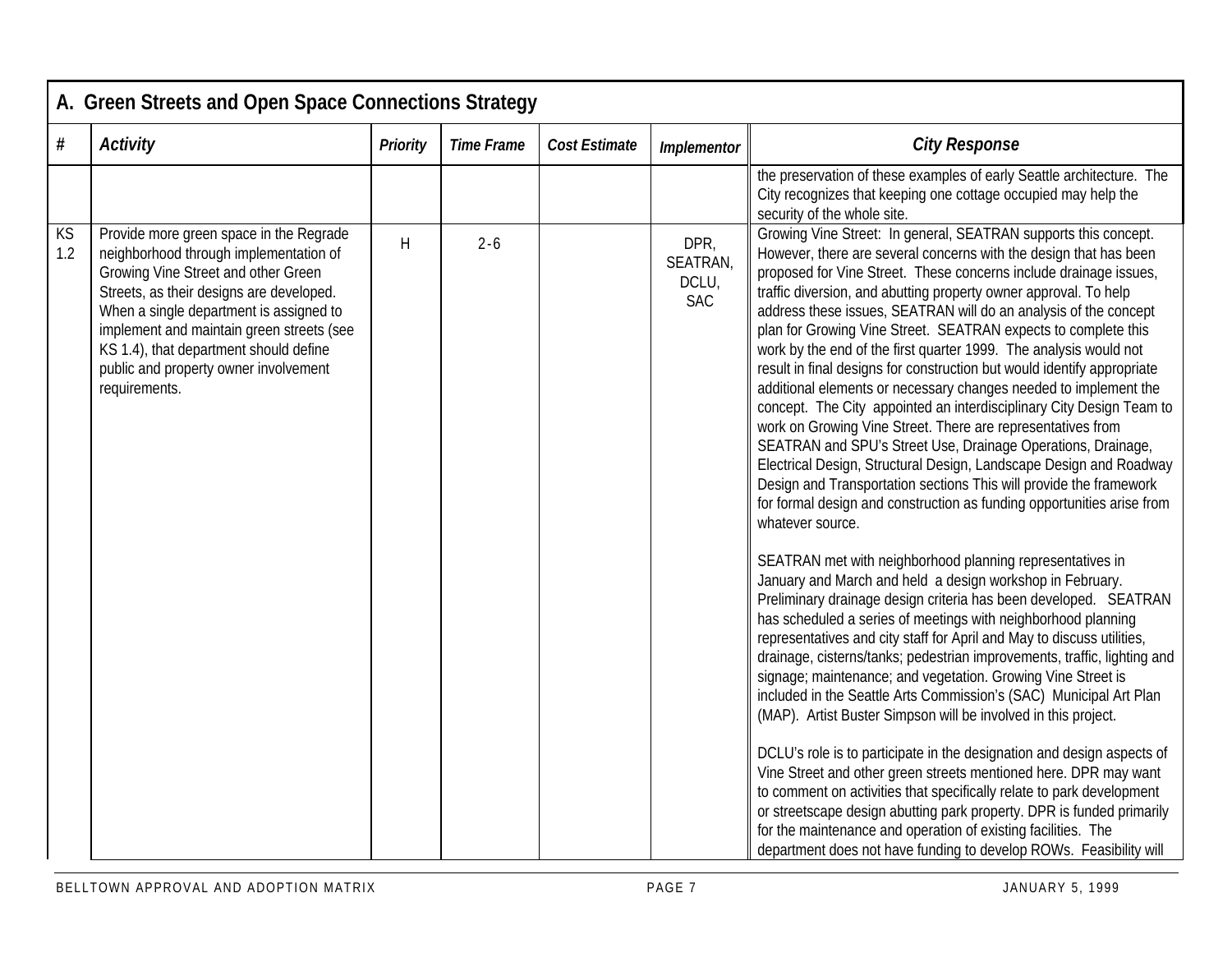|           | A. Green Streets and Open Space Connections Strategy                                                                                                                                                                                                                                                                                                                                                                                |                 |                   |                      |                                                   |                                                                                                                                                                                                                                                                                                                                                                                                                                                                                                                                                                                                                                    |  |  |  |  |
|-----------|-------------------------------------------------------------------------------------------------------------------------------------------------------------------------------------------------------------------------------------------------------------------------------------------------------------------------------------------------------------------------------------------------------------------------------------|-----------------|-------------------|----------------------|---------------------------------------------------|------------------------------------------------------------------------------------------------------------------------------------------------------------------------------------------------------------------------------------------------------------------------------------------------------------------------------------------------------------------------------------------------------------------------------------------------------------------------------------------------------------------------------------------------------------------------------------------------------------------------------------|--|--|--|--|
| #         | <b>Activity</b>                                                                                                                                                                                                                                                                                                                                                                                                                     | <b>Priority</b> | <b>Time Frame</b> | <b>Cost Estimate</b> | <b>Implementor</b>                                | <b>City Response</b>                                                                                                                                                                                                                                                                                                                                                                                                                                                                                                                                                                                                               |  |  |  |  |
|           |                                                                                                                                                                                                                                                                                                                                                                                                                                     |                 |                   |                      |                                                   | be determined by DCLU and SEATRAN.<br>Green Streets: The City through an interdepartmental team will be<br>reviewing its implementation policies on Green Streets and Key<br>Pedestrian Streets in 1999. The recommendation that public and<br>property owner requirements to implement and maintain Green<br>Streets be clarified will be included in that review and analysis.<br>An NMF grant may be appropriate to pursue designs for additional<br>Green Streets that have not developed streetscape concepts.                                                                                                                |  |  |  |  |
| KS<br>1.3 | Designate Clay Street, Eagle Street and<br>Bay Street as Green Streets. Extend the<br>Vine Street Green Street designation to<br>Denny Way.                                                                                                                                                                                                                                                                                         | M               | $1-2$             |                      | <b>SEATRAN</b><br><b>DCLU</b>                     | Green Streets: The City through an interdepartmental team will be<br>reviewing its implementation policies on Green Streets and Key<br>Pedestrian Streets in 1999. Once this policy analysis is completed,<br>this recommendation will be reviewed again.<br>The new Green Street designations are included in proposed<br>legislation that will be considered as part of the Downtown Urban<br>Center Planning Group's (DUCPG) Approval and Adoption package<br>forwarded to Council. SEATRAN and DCLU will work together with<br>the neighborhood on subsequent activities for the green streets noted<br>in matrix item KS 1.3. |  |  |  |  |
| KS<br>1.4 | Develop a process, within the structure of<br>City government, based upon the DUCPG<br>Green Streets, Open Space and Urban<br>Design recommendations, wherein the<br>procedures and responsibilities for<br>implementing and maintaining Green<br>Streets shall be clearly and concisely<br>defined.<br>When a single department is assigned to<br>implement and maintain green streets that<br>department should define public and | H               | $1 - 2$           |                      | <b>SEATRAN</b><br><b>SPO</b><br>DCLU, DPR,<br>SPU | Green Streets: The City through an interdepartmental team will be<br>reviewing its policies on Green Streets and Key Pedestrian Streets in<br>1999. The recommendations that 1) public and property owner<br>requirements to implement and maintain Green Streets be clarified<br>and 2) funding sources should include Parks and Public Utilities<br>Sources will be included in that review and analysis.                                                                                                                                                                                                                        |  |  |  |  |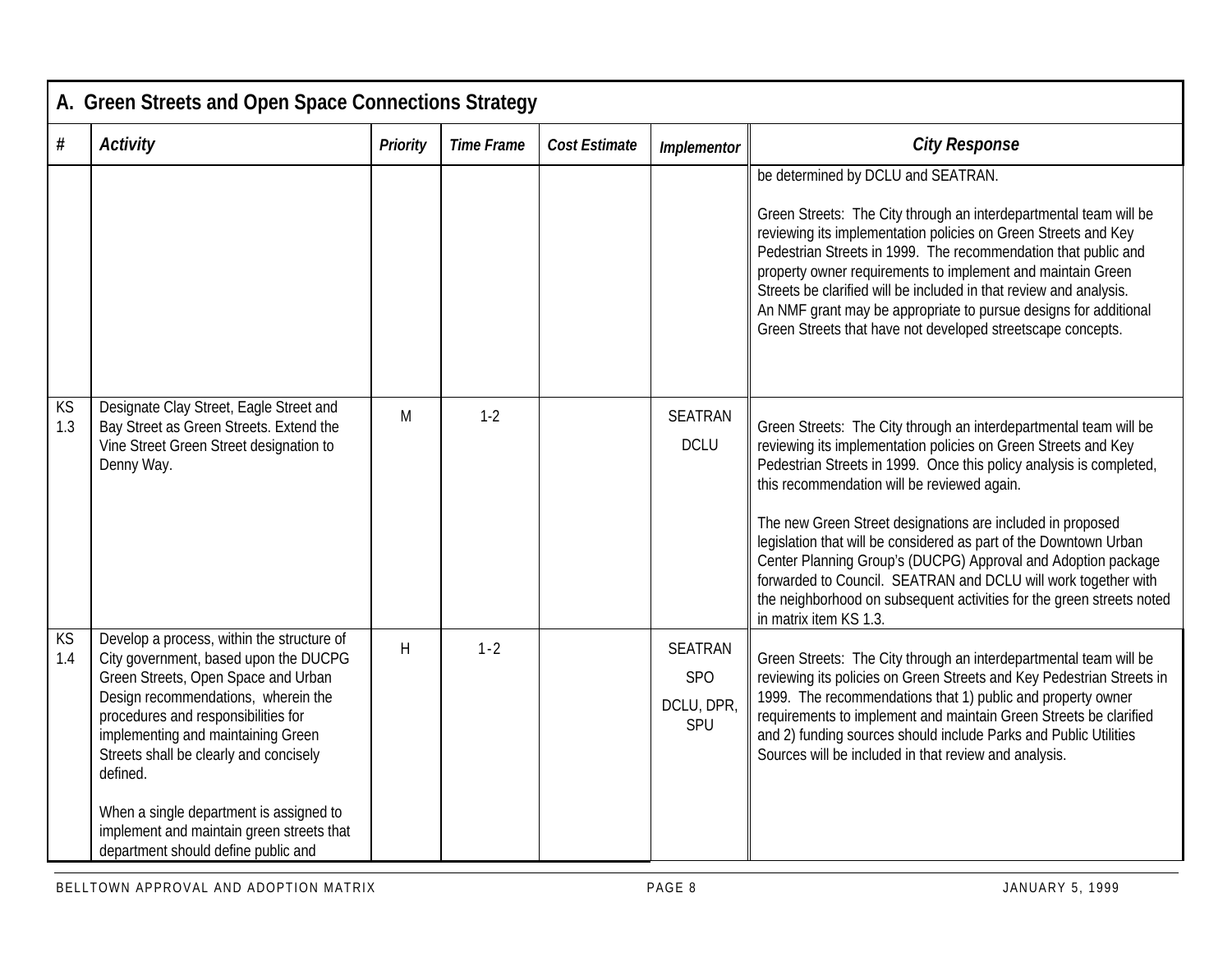|                        | A. Green Streets and Open Space Connections Strategy                                                                                                                                                                                                                                                                                                                                                                       |                 |                   |                      |                |                                                                                                                                                                                                                                                                                                                                                                                                                                                                                                                                                                                                                                                                                                                                                                                                                                                                     |  |  |  |  |
|------------------------|----------------------------------------------------------------------------------------------------------------------------------------------------------------------------------------------------------------------------------------------------------------------------------------------------------------------------------------------------------------------------------------------------------------------------|-----------------|-------------------|----------------------|----------------|---------------------------------------------------------------------------------------------------------------------------------------------------------------------------------------------------------------------------------------------------------------------------------------------------------------------------------------------------------------------------------------------------------------------------------------------------------------------------------------------------------------------------------------------------------------------------------------------------------------------------------------------------------------------------------------------------------------------------------------------------------------------------------------------------------------------------------------------------------------------|--|--|--|--|
| #                      | <b>Activity</b>                                                                                                                                                                                                                                                                                                                                                                                                            | <b>Priority</b> | <b>Time Frame</b> | <b>Cost Estimate</b> | Implementor    | <b>City Response</b>                                                                                                                                                                                                                                                                                                                                                                                                                                                                                                                                                                                                                                                                                                                                                                                                                                                |  |  |  |  |
|                        | property owner involvement requirements.<br>Since green streets are designed to<br>enhance open space and pedestrian<br>environment functions within the rights-of-<br>way, the funding of green streets should not<br>be dependent on transportation funding<br>sources where safety and mobility issues<br>are used to prioritize funding. Funding<br>sources should also include Parks and<br>Public Utilities sources. |                 |                   |                      |                |                                                                                                                                                                                                                                                                                                                                                                                                                                                                                                                                                                                                                                                                                                                                                                                                                                                                     |  |  |  |  |
| KS<br>1.5              | Implement the Bell Street improvements as<br>planned by the Denny Regrade Business<br>Association (DRBA).                                                                                                                                                                                                                                                                                                                  | M               | Ongoing           |                      | <b>SEATRAN</b> | SEATRAN reviewed and approved the design submitted for Bell<br>Street from Western Ave. to 1st Ave. SEATRAN has built the<br>improvements at Bell St. at Elliott Ave. (including conduit for<br>pedestrian scale lighting). The improvements at 1st Ave. and Bell St.<br>have been submitted in a 1999-2000 Neighborhood Street Fund<br>application. The neighborhood is currently working with SEATRAN to<br>prioritize what projects will be built with the NSF dollars. The largest<br>element (not yet funded) is the sidewalk widening between Western<br>and Elliott Ave. The City is working with area developers to facilitate<br>the implementation of these pedestrian improvements. In addition, the<br>pedestrian improvements (curb bulbs) at Western and Bell were built<br>by the World Trade Center development on the west side of Western<br>Ave. |  |  |  |  |
| $K\overline{S}$<br>1.6 | Improve alleys as connections to and<br>through Green Streets, by such methods as<br>creating mid- block crossings and traffic<br>bulbs, screening dumpsters, installing<br>lighting, promoting alley entrances, naming<br>alleys and retaining brick paving. Alley<br>connections across arterial streets should<br>not be considered.                                                                                    | M               | $1 - 2$           |                      | <b>SEATRAN</b> | The major purpose of alleys is for service delivery. As long as the<br>alley serves this purpose, changes to the alley can occur. The<br>community should note, however, that there may not be enough<br>space to implement some of these ideas. If design characteristics,<br>such as those proposed here can be incorporated into Green Street<br>construction in a manner that does not impair the service delivery<br>function of the alleys, this proposal can be implemented for adopted<br>Green Street plans that include it.<br>The next step is to develop a conceptual design. The City is<br>supportive of doing a conceptual design but has not identified funding<br>for a conceptual design at this time. If the community would like to                                                                                                             |  |  |  |  |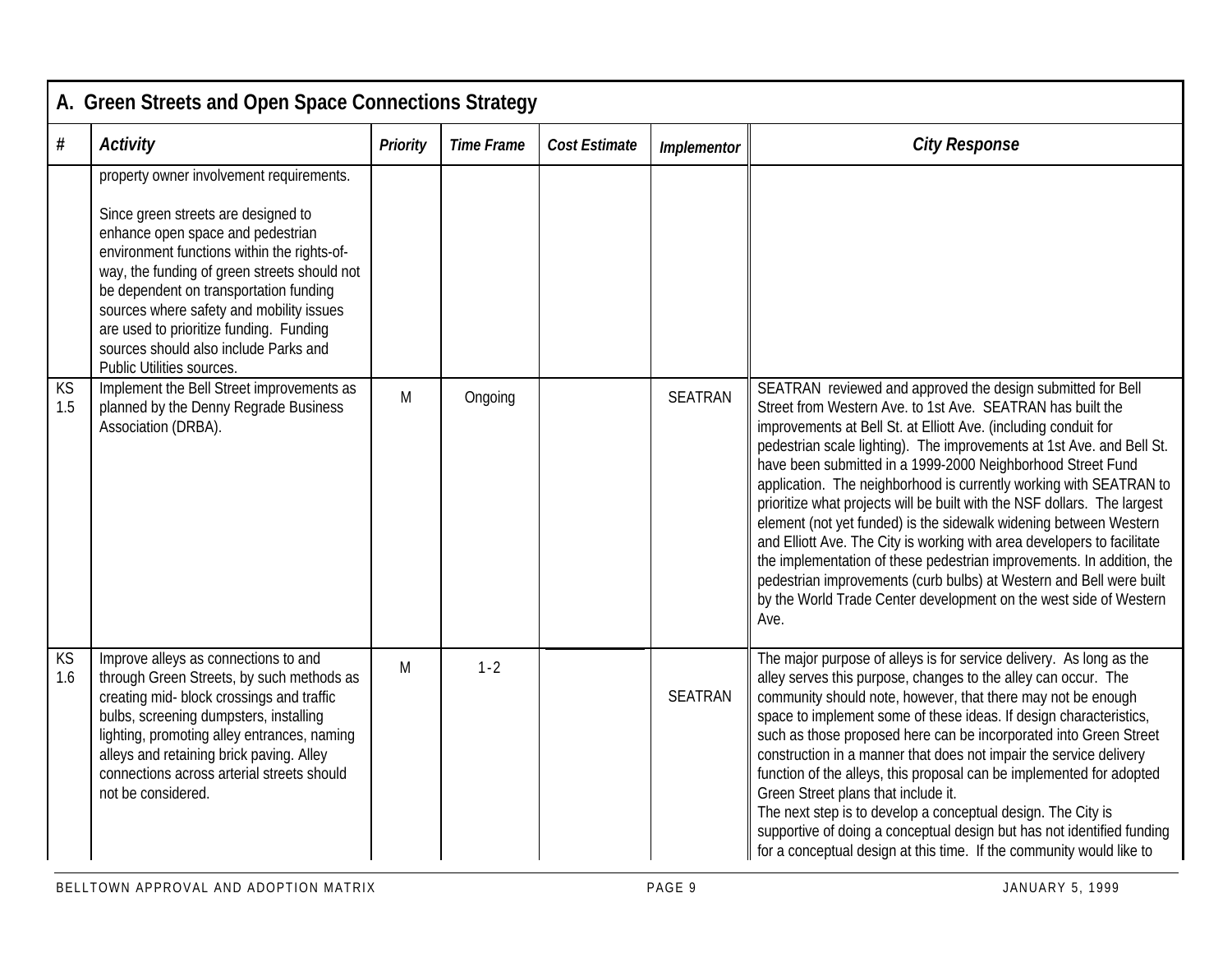|           | A. Green Streets and Open Space Connections Strategy                                                                                                                                                                                                                                                                                                                                                                                                                                                                                                                                                  |                 |                   |                      |                |                                                                                                                                                                                                                                                                                                                                                                                                                                                                                                                                                                                                                                                                                                                                                                                                                                                                                                                                                                                                                                                                                                                                                                                                                                                    |  |  |  |  |
|-----------|-------------------------------------------------------------------------------------------------------------------------------------------------------------------------------------------------------------------------------------------------------------------------------------------------------------------------------------------------------------------------------------------------------------------------------------------------------------------------------------------------------------------------------------------------------------------------------------------------------|-----------------|-------------------|----------------------|----------------|----------------------------------------------------------------------------------------------------------------------------------------------------------------------------------------------------------------------------------------------------------------------------------------------------------------------------------------------------------------------------------------------------------------------------------------------------------------------------------------------------------------------------------------------------------------------------------------------------------------------------------------------------------------------------------------------------------------------------------------------------------------------------------------------------------------------------------------------------------------------------------------------------------------------------------------------------------------------------------------------------------------------------------------------------------------------------------------------------------------------------------------------------------------------------------------------------------------------------------------------------|--|--|--|--|
| #         | <b>Activity</b>                                                                                                                                                                                                                                                                                                                                                                                                                                                                                                                                                                                       | <b>Priority</b> | <b>Time Frame</b> | <b>Cost Estimate</b> | Implementor    | <b>City Response</b>                                                                                                                                                                                                                                                                                                                                                                                                                                                                                                                                                                                                                                                                                                                                                                                                                                                                                                                                                                                                                                                                                                                                                                                                                               |  |  |  |  |
|           |                                                                                                                                                                                                                                                                                                                                                                                                                                                                                                                                                                                                       |                 |                   |                      |                | move forward more quickly on this recommendation they can seek<br>alternative funding sources for the concept design. NMF or early<br>implementation funds are possible funding sources. SEATRAN and<br>all of the abutting property owners would then have to review and<br>approve the conceptual design.<br>Alley Uses: Alleys will be added to the policy docket. The Executive<br>will analyze how alleys can be integrated into the streetscape, internal<br>circulation and residential and business needs of the neighborhood<br>and present their analysis and recommendations to Council in second<br>quarter 2000.<br>Alley naming: Generally alleys are not named, however, there is<br>nothing that precludes it. The name should have directional suffixes<br>and prefixes consistent with the Street Name ordinance. This is an<br>unfunded activity so the community would need to identify funding for<br>installation of the signage. Once installed, SEATRAN will maintain<br>the signage in the same manner that it maintains other city street<br>signage. NMF or early implementation funds may be possible<br>sources of funding. SEATRAN will work with the community on<br>identifying the next steps to name Post Alley. |  |  |  |  |
| KS<br>1.7 | Retain existing at-grade crossings of the<br>railroad tracks at Wall Street, Vine Street,<br>Clay Street, Broad Street and Bay Street.<br>Develop rest/information areas adjacent to<br>railroad crossings that are designed to draw<br>people into Belltown.<br>The Belltown Planning Committee supports<br>The Downtown Plan Policies and<br>Implementation Strategies adopted by<br>Council Resolution 29139 including:<br>· Policy D: Transportation "vehicular<br>traffic passing through downtown with a<br>destination elsewhere shall be<br>discouraged"<br>• Policy N: Shoreline "Use of the | H               | $2-6$             |                      | <b>SEATRAN</b> | See Tasks to be Undertaken in 1999-2000 for the next steps that will<br>be taken.<br>The City recognizes the importance of this decision to the Belltown<br>neighborhood. Because of conflicting concerns over transit, freight<br>mobility and waterfront access this is a major policy issue for the City<br>to consider. The Executive believes that we need to look at the entire<br>downtown area in order to determine how we can balance access to<br>the waterfront with freight and commuter rail needs. The Executive<br>believes that increases in the number and length of trains using the<br>BNSF mainline tracks may before too many years, necessitate the<br>construction of alternative grade separated crossing structures.<br>DUCPG is proposing that there be an urban design study for the<br>entire downtown area as the next step in implementing DUCPG<br>recommendations and is considering use of early implementation<br>funds for this purpose. The Executive believes that the issue of<br>access to the waterfront could be incorporated into this work or                                                                                                                                                          |  |  |  |  |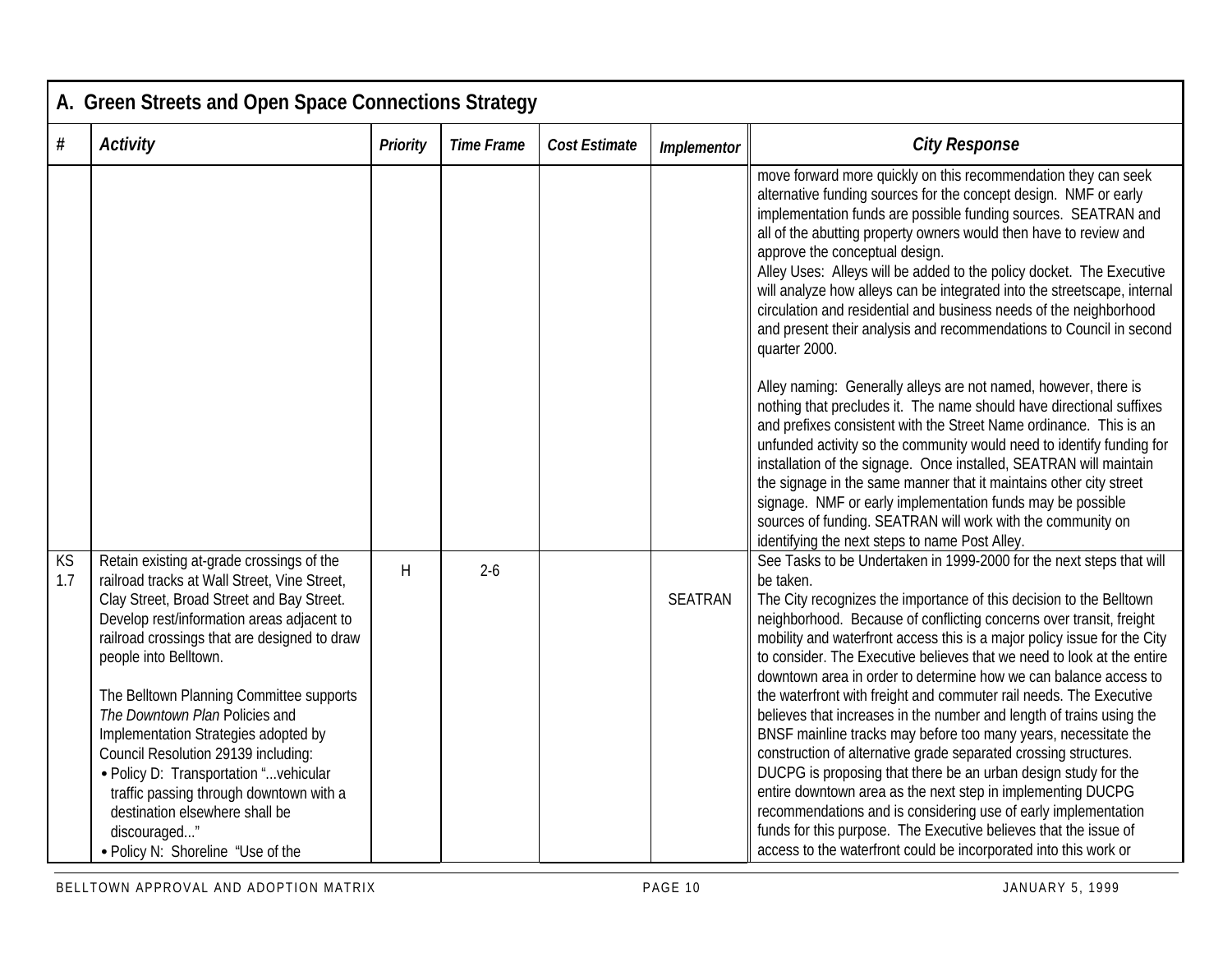|           | A. Green Streets and Open Space Connections Strategy                                                                                                                                                                                                                                                                                                                                                                                                                                                                                                                                                                                                                                                                                                                                                                                                                                                                                                                                                                                                 |                 |                   |                      |                                                    |                                                                                                                                                                                                                                                                                                                                                                                                                                                               |  |  |  |  |
|-----------|------------------------------------------------------------------------------------------------------------------------------------------------------------------------------------------------------------------------------------------------------------------------------------------------------------------------------------------------------------------------------------------------------------------------------------------------------------------------------------------------------------------------------------------------------------------------------------------------------------------------------------------------------------------------------------------------------------------------------------------------------------------------------------------------------------------------------------------------------------------------------------------------------------------------------------------------------------------------------------------------------------------------------------------------------|-----------------|-------------------|----------------------|----------------------------------------------------|---------------------------------------------------------------------------------------------------------------------------------------------------------------------------------------------------------------------------------------------------------------------------------------------------------------------------------------------------------------------------------------------------------------------------------------------------------------|--|--|--|--|
| #         | <b>Activity</b>                                                                                                                                                                                                                                                                                                                                                                                                                                                                                                                                                                                                                                                                                                                                                                                                                                                                                                                                                                                                                                      | <b>Priority</b> | <b>Time Frame</b> | <b>Cost Estimate</b> | Implementor                                        | <b>City Response</b>                                                                                                                                                                                                                                                                                                                                                                                                                                          |  |  |  |  |
|           | Harborfront as a corridor for through<br>vehicular movement shall be<br>discouraged."<br>· Policy 5: Vehicular Access and<br><b>Circulation, Implementation Guidelines</b><br>1.E.: Alaska Way. Develop a plan for and<br>implement changes to de-emphasize the<br>use of Alaska Way by through traffic<br>between the Ferry Terminal and Pier 70<br>as part of the Alaska Way Harborfront<br>Improvement Plan.<br>· Policy 6: Pedestrian Circulation,<br>Implementation Guideline 1.H. Waterfront<br>Linkages. Improve pedestrian<br>connections and access between<br>downtown and the waterfront.<br>• Policy 41: Harborfront, Implementation<br>Guideline 2: Traffic Circulation. "Through<br>Traffic shall be diverted to the Alaska Way<br>Viaduct."<br>The City should amend Transportation<br>Strategic Plan Strategies FM2 and FM3,<br>and related substrategies, to incorporate a<br>substantial public involvement process<br>related to closing at-grade crossings and<br>prioritizing grade separated crossings within<br>the Downtown. |                 |                   |                      |                                                    | addressed separately.<br>In response to the recommendation to amend the TSP:<br>It is not necessary to amend the TSP to provide further direction for<br>public involvement. The TSP is not intended to be a project specific<br>document. The City strives to incorporate substantial public<br>involvement in transportation development around the City.                                                                                                   |  |  |  |  |
| KS<br>1.8 | Plan for a pedestrian connection to the<br>waterfront through any future development<br>of the vacant lots (Unocal site) on the<br>western end of Eagle Street. Recommend<br>a dedicated pedestrian overpass be<br>installed over the railroad tracks to complete<br>the connection from Lake Union, through<br>Seattle Center and to the waterfront and                                                                                                                                                                                                                                                                                                                                                                                                                                                                                                                                                                                                                                                                                             | M               | $1-2$             |                      | <b>DPR</b><br><b>DCLU</b><br><b>SEATRAN</b><br>SPO | The Seattle Art Museum, in cooperation with the Trust for Public<br>Land, is proposing to purchase and develop this site as an outdoor<br>sculpture garden. Part of the development would be improved access<br>to Myrtle Edwards Park. The City supports the development of the<br>sculpture garden and of providing access for Belltown pedestrians<br>and bicyclists to the waterfront.<br>In addition, SEATRAN will explore the possibility of additional |  |  |  |  |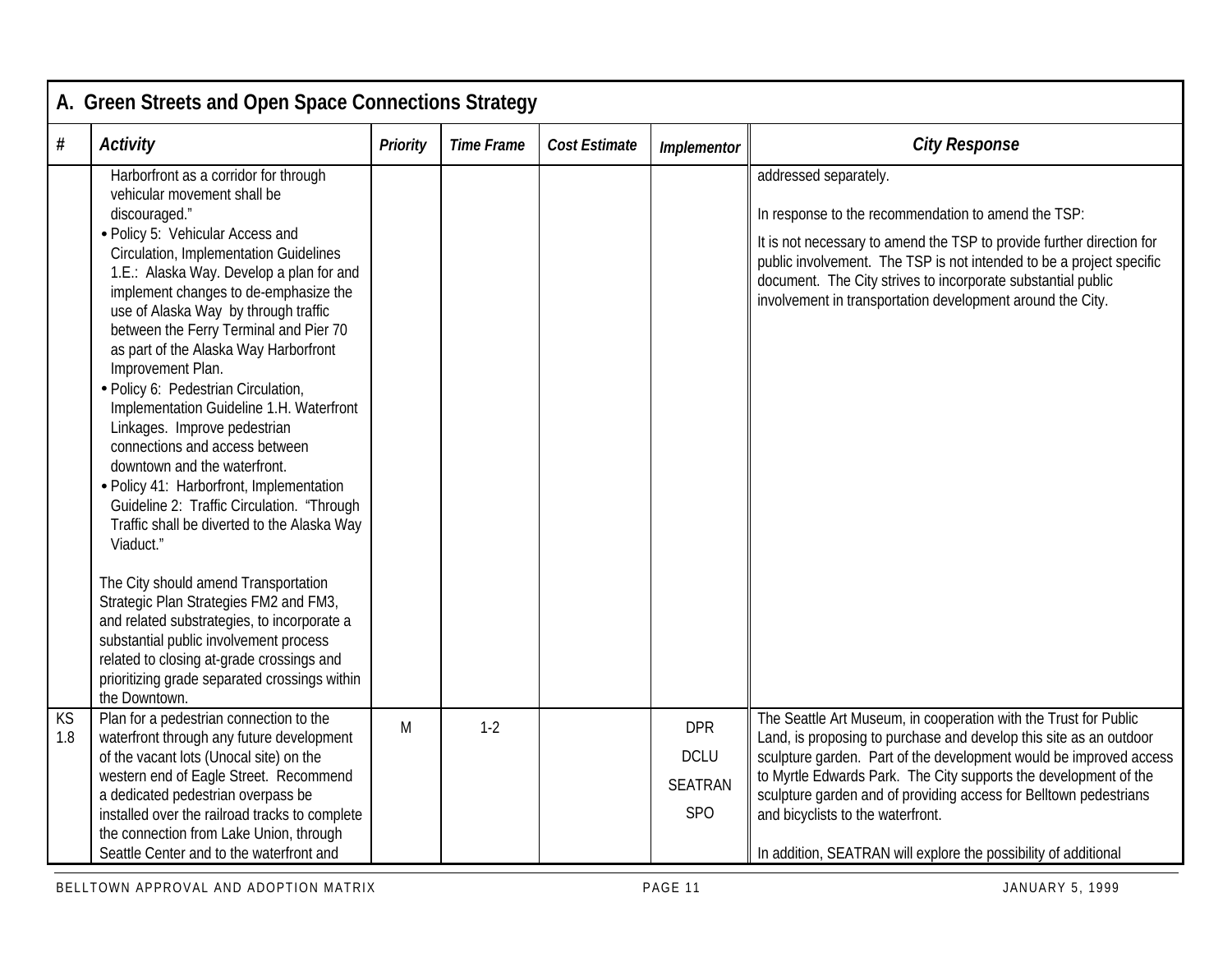|           | A. Green Streets and Open Space Connections Strategy                                                                                                                                                                                                                                                                                                           |                 |                   |                      |                                                   |                                                                                                                                                                                                                                                                                                                                                                                                                                                                                                                                                                                                                                                                                                                                                                                                                                                                                                                                                                                                                                                                                                                                                                                                  |  |  |  |  |
|-----------|----------------------------------------------------------------------------------------------------------------------------------------------------------------------------------------------------------------------------------------------------------------------------------------------------------------------------------------------------------------|-----------------|-------------------|----------------------|---------------------------------------------------|--------------------------------------------------------------------------------------------------------------------------------------------------------------------------------------------------------------------------------------------------------------------------------------------------------------------------------------------------------------------------------------------------------------------------------------------------------------------------------------------------------------------------------------------------------------------------------------------------------------------------------------------------------------------------------------------------------------------------------------------------------------------------------------------------------------------------------------------------------------------------------------------------------------------------------------------------------------------------------------------------------------------------------------------------------------------------------------------------------------------------------------------------------------------------------------------------|--|--|--|--|
| $\#$      | <b>Activity</b>                                                                                                                                                                                                                                                                                                                                                | <b>Priority</b> | <b>Time Frame</b> | <b>Cost Estimate</b> | <b>Implementor</b>                                | <b>City Response</b>                                                                                                                                                                                                                                                                                                                                                                                                                                                                                                                                                                                                                                                                                                                                                                                                                                                                                                                                                                                                                                                                                                                                                                             |  |  |  |  |
|           | Myrtle Edwards Park (as a possible<br>continuation of the Potlatch Trail).<br>A multimodal overpass, accommodating<br>cars and trucks is not desired as a solution<br>to enhancing pedestrian or bicycle access<br>to Myrtle Edwards.                                                                                                                          |                 |                   |                      |                                                   | pedestrian connections across the BNSF railroad tracks as a part of<br>the North Waterfront Access Project. See Tasks to be Undertaken in<br>1999-2000 for the next steps that will be taken.<br>DPR will serve as implementors for design issues related to<br>consistency with the Myrtle Edwards Park Plan. DCLU can only make<br>requirements of development in order to mitigate specific impacts of<br>that development project. At the time any development application is<br>made for the site in question, we will look at this issue.<br>Implementation of any larger scaled plan, such as the Potlatch Trail<br>plan, would likely involve public money and Executive Departments<br>such as SPO and SEATRAN should be involved. SEATRAN has<br>funding to prepare concept designs for the Potlatch Trail and the Roy<br>Street Tunnel and will be exploring alternatives which include access<br>for bikes and pedestrians. The concept designs will be prepared in<br>1999 and 2000 and SEATRAN will work with Queen Anne, South<br>Lake Union, and other affected communities. Design of and work on<br>the Potlatch Trail will be integrally tied to work on the Mercer Corridor. |  |  |  |  |
| KS<br>1.9 | Improve pedestrian connections between<br>the Regrade and the Seattle Center by<br>connecting with the KOMO TV<br>improvements at 4 <sup>th</sup> and 5 <sup>th</sup> Avenues and<br>Denny Way, and connecting the waterfront<br>to Seattle Center via Eagle Street Green<br>Street as a continuation of Potlatch Trail<br>(see Queen Anne Neighborhood Plan). | M               | $2 - 6$           |                      | <b>DPR</b><br><b>SEATRAN</b><br>Seattle<br>Center | SEATRAN needs to see a conceptual design for recommended<br>improvements before we can comment.<br>The City is supportive of doing a conceptual design but has not<br>identified funding for a conceptual design at this time. If the<br>community would like to move forward more quickly on this<br>recommendation they can seek alternative funding sources for the<br>concept design. NMF or early implementation funds are possible<br>funding sources.<br>Seattle Center believes in the importance of these improvements to<br>provide better pedestrian and bicycle access to the urban center.<br>However, there is no funding currently existing or proposed in the<br>Seattle Center budget to address these issues.<br>Potlatch Trail: See response to KS 1.8. Also, DPR would serve as<br>implementors for design review of the Potlatch Trail and consistency                                                                                                                                                                                                                                                                                                                      |  |  |  |  |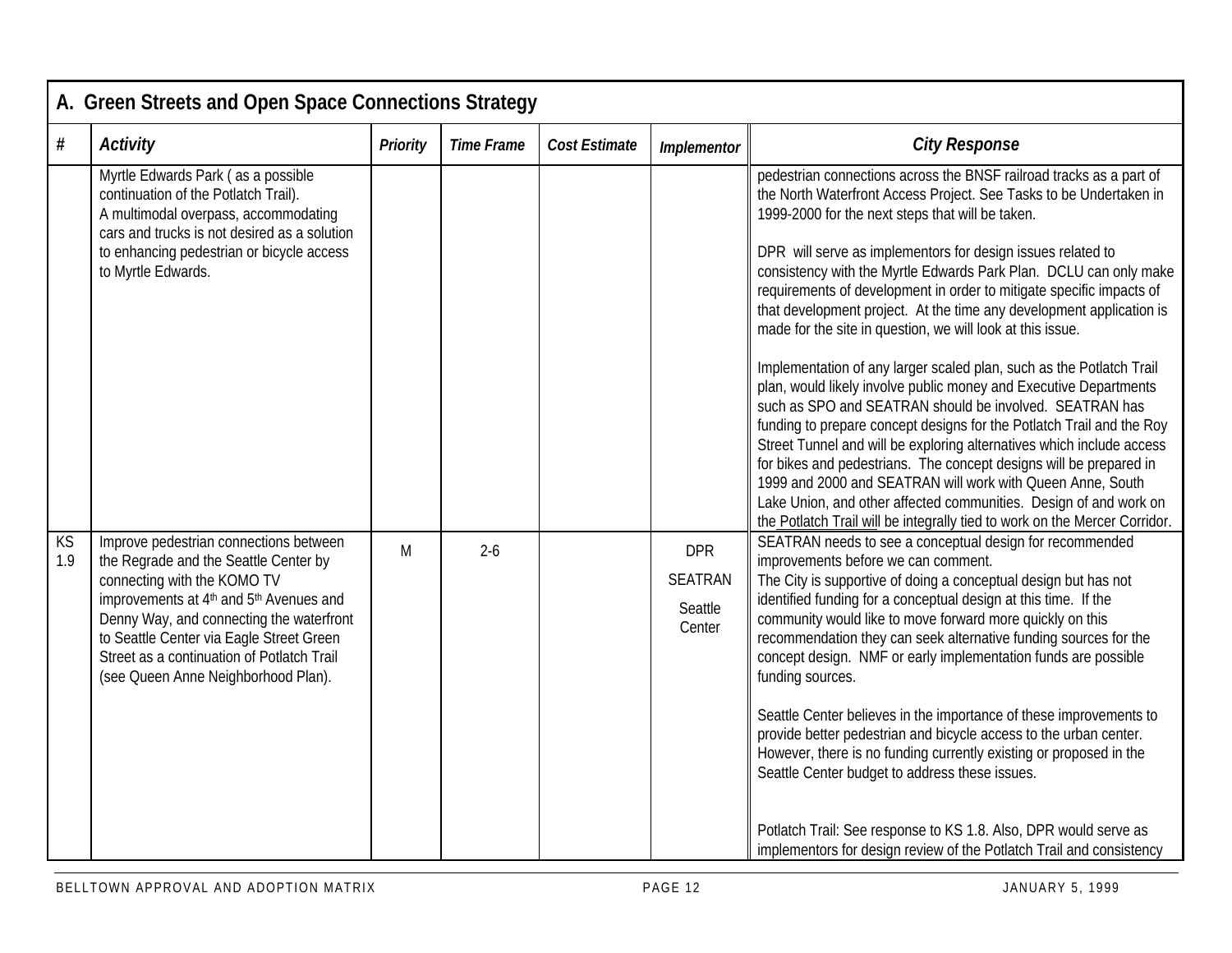|            | A. Green Streets and Open Space Connections Strategy                                                                                                                                                                                                                                                                                                         |                 |                   |                      |                               |                                                                                                                                                                                                                                                                                                                                                                                                                                                                                                                                                                                                                                                                  |  |  |  |  |
|------------|--------------------------------------------------------------------------------------------------------------------------------------------------------------------------------------------------------------------------------------------------------------------------------------------------------------------------------------------------------------|-----------------|-------------------|----------------------|-------------------------------|------------------------------------------------------------------------------------------------------------------------------------------------------------------------------------------------------------------------------------------------------------------------------------------------------------------------------------------------------------------------------------------------------------------------------------------------------------------------------------------------------------------------------------------------------------------------------------------------------------------------------------------------------------------|--|--|--|--|
| #          | <b>Activity</b>                                                                                                                                                                                                                                                                                                                                              | <b>Priority</b> | <b>Time Frame</b> | <b>Cost Estimate</b> | <b>Implementor</b>            | <b>City Response</b>                                                                                                                                                                                                                                                                                                                                                                                                                                                                                                                                                                                                                                             |  |  |  |  |
|            |                                                                                                                                                                                                                                                                                                                                                              |                 |                   |                      |                               | with South Lake Union Park Plan.                                                                                                                                                                                                                                                                                                                                                                                                                                                                                                                                                                                                                                 |  |  |  |  |
|            | <b>Land Use</b>                                                                                                                                                                                                                                                                                                                                              |                 |                   |                      |                               |                                                                                                                                                                                                                                                                                                                                                                                                                                                                                                                                                                                                                                                                  |  |  |  |  |
| KS<br>1.10 | Allow developers to meet 50% of the open<br>space/common recreation area<br>requirements by participating in<br>development of a Green Street, regardless<br>of the location of the development property<br>in the Downtown Urban Center.                                                                                                                    | H               | $1-2$             |                      | DCLU, OH,<br>SP <sub>O</sub>  | Further analysis of this proposal is needed. DCLU, OH and SPO, as<br>part of their 1999-2000 work programs, will consider this proposal<br>alongside zoning recommendations from the Downtown Urban Center<br>Planning Group and the Commercial Core Planning Committee. The<br>community should be aware that the recommendations to come out of<br>this analysis may not be the same as those that the community has<br>come up with independently.                                                                                                                                                                                                            |  |  |  |  |
| KS<br>1.11 | Ensure through design review that<br>development in the area north of Broad<br>Street encourages and accommodates<br>pedestrian movement between the Seattle<br>Center and the Waterfront/Myrtle Edwards<br>Park, and into the Belltown Neighborhood.<br>New development shall facilitate pedestrian<br>and ADA access from 1st Avenue to the<br>waterfront. | M               | $2 - 6$           |                      | <b>DCLU</b><br><b>SEATRAN</b> | On March 8, 1999 the City Council adopted new design guidelines for<br>downtown that address this issue. Specifically, a guideline titled<br>Promote Pedestrian Interaction stresses the importance of<br>"enhancing main pedestrian links between areas"<br>In addition, the Land Use Code currently contains provisions intended<br>to aid in the achievement of the results mentioned here.<br>Neighborhood specific design guidelines can augment the existing<br>guidelines in the future to add more details about this particular issue<br>and part of Belltown. DCLU will work with the neighborhood if they<br>decide to prepare additional quidelines. |  |  |  |  |
|            | <b>Transportation</b>                                                                                                                                                                                                                                                                                                                                        |                 |                   |                      |                               |                                                                                                                                                                                                                                                                                                                                                                                                                                                                                                                                                                                                                                                                  |  |  |  |  |
| KS<br>1.12 | Do not build the Broad Street overpass<br>project since the benefit to traffic<br>congestion and delay does not outweigh<br>the impact to the neighborhood. Support<br>developing a plan for, and implementing,<br>changes to de-emphasize the use of<br>Alaskan Way by through traffic between<br>the Ferry Terminal and Pier 70 as part of                 | H               | $1-2$             |                      | <b>SEATRAN</b><br>Community   | Please see the response to KS 1.7 and Tasks to be Undertaken in<br>1999-2000.                                                                                                                                                                                                                                                                                                                                                                                                                                                                                                                                                                                    |  |  |  |  |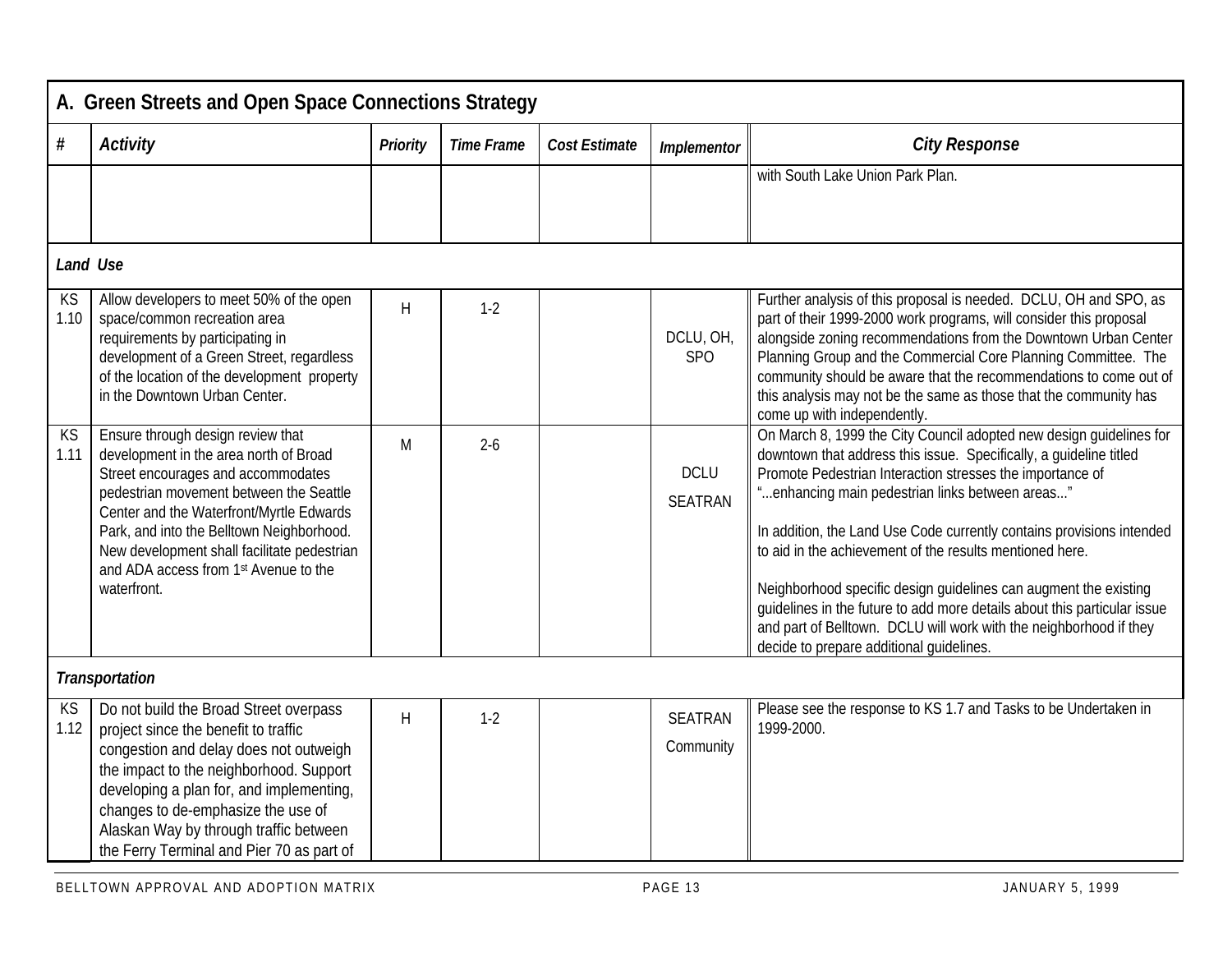|            | A. Green Streets and Open Space Connections Strategy                                                                                                                                                                                                                                                                                                                                                                                                                                                                                                                                                                                                                                                                                                                                                                                                                                                                                                                                                                                     |                 |                   |                      |                    |                                                                                                                                                                                                                                                                                                                                                                                                                                                                                                                                                                                                                                                                                                                                                                                                                                                                                                                                                                                                                                                                                                                                                                                                                                                                                                                                                                                                                                                              |  |  |  |
|------------|------------------------------------------------------------------------------------------------------------------------------------------------------------------------------------------------------------------------------------------------------------------------------------------------------------------------------------------------------------------------------------------------------------------------------------------------------------------------------------------------------------------------------------------------------------------------------------------------------------------------------------------------------------------------------------------------------------------------------------------------------------------------------------------------------------------------------------------------------------------------------------------------------------------------------------------------------------------------------------------------------------------------------------------|-----------------|-------------------|----------------------|--------------------|--------------------------------------------------------------------------------------------------------------------------------------------------------------------------------------------------------------------------------------------------------------------------------------------------------------------------------------------------------------------------------------------------------------------------------------------------------------------------------------------------------------------------------------------------------------------------------------------------------------------------------------------------------------------------------------------------------------------------------------------------------------------------------------------------------------------------------------------------------------------------------------------------------------------------------------------------------------------------------------------------------------------------------------------------------------------------------------------------------------------------------------------------------------------------------------------------------------------------------------------------------------------------------------------------------------------------------------------------------------------------------------------------------------------------------------------------------------|--|--|--|
| $\#$       | <b>Activity</b>                                                                                                                                                                                                                                                                                                                                                                                                                                                                                                                                                                                                                                                                                                                                                                                                                                                                                                                                                                                                                          | <b>Priority</b> | <b>Time Frame</b> | <b>Cost Estimate</b> | <b>Implementor</b> | <b>City Response</b>                                                                                                                                                                                                                                                                                                                                                                                                                                                                                                                                                                                                                                                                                                                                                                                                                                                                                                                                                                                                                                                                                                                                                                                                                                                                                                                                                                                                                                         |  |  |  |
|            | the Alaskan Way Harborfront Public<br>Improvement Plan. If an overpass is built,<br>redirect all truck traffic to Alaska Way, and<br>de-emphasize through traffic on Western<br>Avenue.                                                                                                                                                                                                                                                                                                                                                                                                                                                                                                                                                                                                                                                                                                                                                                                                                                                  |                 |                   |                      |                    |                                                                                                                                                                                                                                                                                                                                                                                                                                                                                                                                                                                                                                                                                                                                                                                                                                                                                                                                                                                                                                                                                                                                                                                                                                                                                                                                                                                                                                                              |  |  |  |
| KS<br>1.13 | Improve pedestrian crossings.<br>Intersections with the highest priority for<br>improvement include: 3rd Avenue/Denny<br>Way, 2 <sup>nd</sup> Avenue/Eagle Street/ Denny<br>Way, 1 <sup>st</sup> Avenue/ Denny Way, Vine<br>Street/ Elliott Avenue, Vine<br>Street/Western Avenue, Bell<br>Street/Western Avenue, and Broad<br>Street/Alaskan Way. Potential<br>improvements to be considered should<br>include crosswalks and associated<br>marking and lighting, crosswalk signage<br>and pedestrian signalization. Other<br>locations should also be evaluated as<br>pedestrian volumes and access needs<br>increase.<br>Revise traffic laws to make crossing<br>streets at alleys legal. Given current use<br>of alleys at the following locations,<br>marked crosswalks at the alleys between<br>2nd and 3rd Avenues on Vine and Bell<br>Streets should be considered to connect<br>alleys across non-arterial streets. Other<br>alley crosswalks should be considered as<br>pedestrians and bicyclist use them more<br>frequently. | $\mathsf{H}$    | $2-6$             |                      | <b>SEATRAN</b>     | SEATRAN remarked all existing crosswalks in the Downtown in<br>1998. Significant improvements have also been done to the<br>intersection of Western and Bell and a signal was added at Western<br>and Battery. Improvements were not made at Vine and Western<br>because the abutting property owners did not support the<br>improvements. The community should develop suggestions for the<br>other intersections and submit an application for the Neighborhood<br>Street Fund.<br>Alley crossings: Whether or not an alley crossing should be marked<br>depends on several factors including whether it is an arterial, safety<br>concerns, the overall level of pedestrian movement and general use<br>and function of the alley. When the alleys at Vine and Bell Streets<br>are developed and pedestrian movement increases, SEATRAN will<br>review and analyze these locations for the installation of marked<br>crosswalks. Other specific locations identified by the community will<br>be reviewed by SEATRAN on a case by case basis, based on both an<br>increase in pedestrian movement and an analysis of the factors listed<br>above.<br>In addition, SEATRAN is currently conducting a study of crosswalk<br>safety. SEATRAN will use the results of this study to reconsider its<br>crosswalk policy which is included for discussion within the Policy<br>Docket. Alley crossings should be included in this study and policy<br>analysis. |  |  |  |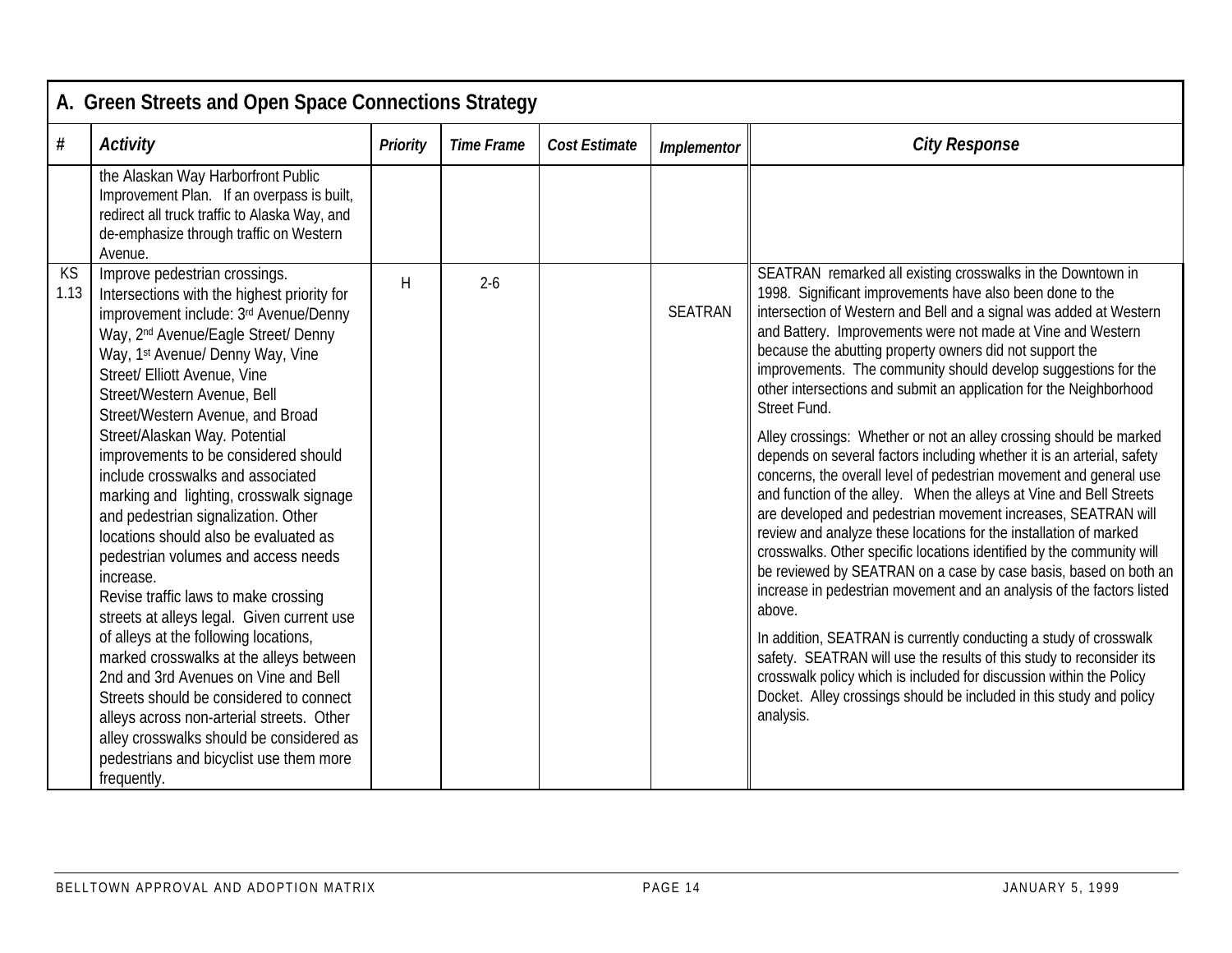## **Description**

The Strategy to Sustain Belltown's Character is a combination of activities and recommendations intended to ensure that, in the future, the Belltown Neighborhood is truly a mixed use, mixed income, eclectic community that provides the broad range of services required for a vibrant and healthy downtown residential community.

## **Integrated City Response**

This strategy is consistent with the Comprehensive Plan. Many of the recommendations in this Key Strategy are community based activities. While directed toward a single goal, the individual activities in this strategy could be implemented independent of one another.

**Lead Department:** DON

**Participating Departments:** ESD, DCLU, OH, SPO, SEATRAN

#### *Activities Already Underway*

1. The City is reviewing the need for community centers in the downtown area. Several neighborhoods have requested community centers.

#### *Tasks to be Undertaken in 1999-2000*

1. As a policy docket issue, the City will review its policies on lighting streets, alleys,

parks, etc. and provide the Council with a report, analysis and recommendations by June 1999.

- 2. DPR will work with the community to identify public and or private funding opportunities for a community center.
- 3. DCLU will undertake a code and policy development project as part of its 1999/2000 work program to address issues identified by the downtown neighborhoods. Live/work housing and street level uses will be included in the scope of the project.
- 4. Identify those activities in this Key Strategy that are good candidates for next steps for implementation considering priorities, possible funding sources and departmental staffing capabilities through the West Sector work program.
- 5. Identify next steps for continued implementation.

|                                                 | B. Strategy to Sustain Belltown's Character                                                                                                                                                                                                  |                  |            |               |                          |                                                                                                                                                                                                                                                                                                                                                         |  |  |  |
|-------------------------------------------------|----------------------------------------------------------------------------------------------------------------------------------------------------------------------------------------------------------------------------------------------|------------------|------------|---------------|--------------------------|---------------------------------------------------------------------------------------------------------------------------------------------------------------------------------------------------------------------------------------------------------------------------------------------------------------------------------------------------------|--|--|--|
| #                                               | <b>Activity</b>                                                                                                                                                                                                                              | <b>Priority</b>  | Time Frame | Cost Estimate | <b>Implementor</b>       | <b>City Response</b>                                                                                                                                                                                                                                                                                                                                    |  |  |  |
| <b>Community Enrichment and Social Services</b> |                                                                                                                                                                                                                                              |                  |            |               |                          |                                                                                                                                                                                                                                                                                                                                                         |  |  |  |
| KS<br>2.1                                       | Officially change the name of the Denny<br>Regrade Urban Center Village to the<br>Belltown Urban Center Village.                                                                                                                             | Н                | $1-2$      |               | <b>SPO</b>               | The Executive will forward legislation to enact this recommendation.                                                                                                                                                                                                                                                                                    |  |  |  |
| KS<br>2.2                                       | Obtain City funding to develop a program<br>that identifies the appropriate facilities and<br>services for a Belltown Neighborhood Center,<br>and identify alternative sites for the center.<br>Using the program, establish Belltown Multi- | <b>VERY</b><br>н | $2 - 6$    |               | <b>DON</b><br><b>ESD</b> | In 1997-1998 ESD provided funding to the Pike Place Market<br>Foundation for planning activities for the development of a project<br>based on the Senior Wellness model. The project involves the Pike<br>Place Market Senior Center, as well as the Pike Place Market Clinic,<br>and seeks to serve older adults living in the Pike Place Market/Denny |  |  |  |
|                                                 | Purpose Neighborhood Center providing<br>recreational opportunities, youth activities,                                                                                                                                                       |                  |            |               | OH                       | Regrade area. Collaborating with these providers would be most<br>appropriate.                                                                                                                                                                                                                                                                          |  |  |  |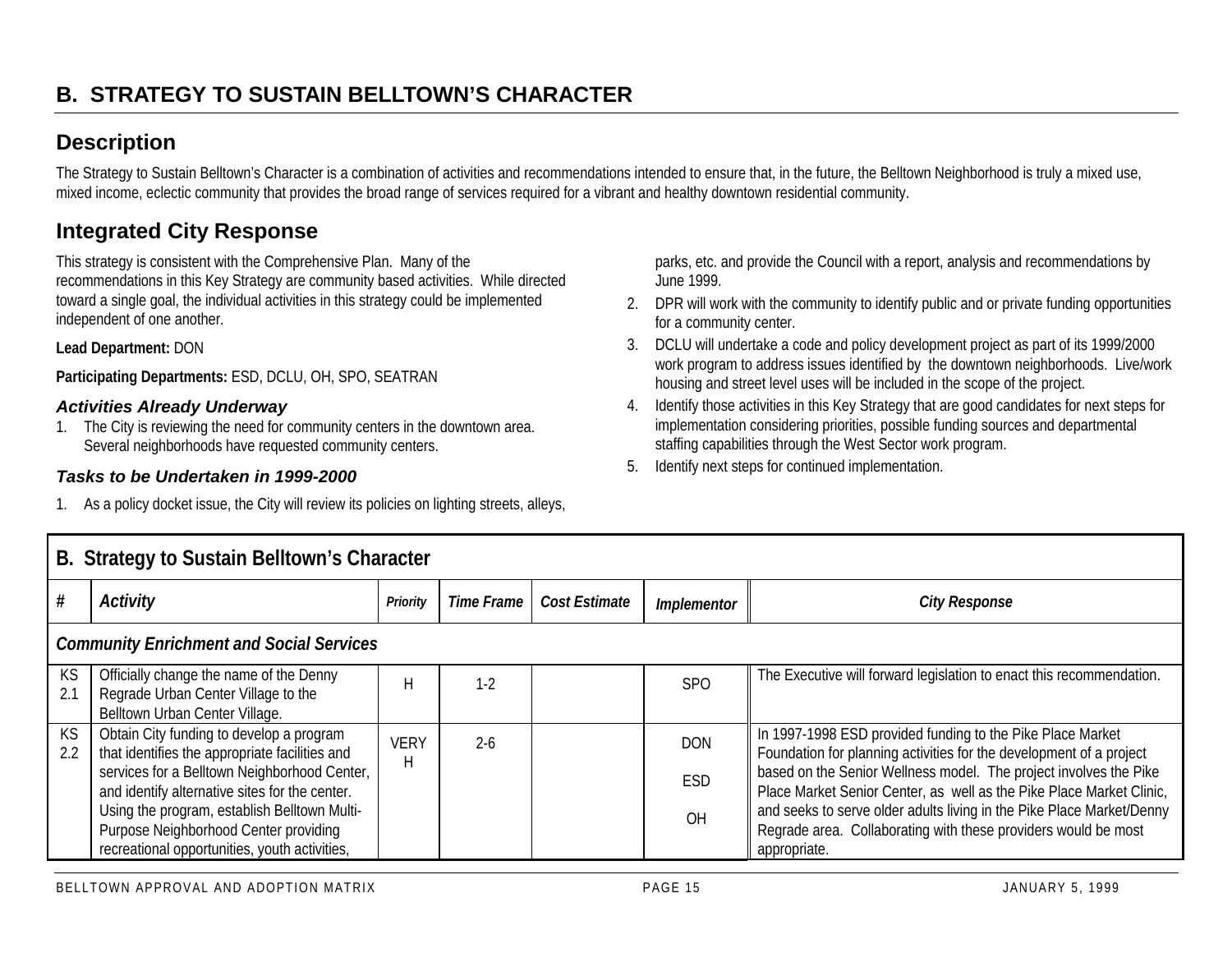|           | B. Strategy to Sustain Belltown's Character                                                                                                                                                                                                                                                                       |                 |                   |                      |             |                                                                                                                                                                                                                                                                                                                                                                                                                                                                                                                                                                                                                                                                                                                                                                                                                                                                                                                                                                                                                                                                                                                                                                                                                                                                                                                                                                                                                                                                                                                                                                                                                                                                                                                                                                                                                                                                                                                                                                                                                                                                                         |  |  |  |  |  |
|-----------|-------------------------------------------------------------------------------------------------------------------------------------------------------------------------------------------------------------------------------------------------------------------------------------------------------------------|-----------------|-------------------|----------------------|-------------|-----------------------------------------------------------------------------------------------------------------------------------------------------------------------------------------------------------------------------------------------------------------------------------------------------------------------------------------------------------------------------------------------------------------------------------------------------------------------------------------------------------------------------------------------------------------------------------------------------------------------------------------------------------------------------------------------------------------------------------------------------------------------------------------------------------------------------------------------------------------------------------------------------------------------------------------------------------------------------------------------------------------------------------------------------------------------------------------------------------------------------------------------------------------------------------------------------------------------------------------------------------------------------------------------------------------------------------------------------------------------------------------------------------------------------------------------------------------------------------------------------------------------------------------------------------------------------------------------------------------------------------------------------------------------------------------------------------------------------------------------------------------------------------------------------------------------------------------------------------------------------------------------------------------------------------------------------------------------------------------------------------------------------------------------------------------------------------------|--|--|--|--|--|
| #         | <b>Activity</b>                                                                                                                                                                                                                                                                                                   | <b>Priority</b> | <b>Time Frame</b> | <b>Cost Estimate</b> | Implementor | <b>City Response</b>                                                                                                                                                                                                                                                                                                                                                                                                                                                                                                                                                                                                                                                                                                                                                                                                                                                                                                                                                                                                                                                                                                                                                                                                                                                                                                                                                                                                                                                                                                                                                                                                                                                                                                                                                                                                                                                                                                                                                                                                                                                                    |  |  |  |  |  |
|           | senior services, childcare and adult day-care,<br>meeting rooms and space for public and<br>private events. Provide for commercial space<br>as method of self-sustaining funding for the<br>community center and as a method of<br>maintaining and promoting the eclectic<br>nature of Belltown small businesses. |                 |                   |                      | <b>DPR</b>  | DPR supports community efforts to develop a community center. A<br>coordinated effort should be made with DPR, DON, ESD and the<br>Belltown Planning Group to look at the best location for these<br>facilities. DPR staff are available to work with the neighborhoods to<br>help determine what types of programs and spaces are desirable.<br>The Parks COMPLAN identified the need for a community center in<br>the Denny Regrade area. DPR supports the community's efforts to<br>develop additional community facilities and would work with the<br>community to identify public and or private funding opportunities.<br>DPR suggests that DPR and DON meet with the Belltown Planning<br>Group to refine this activity. The neighborhood needs to identify site<br>options, required square footage, and appropriate programs,<br>services and hours that would serve the community's needs. In<br>addition, DPR would like the community to be aware of the acquisition<br>of the South Lake Union property and the potential of the Naval<br>Reserve Building to be used as a community center. DPR will work<br>with the Belltown,, Denny Triangle, and South Lake Union<br>communities to discuss programming needs and strategies for<br>meeting those needs. Any DPR owned community center facilities<br>would strive to serve the communities at the north end of downtown.<br>Acquisition of a site and development of a conventional recreation<br>center would be appropriate for a bond. Perhaps some program<br>development would be appropriate for a NMF grant. DPR will work<br>with the community to further identify programming needs. Funding<br>sources for the type of neighborhood center discussed by the<br>neighborhoods need to be identified.<br>The Executive will review the City's policies related to community<br>centers and neighborhood recommendations related to community<br>space and provide Council with a summary of options and<br>opportunities in July of 1999. This recommendation will be<br>considered as part of that review. |  |  |  |  |  |
| KS<br>2.3 | Develop a community school and encourage<br>community educational programs and<br>partnerships with area business and crafts                                                                                                                                                                                      | M               | $2-6$             |                      | Community   | This is primarily a community based activity. The Council has<br>discussed the idea of a community school with School District Board<br>members in the Joint Committee on Education and there is strong                                                                                                                                                                                                                                                                                                                                                                                                                                                                                                                                                                                                                                                                                                                                                                                                                                                                                                                                                                                                                                                                                                                                                                                                                                                                                                                                                                                                                                                                                                                                                                                                                                                                                                                                                                                                                                                                                 |  |  |  |  |  |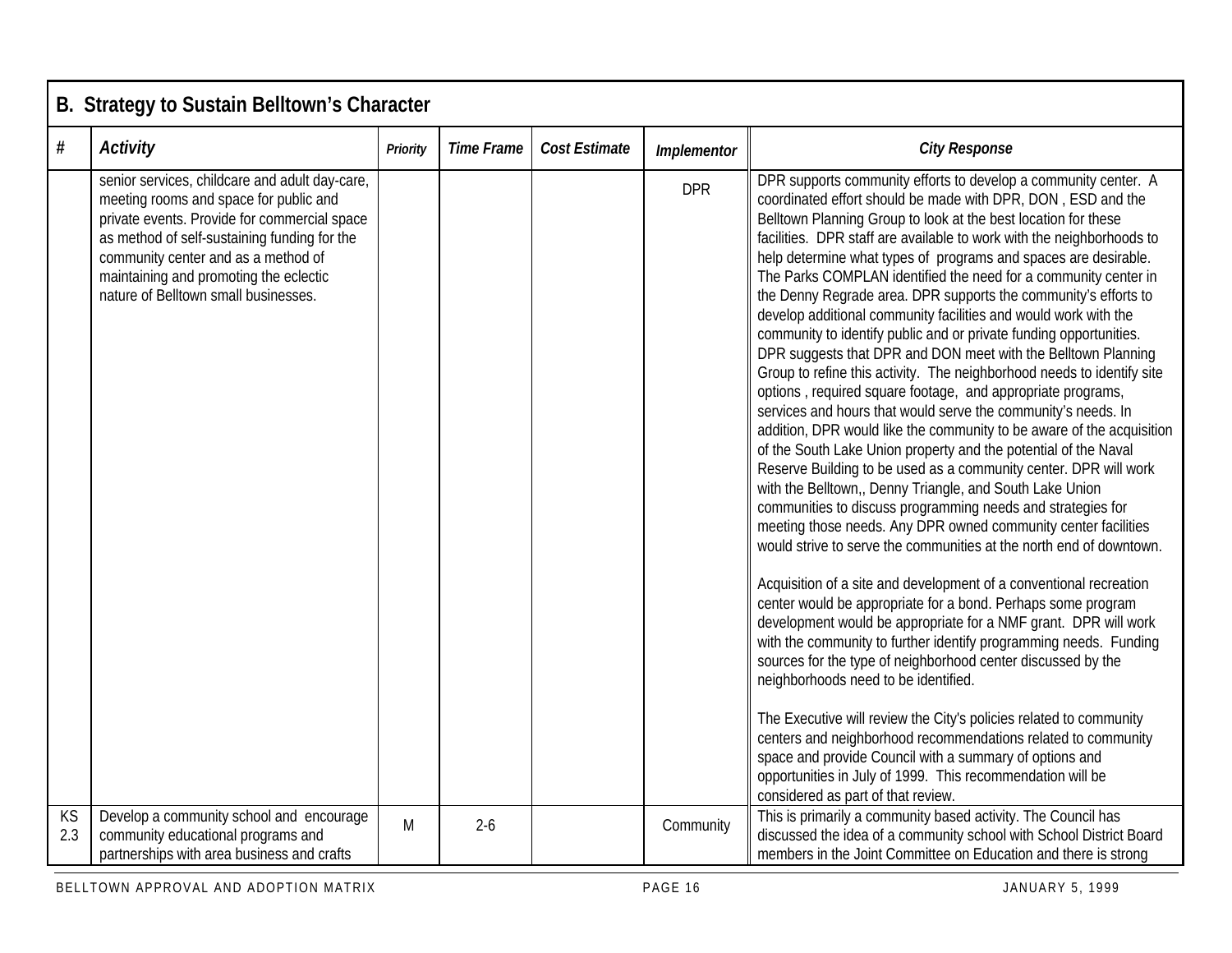|           | B. Strategy to Sustain Belltown's Character                                                                                                                                                                                  |                 |                   |               |                        |                                                                                                                                                                                                                                                                                                                                                                                                                                                                                                                                                                                                                                                                                                                                                                                                                                                                                                                                                                                                                |  |  |  |  |  |  |
|-----------|------------------------------------------------------------------------------------------------------------------------------------------------------------------------------------------------------------------------------|-----------------|-------------------|---------------|------------------------|----------------------------------------------------------------------------------------------------------------------------------------------------------------------------------------------------------------------------------------------------------------------------------------------------------------------------------------------------------------------------------------------------------------------------------------------------------------------------------------------------------------------------------------------------------------------------------------------------------------------------------------------------------------------------------------------------------------------------------------------------------------------------------------------------------------------------------------------------------------------------------------------------------------------------------------------------------------------------------------------------------------|--|--|--|--|--|--|
| $\#$      | <b>Activity</b>                                                                                                                                                                                                              | <b>Priority</b> | <b>Time Frame</b> | Cost Estimate | Implementor            | <b>City Response</b>                                                                                                                                                                                                                                                                                                                                                                                                                                                                                                                                                                                                                                                                                                                                                                                                                                                                                                                                                                                           |  |  |  |  |  |  |
|           | people, utilizing the resources of Antioch<br>University, the Pacific Science Center,<br>Children's Theatre, the Seattle Arts Institute,<br>non-profits, social service organizations and<br>other groups and organizations. |                 |                   |               |                        | School Board interest in exploring this, although it would have to be<br>balanced with other school district priorities.<br>More details are needed to determine the extent of the School<br>District's involvement and how or whether a Regrade school is<br>compatible with the District's Facilities Master Plan. At this point, the<br>District does not have any plans to operate a public school in the<br>area. However, they will continue to monitor the neighborhood's rapid<br>increase in residential construction and will note any change in<br>demographics that will result in a reassessment of capacity planning<br>needs for the area.                                                                                                                                                                                                                                                                                                                                                      |  |  |  |  |  |  |
| KS<br>2.4 | Work with Denny Triangle Neighborhood to<br>secure a major grocery store.                                                                                                                                                    | M               | $2 - 6$           |               | Community<br>OED, DCLU | OED gave the neighborhood planning office Enterprise Community<br>(EC) Funds in 1997 to hire a consultant to study the feasibility of a<br>15,000 square foot cooperative food store in the Denny Triangle<br>/Cascade neighborhood. The study made some conclusions about<br>the level of sales such a store might expect.<br>Intracorp was looking at a 30,000 square foot grocery store as part of<br>one of their proposed mixed use projects in the Regrade but was<br>unable to find a grocery store operator. Intracorp spoke with three<br>major grocery store operators, all of whom questioned whether or not<br>the Regrade had a big enough residential base to support a major<br>grocery store.<br>OED is willing to talk to Associated Grocers and PCC about the<br>feasibility of a grocery store in the area and will contact the<br>community to discuss these options<br>DCLU can provide planning and permitting assistance, but has no role<br>in attracting specific businesses or uses. |  |  |  |  |  |  |
| KS<br>2.5 | In all respects of the Neighborhood Plan and<br>in future community activities, recognize the<br>importance of social service providers to<br>Belltown and the larger community.                                             | H               | Long Term         |               | Community              | This is primarily a community based activity. The City recognizes the<br>importance of social service providers in the Belltown neighborhood                                                                                                                                                                                                                                                                                                                                                                                                                                                                                                                                                                                                                                                                                                                                                                                                                                                                   |  |  |  |  |  |  |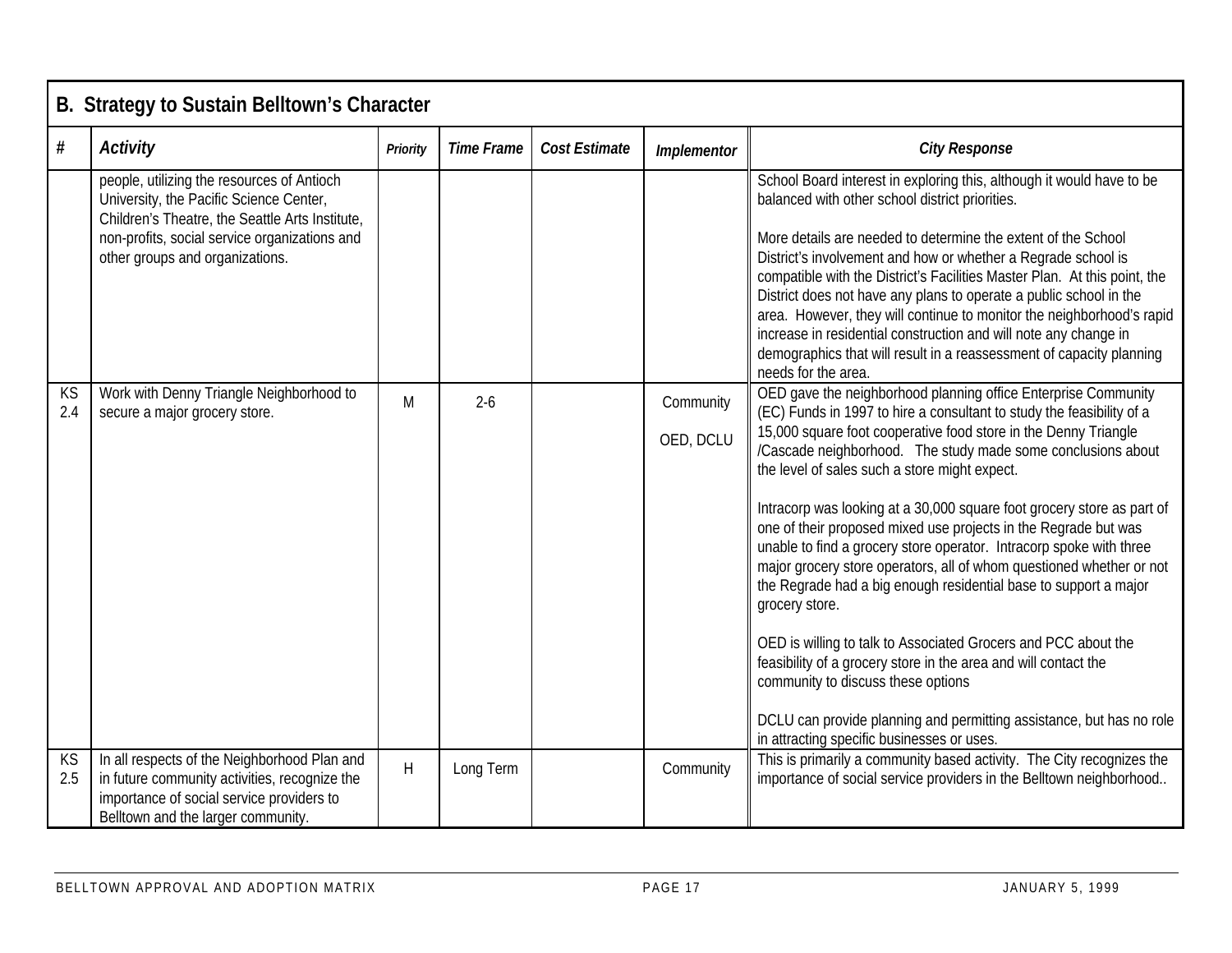|                         | B. Strategy to Sustain Belltown's Character                                                                                                                                                       |          |                   |               |                          |                                                                                                                                                                                                                                                                                                                                 |  |  |  |  |  |  |
|-------------------------|---------------------------------------------------------------------------------------------------------------------------------------------------------------------------------------------------|----------|-------------------|---------------|--------------------------|---------------------------------------------------------------------------------------------------------------------------------------------------------------------------------------------------------------------------------------------------------------------------------------------------------------------------------|--|--|--|--|--|--|
| #                       | <b>Activity</b>                                                                                                                                                                                   | Priority | <b>Time Frame</b> | Cost Estimate | Implementor              | <b>City Response</b>                                                                                                                                                                                                                                                                                                            |  |  |  |  |  |  |
|                         | <b>Public Safety and Neighborly Regulations</b>                                                                                                                                                   |          |                   |               |                          |                                                                                                                                                                                                                                                                                                                                 |  |  |  |  |  |  |
| <b>KS</b><br>2.6        | Work with Seattle City Light to install<br>pedestrian oriented lighting on the streets,<br>with 3rd Avenue being the highest priority.                                                            | H        | $1 - 2$           |               | Community.<br><b>SCL</b> | Lighting: This issue has been placed on the Policy Docket. The<br>Executive will review its policies on lighting streets, alleys, parks, etc.<br>and provide the Council with a report, analysis and recommendations<br>by June 1999. All policies should be in writing and shared with the<br>neighborhood planning groups.    |  |  |  |  |  |  |
| KS<br>2.7               | Continue and expand Denny Regrade Action<br>Team (DRAT) walks through the<br>neighborhood. Implement Block Watch<br>programs.                                                                     | M        | Ongoing           |               | Community                | This is community based activity.                                                                                                                                                                                                                                                                                               |  |  |  |  |  |  |
|                         | <b>Housing and Land Use</b>                                                                                                                                                                       |          |                   |               |                          |                                                                                                                                                                                                                                                                                                                                 |  |  |  |  |  |  |
| KS<br>2.8               | Encourage creation of a Denny Regrade<br>Housing Committee as a subcommittee of<br>the neighborhood organization that follows<br>up on the neighborhood plan implementation.                      | M        | $2 - 6$           |               | Community,<br>OH, DON    | OH supports this proposal and would be happy to brief the committee<br>on its programs and projects in the community if/when the committee<br>begins its work.                                                                                                                                                                  |  |  |  |  |  |  |
| KS<br>2.9               | Encourage the development of additional<br>resources for the preservation of existing<br>affordable housing. Consider including<br>housing as a use of funds from the<br>neighborhood bond issue. | M        | $2 - 6$           |               | OH                       | OH supports additional resources for preservation of affordable<br>housing via a neighborhood bond issue. The City has established<br>preservation of existing housing and projects that implement<br>neighborhood plan strategies as two of several priority areas for<br>allocation of City funds, including Federal funding. |  |  |  |  |  |  |
| $K\overline{S}$<br>2.10 | Recommend that the city develop a land-<br>banking program and focus on the mid-block<br>sites in the Denny Regrade to control sites<br>before land costs increase further.                       | H        | $2 - 6$           |               | OH                       | This proposal needs further analysis to determine the costs and<br>benefits of this policy. Land banking is a concept mentioned in other<br>plans. This study is not included in OH's 1999 work plan, however, it<br>could be included in the work plan for 2000.                                                               |  |  |  |  |  |  |
| KS<br>2.11              | Make live/work space an eligible street level<br>use where street level uses are required by<br>the land use code.                                                                                | H        | $2 - 6$           |               | DCLU, SPO                | DCLU will undertake a code and policy development project as part of<br>its 1999/2000 work program to address issues identified for the<br>downtown neighborhoods. This proposal will be included in the scope<br>of that project.<br>The Seattle Arts Commission supports artist live/work space<br>development.               |  |  |  |  |  |  |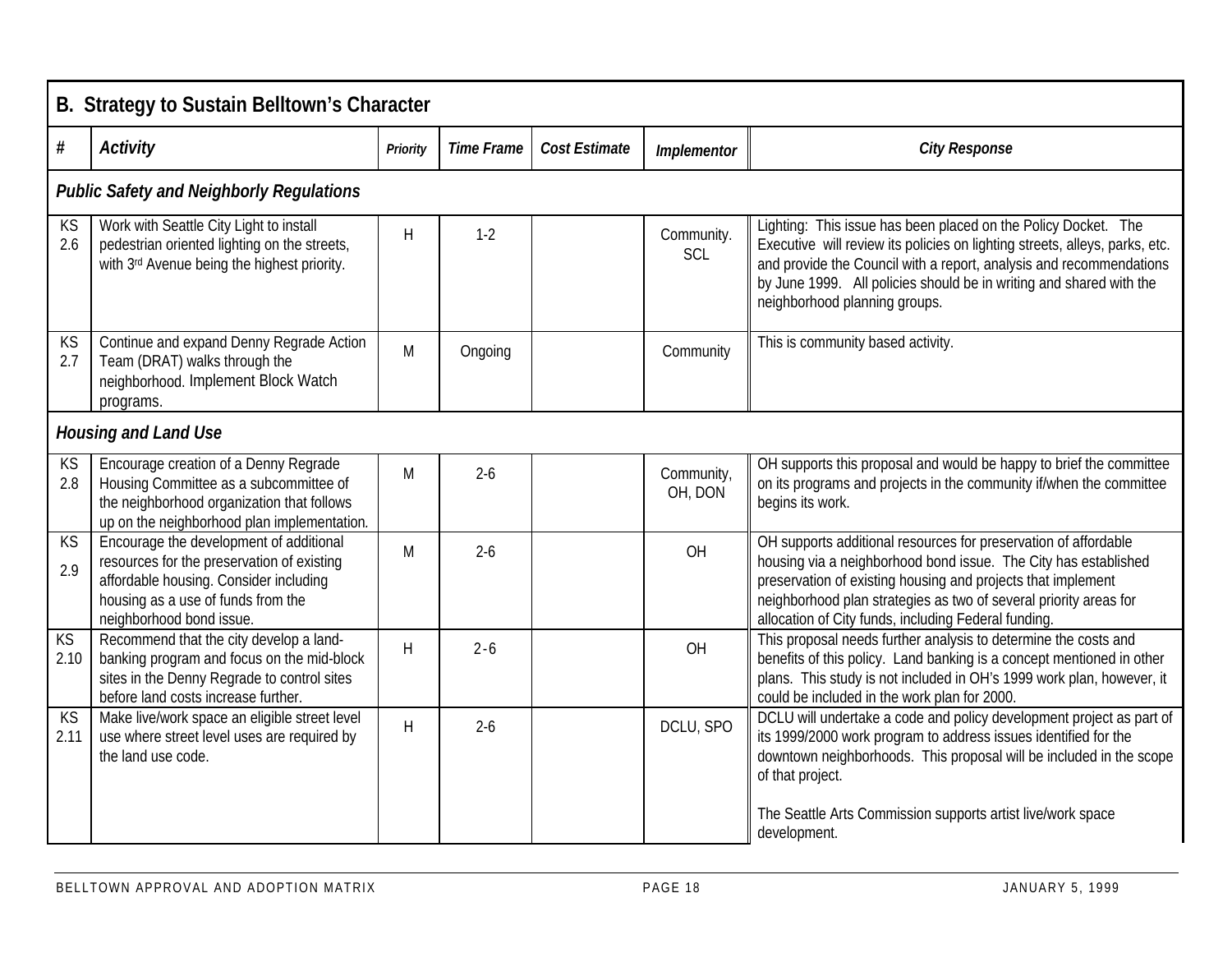|            | B. Strategy to Sustain Belltown's Character                                                                                                                                                                                                                                                                                                                                                               |          |                   |                      |             |                                                                                                                                                                                                                                                                                                                                                                                                                                                                                                                            |  |  |  |  |
|------------|-----------------------------------------------------------------------------------------------------------------------------------------------------------------------------------------------------------------------------------------------------------------------------------------------------------------------------------------------------------------------------------------------------------|----------|-------------------|----------------------|-------------|----------------------------------------------------------------------------------------------------------------------------------------------------------------------------------------------------------------------------------------------------------------------------------------------------------------------------------------------------------------------------------------------------------------------------------------------------------------------------------------------------------------------------|--|--|--|--|
| $\#$       | <b>Activity</b>                                                                                                                                                                                                                                                                                                                                                                                           | Priority | <b>Time Frame</b> | <b>Cost Estimate</b> | Implementor | <b>City Response</b>                                                                                                                                                                                                                                                                                                                                                                                                                                                                                                       |  |  |  |  |
| KS<br>2.12 | DCLU should undertake a study to expand<br>the area where Street Level Uses (retail and<br>service uses) are required. Currently, Street<br>Level Uses are required on 1st and 3rd<br>Avenues from Cedar Street to Stewart Street,<br>and on portions Cedar Street, 4th and 5th<br>Avenues in the Five Corners area.                                                                                      | M        | $1-2$             |                      | <b>DCLU</b> | DCLU will undertake a code and policy development project as part of<br>its 1999/2000 work program to address issues identified for the<br>downtown neighborhoods. This proposal, with its two alternatives,<br>will be included in the scope of that project.                                                                                                                                                                                                                                                             |  |  |  |  |
|            | Alternative 1: Expand the area to include<br>Western Avenue, 2 <sup>nd</sup> Avenue, 4 <sup>th</sup> Avenue<br>and 5th Avenue. Extend the area from Cedar<br>Street to Denny Way.                                                                                                                                                                                                                         |          |                   |                      |             |                                                                                                                                                                                                                                                                                                                                                                                                                                                                                                                            |  |  |  |  |
|            | Alternative 2: Expand the area to include 2nd<br>Avenue between Cedar Street and Virginia<br>Street and all of the east-west streets<br>between 1st Avenue and 3rd Avenue from<br>Cedar Street to Virginia Street, with a<br>recommendation that design review<br>encourage live/work space on the streets,<br>especially near the alleys.                                                                |          |                   |                      |             |                                                                                                                                                                                                                                                                                                                                                                                                                                                                                                                            |  |  |  |  |
| KS<br>2.13 | Ensure, through design review, that street<br>frontages where Street Level Uses are not<br>required, be designed in a manner that<br>enhances the pedestrian environment. This<br>may be accomplished through setbacks and<br>extensive landscaping, public art, or similar<br>means. Parking within a parking structure<br>shall not be visible from ground level except<br>through entrances and exits. | M        | $1-2$             |                      | <b>DCLU</b> | This proposal has been implemented.<br>On March 8, 1999 the City Council adopted new design guidelines for<br>downtown that address this issue.<br>In addition, the Land Use Code currently contains provisions intended<br>to aid in the achievement of the results mentioned here. Where street<br>level uses are not required a system of standards screen parking from<br>view, limit blank facades and require treatments that provide for<br>visual interest at the street level through landscaping and/or artwork. |  |  |  |  |
|            |                                                                                                                                                                                                                                                                                                                                                                                                           |          |                   |                      |             | The Seattle Arts Commission can provide technical assistance<br>consultation, for a fee, to private building owners and developers who                                                                                                                                                                                                                                                                                                                                                                                     |  |  |  |  |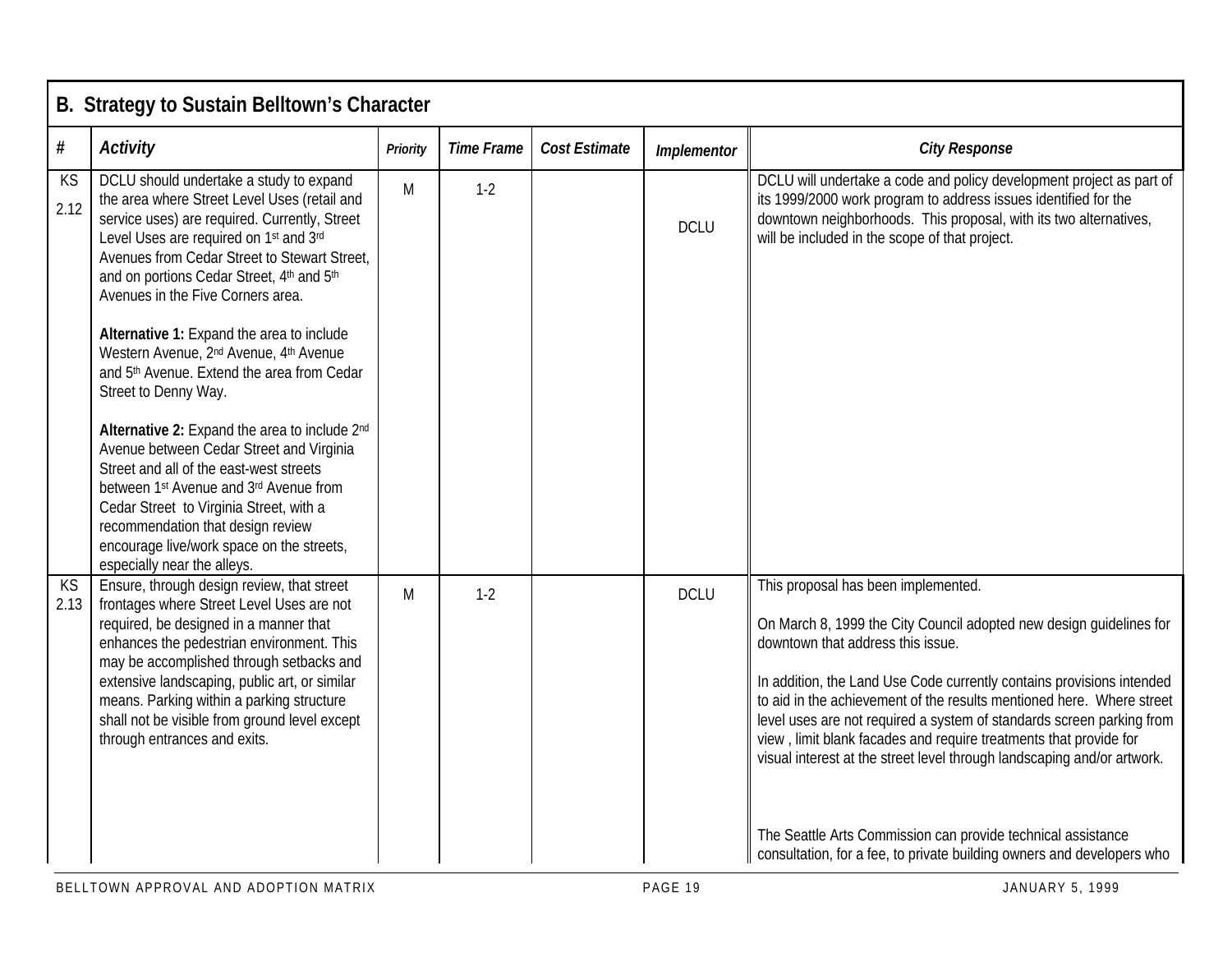|                   | B. Strategy to Sustain Belltown's Character                                                                                                                                                                                                                                                                                                                                                                         |          |                   |                      |                                           |                                                                                                                                                                                                                                                                                                                                                                                                                                                                                                                                                                                                                                                                                                                                                                                                                                                                                                                                                                                                                                                |
|-------------------|---------------------------------------------------------------------------------------------------------------------------------------------------------------------------------------------------------------------------------------------------------------------------------------------------------------------------------------------------------------------------------------------------------------------|----------|-------------------|----------------------|-------------------------------------------|------------------------------------------------------------------------------------------------------------------------------------------------------------------------------------------------------------------------------------------------------------------------------------------------------------------------------------------------------------------------------------------------------------------------------------------------------------------------------------------------------------------------------------------------------------------------------------------------------------------------------------------------------------------------------------------------------------------------------------------------------------------------------------------------------------------------------------------------------------------------------------------------------------------------------------------------------------------------------------------------------------------------------------------------|
| $\#$              | <b>Activity</b>                                                                                                                                                                                                                                                                                                                                                                                                     | Priority | <b>Time Frame</b> | <b>Cost Estimate</b> | Implementor                               | <b>City Response</b>                                                                                                                                                                                                                                                                                                                                                                                                                                                                                                                                                                                                                                                                                                                                                                                                                                                                                                                                                                                                                           |
| KS<br>2.14        | Work with Historic Seattle regarding the<br>viability of protecting historic or icon<br>buildings.                                                                                                                                                                                                                                                                                                                  | M        | $2-6$             |                      | Community,<br>DON, Urban<br>Conservation  | are interested in including public art in the design of their buildings.<br>Conservation Districts will be submitted for inclusion on the Policy<br>Docket for discussion by City Council. The Executive will brief the<br>Council in May 1999 on the alternatives and options for addressing<br>the community's goals. Issues regarding historic and "icon" buildings<br>will be covered during this discussion. Authorization of a Conservation<br>District should include an allocation of staffing resources.<br>Typically, to identify potential landmark/historic properties, a survey<br>would be the best vehicle. A survey of historic resources would be an<br>activity that would be appropriate for a Neighborhood Matching Fund<br>grant. Urban Conservation staff would be happy to work with the<br>community in identifying the scope of the survey. Historic Seattle may<br>not be the proper entity to assist in this endeavor. The neighborhood<br>should coordinate with Urban Conservation to develop a scope of<br>work. |
| <b>KS</b><br>2.15 | <b>Establish Conservation or Community</b><br>Heritage District in the Belltown/Denny<br>Regrade area. Several neighborhoods have<br>requested such designation with the<br>objective of preserving buildings which are<br>not "historic", but whose character<br>substantially contributes to the<br>neighborhood's identity. See the Plan for a<br>list of buildings that would be covered under<br>this program. | M        | $2-6$             |                      | DON, Urban<br>Conservation<br><b>DCLU</b> | This proposal would benefit from clarification of what is intended here.<br>If this proposal is expected to result in a Historic District designation,<br>then the Department of Neighborhoods, Office of Urban Conservation<br>would be the implementor rather than DCLU. If the expectation here<br>is some new land use regulatory program, then more information<br>about the goals and desired outcomes is needed. Such a new<br>program would have resource issues for the Department.<br>Conservation Districts: See Response to KS 2.14.                                                                                                                                                                                                                                                                                                                                                                                                                                                                                               |
|                   | <b>Transportation and Parking</b>                                                                                                                                                                                                                                                                                                                                                                                   |          |                   |                      |                                           |                                                                                                                                                                                                                                                                                                                                                                                                                                                                                                                                                                                                                                                                                                                                                                                                                                                                                                                                                                                                                                                |
| <b>KS</b><br>2.16 | Create a safe, well designed, well<br>maintained, well managed pedestrian multi-<br>modal hub in conjunction with the<br>Neighborhood Center that could be served<br>by transit, jitney, and taxi, as well as provide<br>other amenities such as bicycle storage<br>lockers, telephones, and neighborhood retail<br>services that are open in the evening.                                                          | H        | $2-6$             |                      | SEATRAN,<br>KCMETRO,<br>Sound Transit     | This is a long term activity. The transportation hub recommended<br>through this activity cannot be developed until long term decisions<br>regarding the potential development and placement of a<br>neighborhood center, Sound Transit station and possible revision of<br>bus routes are decided upon. The intent of this activity should be<br>considered in all phases of future development.                                                                                                                                                                                                                                                                                                                                                                                                                                                                                                                                                                                                                                              |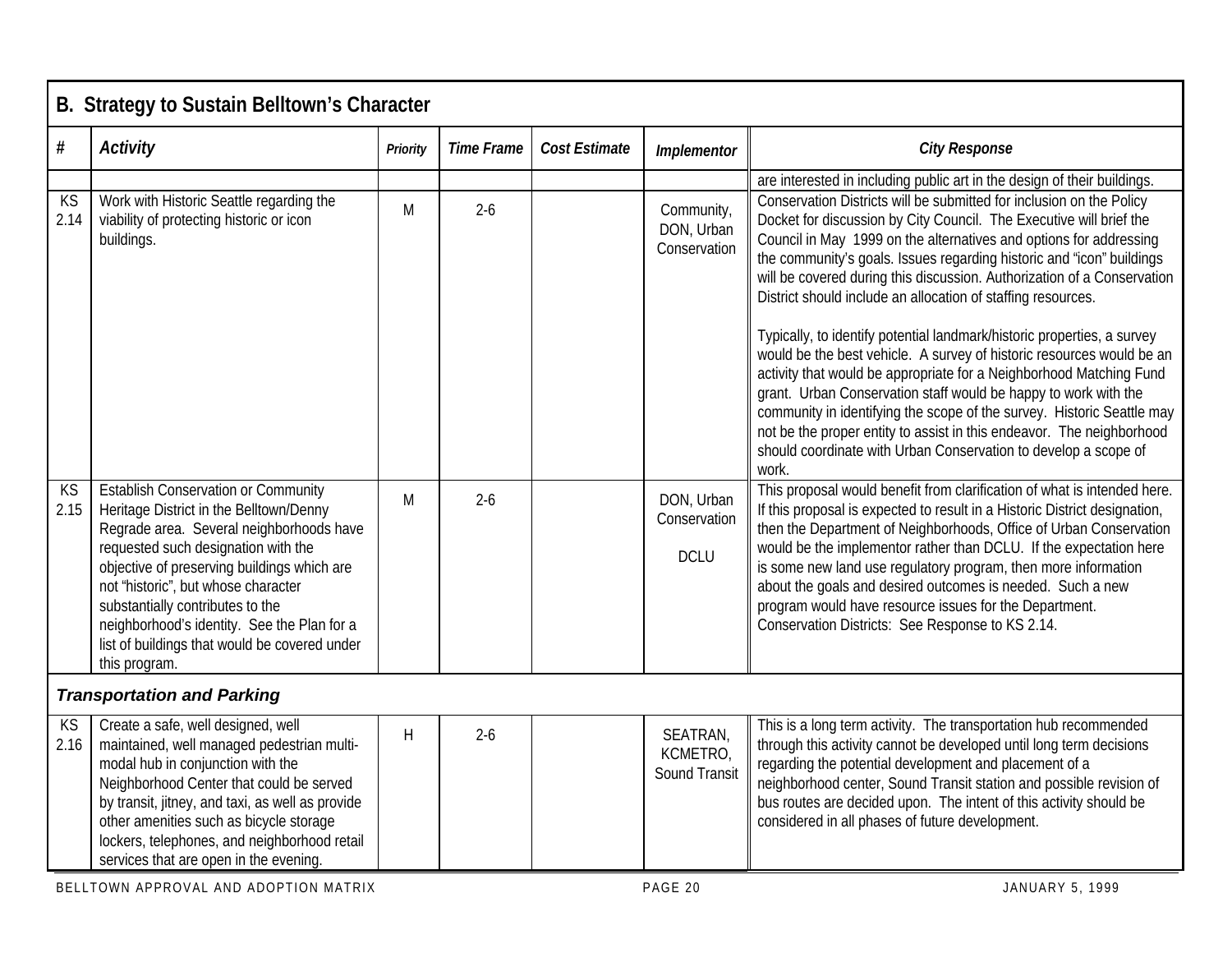|            | B. Strategy to Sustain Belltown's Character                                                                                                                                                                                                                                                                                    |                 |            |               |                               |                                                                                                                                                                                                                |  |  |  |  |  |
|------------|--------------------------------------------------------------------------------------------------------------------------------------------------------------------------------------------------------------------------------------------------------------------------------------------------------------------------------|-----------------|------------|---------------|-------------------------------|----------------------------------------------------------------------------------------------------------------------------------------------------------------------------------------------------------------|--|--|--|--|--|
|            | <b>Activity</b>                                                                                                                                                                                                                                                                                                                | <b>Priority</b> | Time Frame | Cost Estimate | <b>Implementor</b>            | <b>City Response</b>                                                                                                                                                                                           |  |  |  |  |  |
| KS<br>2.17 | Work with the Belltown Community to review<br>and finalize the Denny Regrade Streetscape<br>and Pedestrian Environment Guidebook.<br>When street and sidewalk improvement<br>programs are implemented, design the<br>improvements in accordance with the Denny<br>Regrade Streetscape and Pedestrian<br>Environment Guidebook. | M               | Ongoing    |               | <b>SEATRAN</b><br><b>DCLU</b> | SEATRAN must approve the Guidebook as SEATRAN has<br>jurisdiction over improvements made in the street rights of way.<br>SEATRAN will work with the Belltown community to review and<br>finalize the Guidebook |  |  |  |  |  |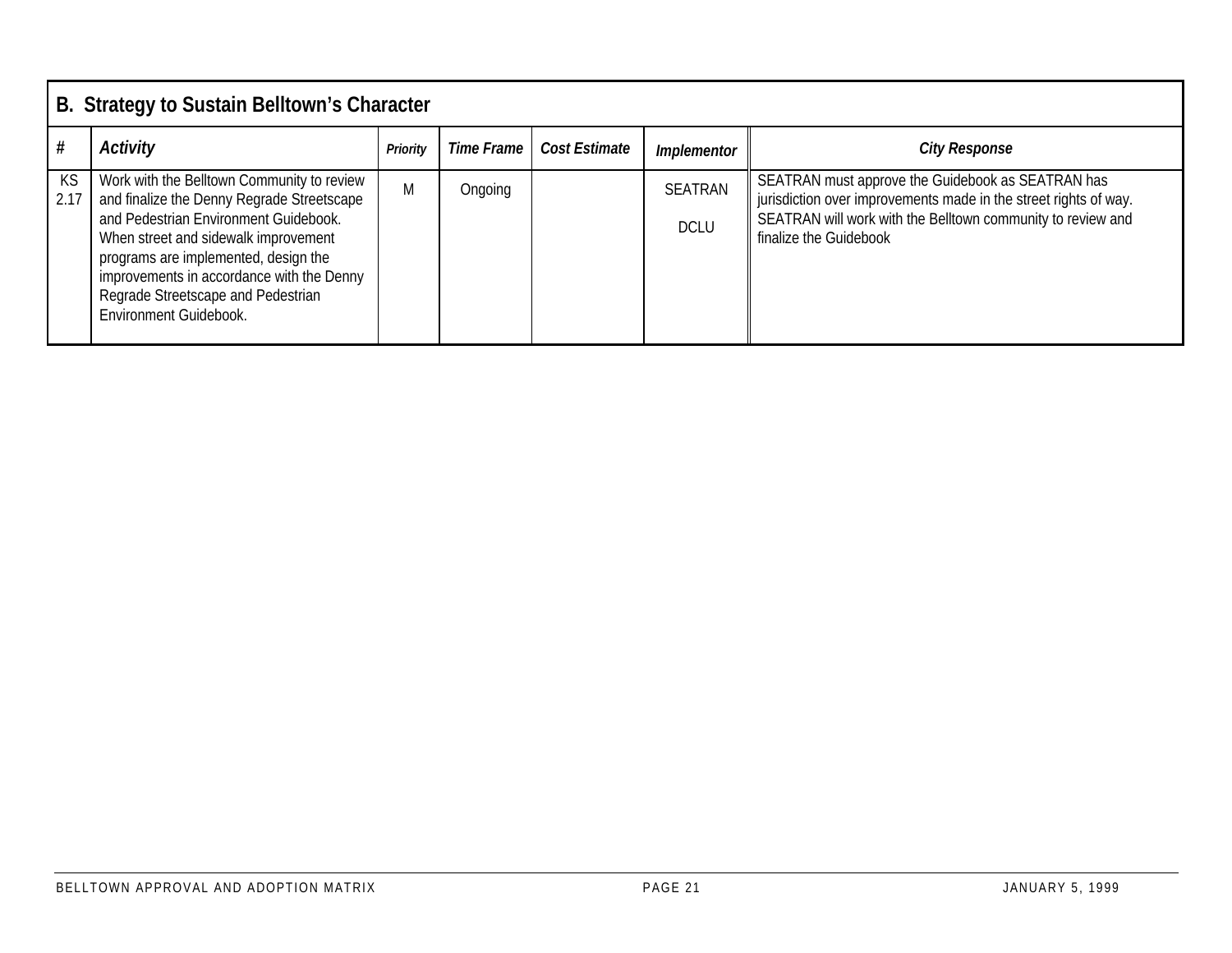## **Description**

The Strategy to Sustain Adequate Parking Supply is a combination of activities and recommendations intended to ensure that the supply of parking is maintained at a level that is adequate to serve neighborhood residents, businesses and employers. Currently, development of principle use parking is not permitted in the Belltown neighborhood and development of accessory parking is limited. As a consequence, each time a new development occurs on a site currently used as surface parking, there is a net loss in the supply of parking spaces.

## **Integrated City Response**

This strategy is designed to maintain the availability of parking to serve the neighborhood. Support of business and property owners will be important to maintain/create the desired amount of parking in the neighborhood. The neighborhood may want to consider utilizing their early implementation dollars to help pursue some of the desired parking studies and inventories.

While directed toward a single goal, the individual activities in this strategy could be implemented independent of one another.

**Lead Department:** DCLU

**Participating Departments:** SEATRAN, SPO, OH, SCL, DON

#### *Tasks to be Undertaken in 1999-2000*

- 1. SEATRAN hopes to work with the First Hill neighborhood to develop a new RPZ program that could also be applied in the Belltown neighborhood.
- 2. Identify those activities in this Key Strategy that are good candidates for next steps for implementation considering priorities, possible funding sources and departmental staffing capabilities through the West Sector work program.
- 3. Identify next steps for continued implementation.

|                  | C. Strategy to Sustain Adequate Parking Supply                                                                                                                                                                                                                                                                                                  |                 |                   |               |                                             |                                                                                                                                                                                                                                                                                                                                                                                                                                                                                                                                                                                                                                                                                                                                                                                                                                                 |  |  |  |  |  |  |
|------------------|-------------------------------------------------------------------------------------------------------------------------------------------------------------------------------------------------------------------------------------------------------------------------------------------------------------------------------------------------|-----------------|-------------------|---------------|---------------------------------------------|-------------------------------------------------------------------------------------------------------------------------------------------------------------------------------------------------------------------------------------------------------------------------------------------------------------------------------------------------------------------------------------------------------------------------------------------------------------------------------------------------------------------------------------------------------------------------------------------------------------------------------------------------------------------------------------------------------------------------------------------------------------------------------------------------------------------------------------------------|--|--|--|--|--|--|
| #                | <b>Activity</b>                                                                                                                                                                                                                                                                                                                                 | <b>Priority</b> | <b>Time Frame</b> | Cost Estimate | <b>Implementor</b>                          | <b>City Response</b>                                                                                                                                                                                                                                                                                                                                                                                                                                                                                                                                                                                                                                                                                                                                                                                                                            |  |  |  |  |  |  |
|                  | <b>Transportation and Parking</b>                                                                                                                                                                                                                                                                                                               |                 |                   |               |                                             |                                                                                                                                                                                                                                                                                                                                                                                                                                                                                                                                                                                                                                                                                                                                                                                                                                                 |  |  |  |  |  |  |
| <b>KS</b><br>3.1 | Prepare an inventory of existing on and<br>off-street public parking spaces in the<br>Denny Regrade in order to understand<br>existing neighborhood parking issues.<br>Using this inventory, establish a target<br>number of parking spaces that should be<br>sustained for residential and local retail<br>needs as the neighborhood develops. | H               | $1-2$             |               | <b>SEATRAN</b><br><b>DCLU</b><br><b>SPO</b> | The Executive supports the neighborhood's goal of finding solutions for<br>parking demand to meet the needs of the residents and businesses<br>customers balanced with goals for encouraging transit use and reducing<br>reliance on automobiles.<br>DCLU, as part of an interdepartmental effort, has begun to look for ways<br>to allow flexibility in the Land Use Code to provide off-street parking.<br>The scope for this project will include proposals put forth by this<br>neighborhood plan including: allowing new development to provide<br>additional parking (principle use parking), creating more opportunity for<br>shared parking, and revising development standards such as those for<br>allowed distance between uses and their off-site parking and<br>appropriate street-level treatment for parking structures. DCLU is |  |  |  |  |  |  |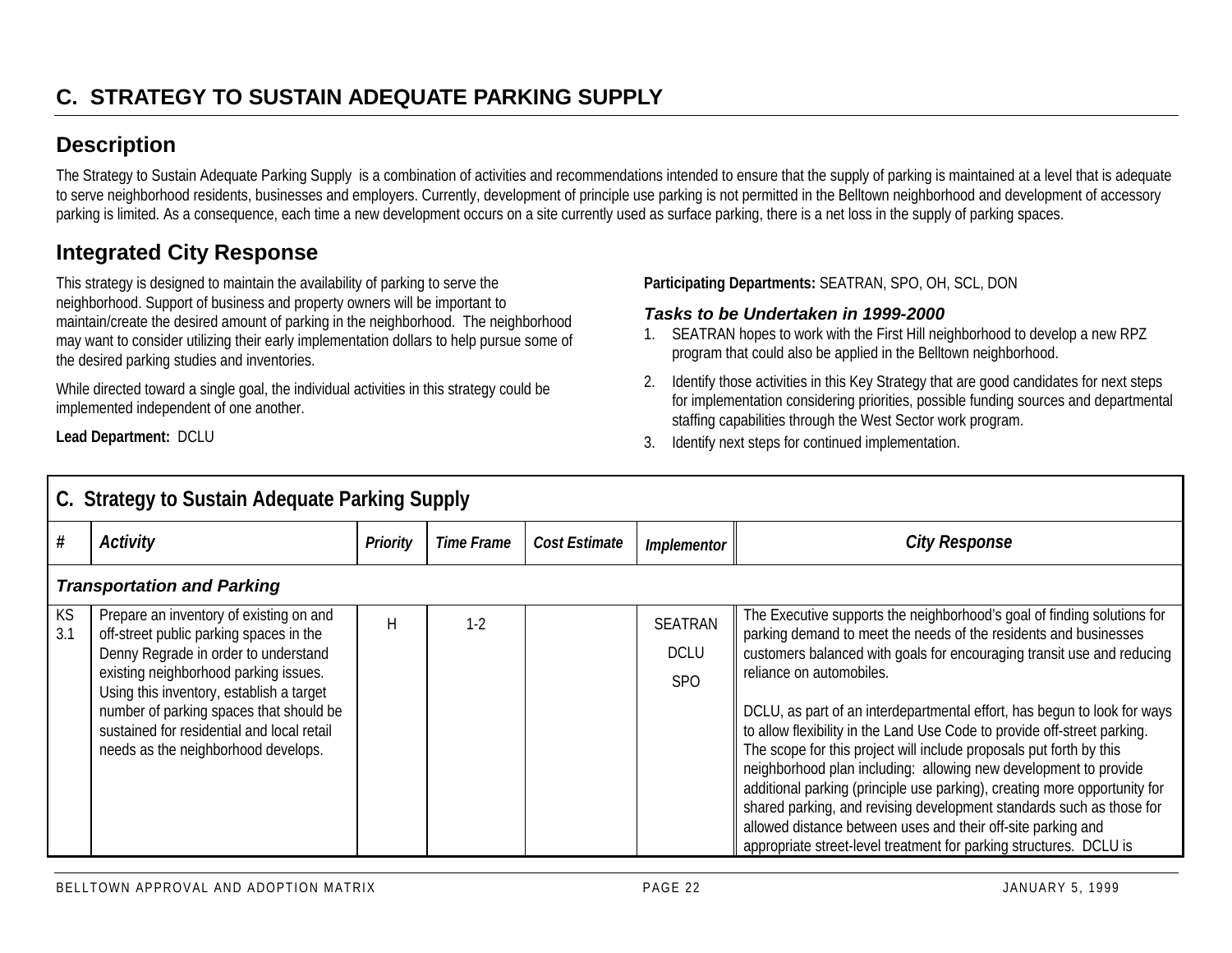|           | C. Strategy to Sustain Adequate Parking Supply                                                                                                                                                                                                                                                                                                             |                 |                   |                      |                                      |                                                                                                                                                                                                                                                                                                                                                                                                                                                                                                                                                                                                                                                                                                                                                                                                                                                                                                                                                                                                                                                                                                                                                                                                                |  |  |  |  |  |
|-----------|------------------------------------------------------------------------------------------------------------------------------------------------------------------------------------------------------------------------------------------------------------------------------------------------------------------------------------------------------------|-----------------|-------------------|----------------------|--------------------------------------|----------------------------------------------------------------------------------------------------------------------------------------------------------------------------------------------------------------------------------------------------------------------------------------------------------------------------------------------------------------------------------------------------------------------------------------------------------------------------------------------------------------------------------------------------------------------------------------------------------------------------------------------------------------------------------------------------------------------------------------------------------------------------------------------------------------------------------------------------------------------------------------------------------------------------------------------------------------------------------------------------------------------------------------------------------------------------------------------------------------------------------------------------------------------------------------------------------------|--|--|--|--|--|
| #         | <b>Activity</b>                                                                                                                                                                                                                                                                                                                                            | <b>Priority</b> | <b>Time Frame</b> | <b>Cost Estimate</b> | Implementor                          | <b>City Response</b>                                                                                                                                                                                                                                                                                                                                                                                                                                                                                                                                                                                                                                                                                                                                                                                                                                                                                                                                                                                                                                                                                                                                                                                           |  |  |  |  |  |
|           |                                                                                                                                                                                                                                                                                                                                                            |                 |                   |                      |                                      | scheduled to present recommendations to Council by the end of 1999,<br>but is currently working to find solutions that can be presented sooner,<br>possibly in the second or third quarter.<br>On-street parking is under SEATRAN's jurisdiction. PSRC has an<br>inventory of non-residential off-street parking in their bi-annual review of<br>parking. The latest inventory is dated March 1997. The neighborhood<br>may want to consider utilizing grant funding or early implementation<br>funds to complete the survey of residential off street parking. The<br>results of the survey may support other activities in this strategy.<br>Current policy is to reduce parking requirements as a way to reduce<br>development costs, increase the efficiency of development and reduce<br>incentives for using automobiles for trips to or within downtown.<br>Additionally, demand for parking and transportation patterns change<br>over time.<br>Once the inventory is completed the Executive will work with the<br>Belltown neighborhood to review the data and existing parking<br>requirements in the Land Use Code to see what, if any, further changes<br>the neighborhood would like to explore. |  |  |  |  |  |
| KS<br>3.2 | Provide parking that is responsive to<br>neighborhood needs (e.g., explore<br>restricted parking zones, extended meter<br>hours, expanded private and public<br>parking provisions in new construction,<br>and evaluate parking script<br>kiosks/meters). Consider Belltown<br>parking issues as part of current City-<br>wide parking policy discussions. | M               | $2 - 6$           |                      | <b>SEATRAN</b><br>SPO<br><b>DCLU</b> | The current RPZ program is not appropriate for the downtown or dense<br>urban villages. SEATRAN hopes to work with the First Hill<br>neighborhood to develop a new RPZ program that could also be<br>applied in this neighborhood in the future. If this is a high priority,<br>SEATRAN would be willing to work with the community to help them<br>develop specific parking strategies, similar to the "Parking Management<br>Study for First Hill". This study was completed through a WSDOT<br>Congestion Mitigation and Air Quality Grant. Funding and staffing for a<br>Belltown Parking Management Study would have to be identified. This<br>activity could be combined within Activity KS 3.1.<br>Also please see response to KS 3.1.                                                                                                                                                                                                                                                                                                                                                                                                                                                                  |  |  |  |  |  |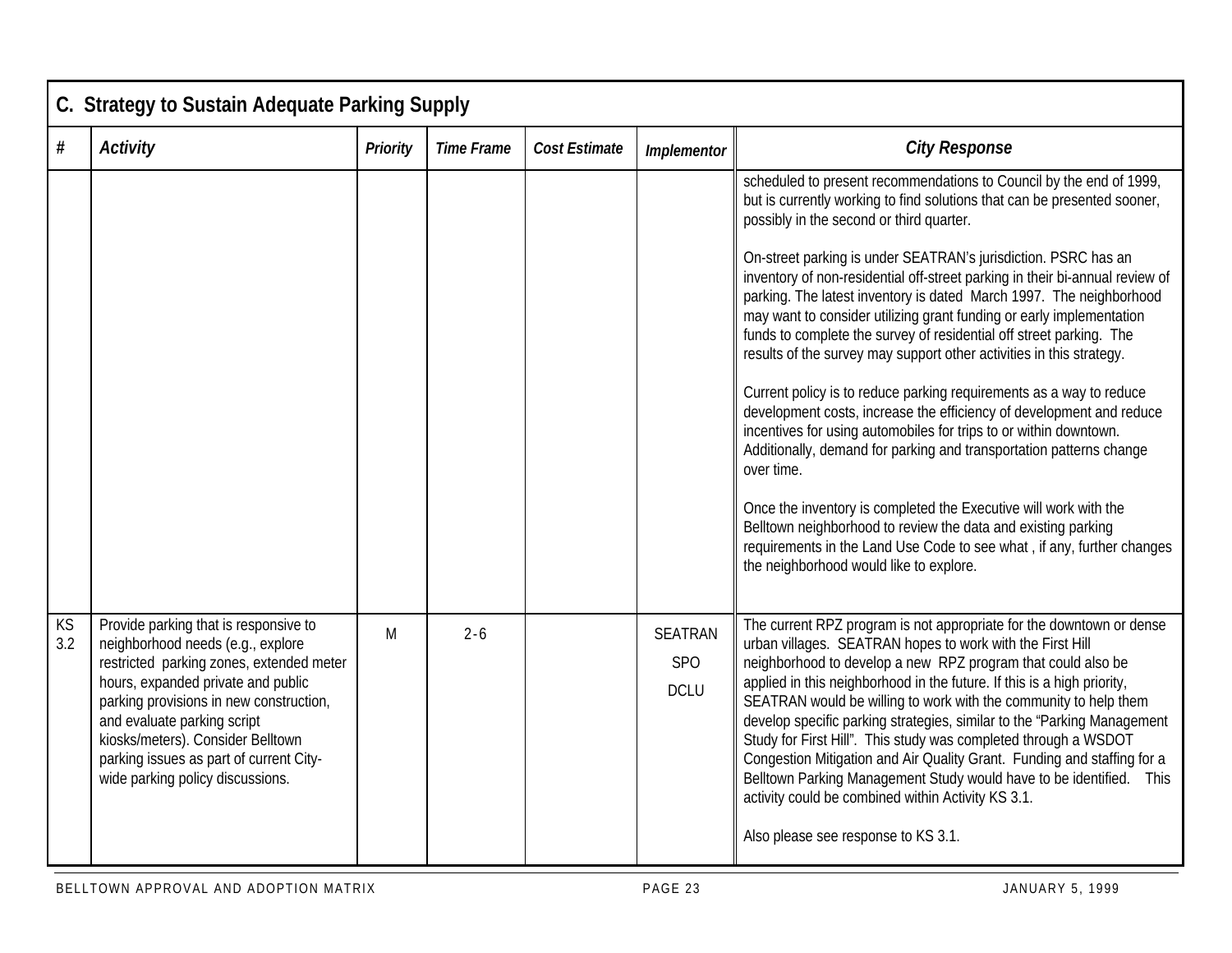|           | C. Strategy to Sustain Adequate Parking Supply                                                                                                                                                                                                                                                                                                                                                                                                                                                                                                           |                 |                   |                      |                    |                                                                                                                                                                                                                                                  |  |  |  |  |  |  |
|-----------|----------------------------------------------------------------------------------------------------------------------------------------------------------------------------------------------------------------------------------------------------------------------------------------------------------------------------------------------------------------------------------------------------------------------------------------------------------------------------------------------------------------------------------------------------------|-----------------|-------------------|----------------------|--------------------|--------------------------------------------------------------------------------------------------------------------------------------------------------------------------------------------------------------------------------------------------|--|--|--|--|--|--|
| $\#$      | <b>Activity</b>                                                                                                                                                                                                                                                                                                                                                                                                                                                                                                                                          | <b>Priority</b> | <b>Time Frame</b> | <b>Cost Estimate</b> | <b>Implementor</b> | <b>City Response</b>                                                                                                                                                                                                                             |  |  |  |  |  |  |
|           |                                                                                                                                                                                                                                                                                                                                                                                                                                                                                                                                                          |                 |                   |                      |                    |                                                                                                                                                                                                                                                  |  |  |  |  |  |  |
| KS<br>3.3 | Support establishment of a "downtown<br>parking fund", as designated in the<br>1985 Downtown Plan, that would<br>facilitate the construction of parking<br>facilities.                                                                                                                                                                                                                                                                                                                                                                                   | M               | $1-2$             |                      | Community          | DCLU will include this proposal as part of the project mentioned in<br>response to KS 3.1 to look for ways to allow flexibility in the Land Use<br>Code to provide off-street parking.                                                           |  |  |  |  |  |  |
| KS<br>3.4 | Evaluate applying restricted parking<br>zones on streets with little commercial<br>activity. Consider modifications to<br>existing program to develop a program<br>which could serve the needs of dense<br>mixed use areas such as Belltown.<br>Any RPZ designation should allow non-<br>residents to park for a limited time.                                                                                                                                                                                                                           | M               | $2 - 6$           |                      | <b>SEATRAN</b>     | The current RPZ program is not appropriate for the downtown or dense<br>urban villages. SEATRAN hopes to work with the First Hill<br>neighborhood to develop a new RPZ program that could also be applied<br>in this neighborhood in the future. |  |  |  |  |  |  |
|           | <b>Land Use</b>                                                                                                                                                                                                                                                                                                                                                                                                                                                                                                                                          |                 |                   |                      |                    |                                                                                                                                                                                                                                                  |  |  |  |  |  |  |
| KS<br>3.5 | Allow public or private principal use<br>parking structures in the Denny Regrade<br>provided that the first floor be occupied<br>by live/work housing or community uses.<br>The ratio of area used for parking to area<br>of other uses should be no greater than<br>2:1. Denny Regrade residents and<br>businesses should be given first priority<br>for use of parking. Since parking would<br>be geared toward residents and local<br>businesses, it should not provide<br>inducements to SOV work trips. See<br>Plan for a more complete discussion. | H               | $2 - 6$           |                      | DCLU, SPO          | See Response to KS 3.1.                                                                                                                                                                                                                          |  |  |  |  |  |  |
| KS<br>3.6 | Allow developers to build more parking<br>(for use by neighborhood residents and<br>businesses) than is required by their<br>development and expand the allowed<br>distances between uses sharing parking.                                                                                                                                                                                                                                                                                                                                               | M               | $1-2$             |                      | DCLU, SPO          | See Response to KS 3.1.                                                                                                                                                                                                                          |  |  |  |  |  |  |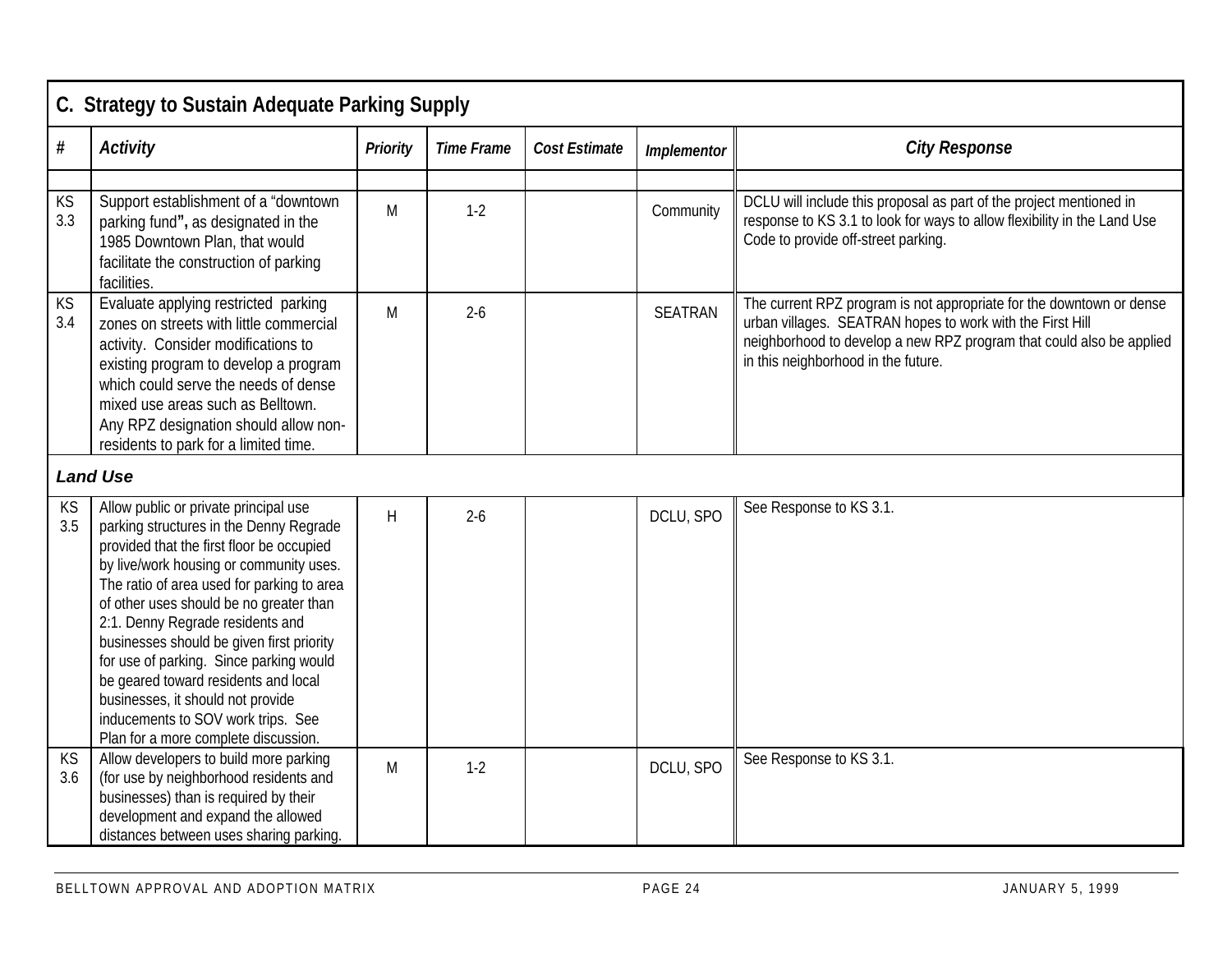|           | C. Strategy to Sustain Adequate Parking Supply                                                                                                                                                                 |                 |            |               |                    |                         |  |  |  |  |  |
|-----------|----------------------------------------------------------------------------------------------------------------------------------------------------------------------------------------------------------------|-----------------|------------|---------------|--------------------|-------------------------|--|--|--|--|--|
| #         | <b>Activity</b>                                                                                                                                                                                                | <b>Priority</b> | Time Frame | Cost Estimate | <b>Implementor</b> | <b>City Response</b>    |  |  |  |  |  |
| KS<br>3.7 | Increase the allowable distances between<br>shared parking locations to greater than<br>the existing 800-feet allowed. The City of<br>Seattle should perform a study to<br>determine the appropriate distance. | M               | $2 - 6$    |               | SPO, DCLU          | See Response to KS 3.1. |  |  |  |  |  |
| KS<br>3.8 | Allow excess parking in a residential<br>parking garage to be leased to residents<br>who are not tenants of the building.                                                                                      | M               | $1-2$      |               | SPO, DCLU          | See Response to KS 3.1. |  |  |  |  |  |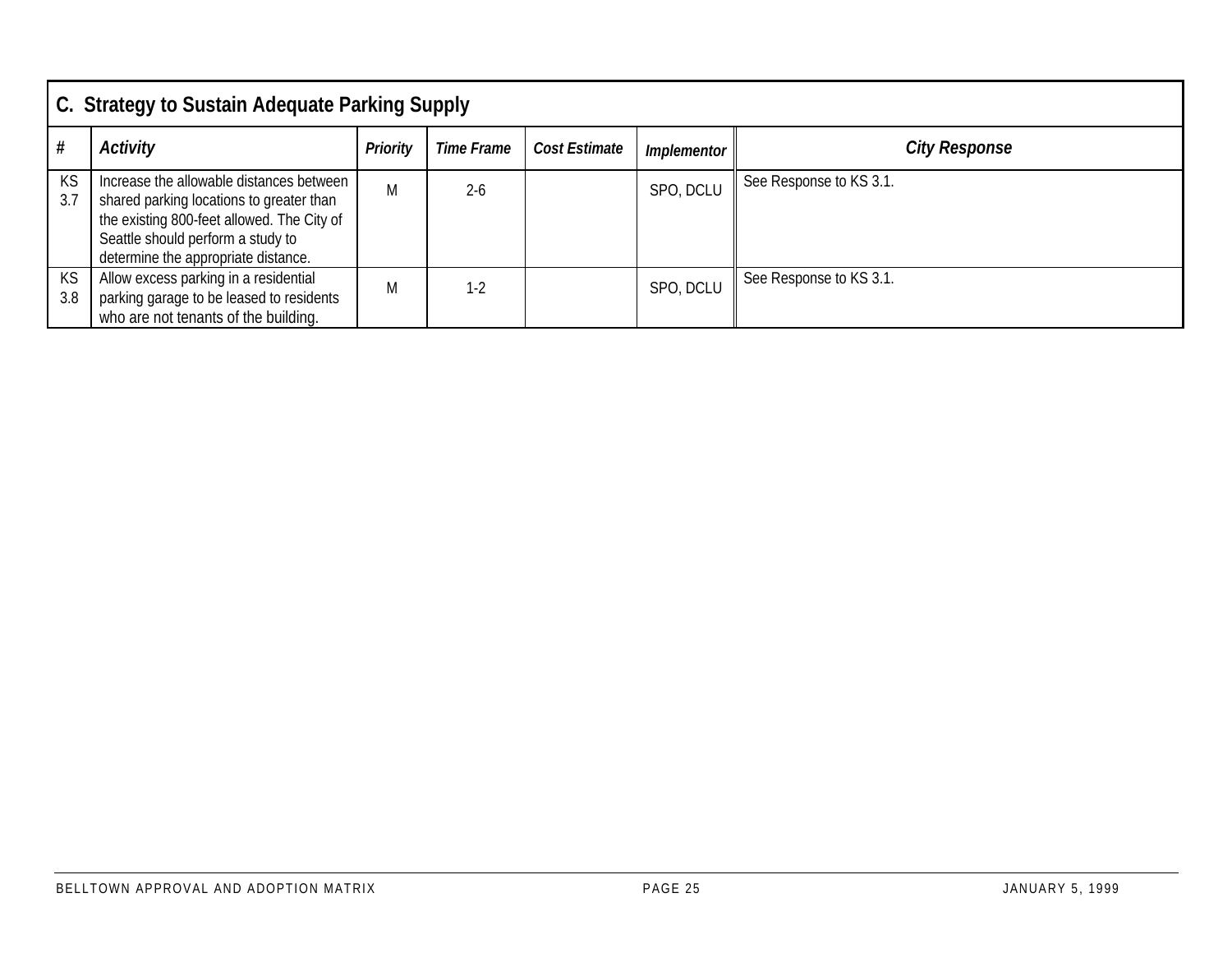## **II. Additional Activities For Implementation**

The activities listed in this section are not directly associated with a Key Strategy. The City has, when possible, identified next steps for implementations of each of these activities. The response will specify: 1) activities already under way; 2) activities for which the City agrees to initiate next steps (will include a schedule for the work); 3) this activity will be considered as part of the sector work programs in the future as opportunities arise; 4) activities for which the community must take the lead (may be supported by City departments or existing programs); 5) issues that will be on the policy docket (the docket will assign responsibility for consideration of the issue and provide a schedule for reporting back to Council); and 6) activities which the City will not support. As with the activities listed for each Key Strategy in Section I, these activities are intended to be implemented over the span of many years.

The Executive will coordinate efforts to sort through these activities. During this sorting process, the departments will work together to create sector work programs that will prioritize these activities. This may include developing rough cost estimates for each activity, identifying potential funding sources and mechanisms; establishing priorities within each plan, as well as priorities among plans; and developing phased implementation and funding strategies. The City will involve neighborhoods in a public process so that neighborhoods can help to establish citywide priorities. Activities identified in this section will be included in the City's tracking database for monitoring neighborhood plan implementation.

| #   | Activity                                                                                                                                                     | Priority | Time<br>Frame | Cost<br>Estimate | <i>Implementor</i> | <b>City Response</b>                                                                                                                                                                                                                                                                                                                                                                                                                                                                           | <b>City Action</b>                                                                               |
|-----|--------------------------------------------------------------------------------------------------------------------------------------------------------------|----------|---------------|------------------|--------------------|------------------------------------------------------------------------------------------------------------------------------------------------------------------------------------------------------------------------------------------------------------------------------------------------------------------------------------------------------------------------------------------------------------------------------------------------------------------------------------------------|--------------------------------------------------------------------------------------------------|
|     | Housing and Land Use                                                                                                                                         |          |               |                  |                    |                                                                                                                                                                                                                                                                                                                                                                                                                                                                                                |                                                                                                  |
| AA1 | Consider revising the Housing Bonus Program to<br>allow funds from the sale of bonus credits to be<br>used for nonprofit acquisition, without rehabilitation | M        | $1-2$         |                  | <b>DCLU</b>        | This proposal has larger policy issues<br>and consideration of its<br>implementation should include SPO                                                                                                                                                                                                                                                                                                                                                                                        | This issue will be addressed during<br>review of the downtown urban center<br>neighborhood plan. |
|     | of older buildings with affordable units affordable up<br>to 80% of the median.                                                                              |          |               |                  | SPO<br>OH          | and OH as well as the Law<br>Department.                                                                                                                                                                                                                                                                                                                                                                                                                                                       |                                                                                                  |
|     |                                                                                                                                                              |          |               |                  | LAW                | OH currently allows phased<br>rehabilitation of projects that may not<br>have funds available for a complete<br>renovation. In any non-profit<br>acquisition accomplished with City<br>funds, however, OH wants to ensure<br>that the buildings meet all applicable<br>codes and that building quality<br>standards are maintained for the life<br>of the loan. We thus have some<br>reservations about allowing<br>acquisition without any rehabilitation<br>[assuming some rehab is needed]. |                                                                                                  |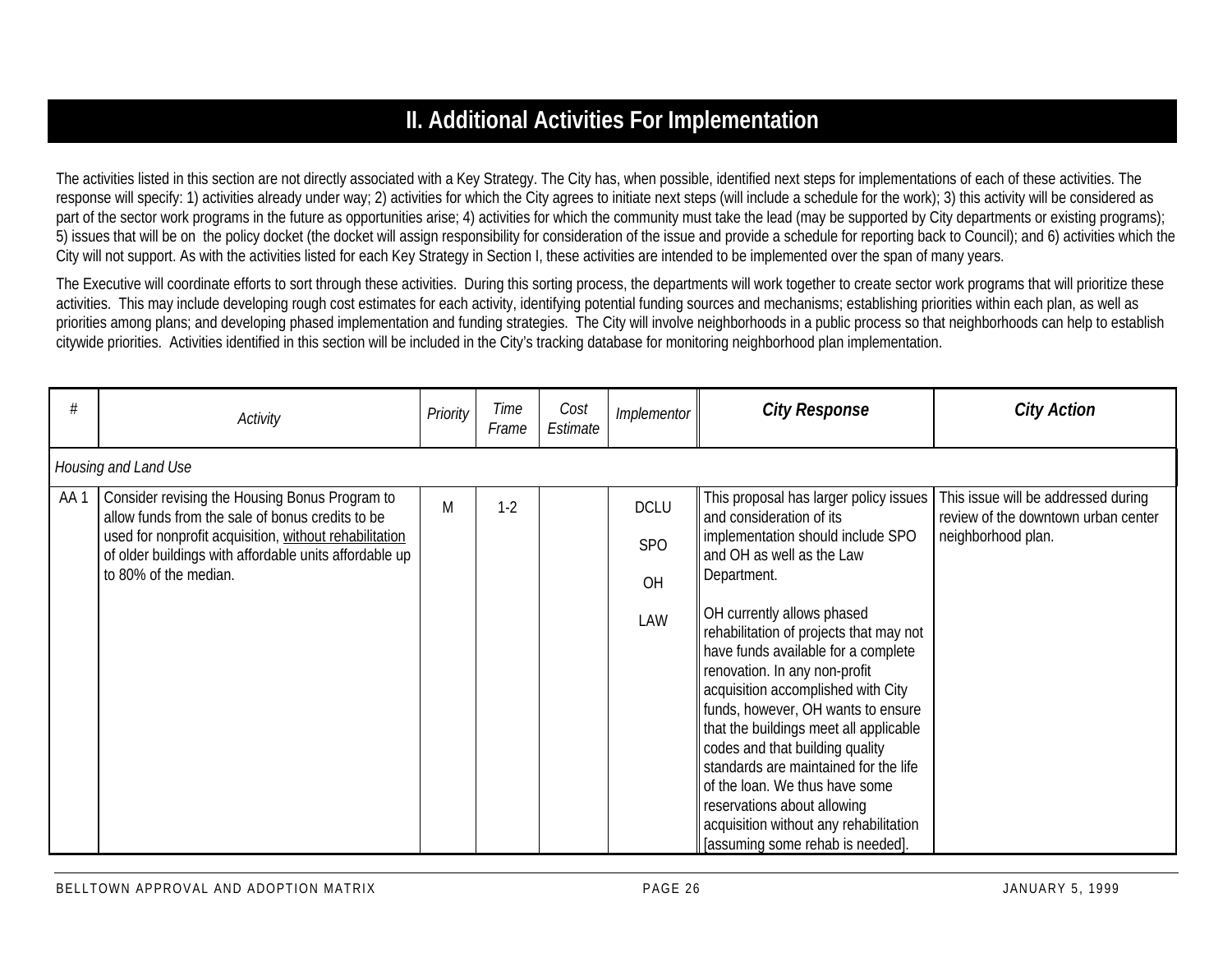| #               | Activity                                                                                                                                                                                                                                                                            | Priority | Time<br>Frame | Cost<br>Estimate | Implementor                    | <b>City Response</b>                                                                                                                                                                                                                                                                                          | <b>City Action</b>                                                                                                                                                                                                                                                                                                                                                                                                                                     |
|-----------------|-------------------------------------------------------------------------------------------------------------------------------------------------------------------------------------------------------------------------------------------------------------------------------------|----------|---------------|------------------|--------------------------------|---------------------------------------------------------------------------------------------------------------------------------------------------------------------------------------------------------------------------------------------------------------------------------------------------------------|--------------------------------------------------------------------------------------------------------------------------------------------------------------------------------------------------------------------------------------------------------------------------------------------------------------------------------------------------------------------------------------------------------------------------------------------------------|
| AA <sub>2</sub> | Recommend that the City consider use of City<br>resources for a modest program for owners of<br>existing buildings with affordable rents to obtain<br>assistance with building improvements.                                                                                        | M        | $2-6$         |                  | OH                             | The Downtown Housing Maintenance<br>Ordinance has been in place for<br>about 10 years to serve this purpose.<br>The ordinance has no current funding<br>attached to it and has not had any<br>for some years. OH would need to<br>review the possible reinstitution of<br>this program.                       | OH needs to do further analysis of the<br>need for this program.                                                                                                                                                                                                                                                                                                                                                                                       |
| AA <sub>3</sub> | Pending final draft review, support the DUCPG<br>recommendations related to changes in the<br>Housing Bonus and Transfer of Development<br>Rights Program.                                                                                                                          | M        | $1-2$         |                  | Community,<br>DCLU, OH,<br>SPO | OH supports some but not<br>necessarily all of the proposed<br>changes; OH comments were made<br>to the DUCPG consultants during the<br>planning process.<br>DCLU has committed to evaluating<br>the DUCPG proposals. It is<br>premature to support the proposals<br>right now.                               | This issue will be addressed during<br>review of the downtown urban center<br>neighborhood plan.                                                                                                                                                                                                                                                                                                                                                       |
| AA4             | Support all efforts to maintain federal funding for the<br>Section 8 Rental Assistance Programs.                                                                                                                                                                                    | M        | Ongoing       |                  | Community,<br>OH, SHA          | OH supports this proposal and is<br>pursuing this on a number of fronts.                                                                                                                                                                                                                                      | This activity will be considered as part<br>of the Sector Work programs in the<br>future as opportunities arise                                                                                                                                                                                                                                                                                                                                        |
| AA 5            | Modify the Seattle City Light (SCL) program that<br>reduces utility costs for low-income households so<br>that it can be used for older buildings that are not<br>separately metered, but which house low-income<br>people. Expand this program to include all public<br>utilities. | M        | $1-2$         |                  | SCL, OH<br>LAW                 | OH supports this proposal.<br>This is a major policy issue and is<br>currently being explored by City<br>Light. We have also met with SPU to<br>incorporate their perspectives in the<br>scope of work. It is a major policy<br>issue for the utilities and could have<br>significant city-wide implications. | A Statement of Legislative Intent was<br>adopted by the City Council with the<br>adoption of the 1999-2000 budget.<br>SPU and SCL will report back to<br>Council by the end of the 1st quarter<br>of 1999 with an assessment of<br>implementation alternatives for a pilot<br>program that would demonstrate<br>providing low income rate assistance<br>to housing providers serving low<br>income households with savings<br>passed on to the tenant. |
| AA 6            | Modify the Land Use Code requirement that at least<br>10% of units in newly constructed buildings of more<br>than 20 units be provided and maintained as<br>affordable housing (affordable to households with<br>up 150% of the median income) by reducing the                      | M        | $1-2$         |                  | DCLU, SPO                      | There are potential legal problems<br>with providing downpayment<br>assistance for homebuyers over 80%<br>of median income. All funds available<br>through OH for homebuyer                                                                                                                                   | This activity will be considered in the<br>future after further policy analysis.                                                                                                                                                                                                                                                                                                                                                                       |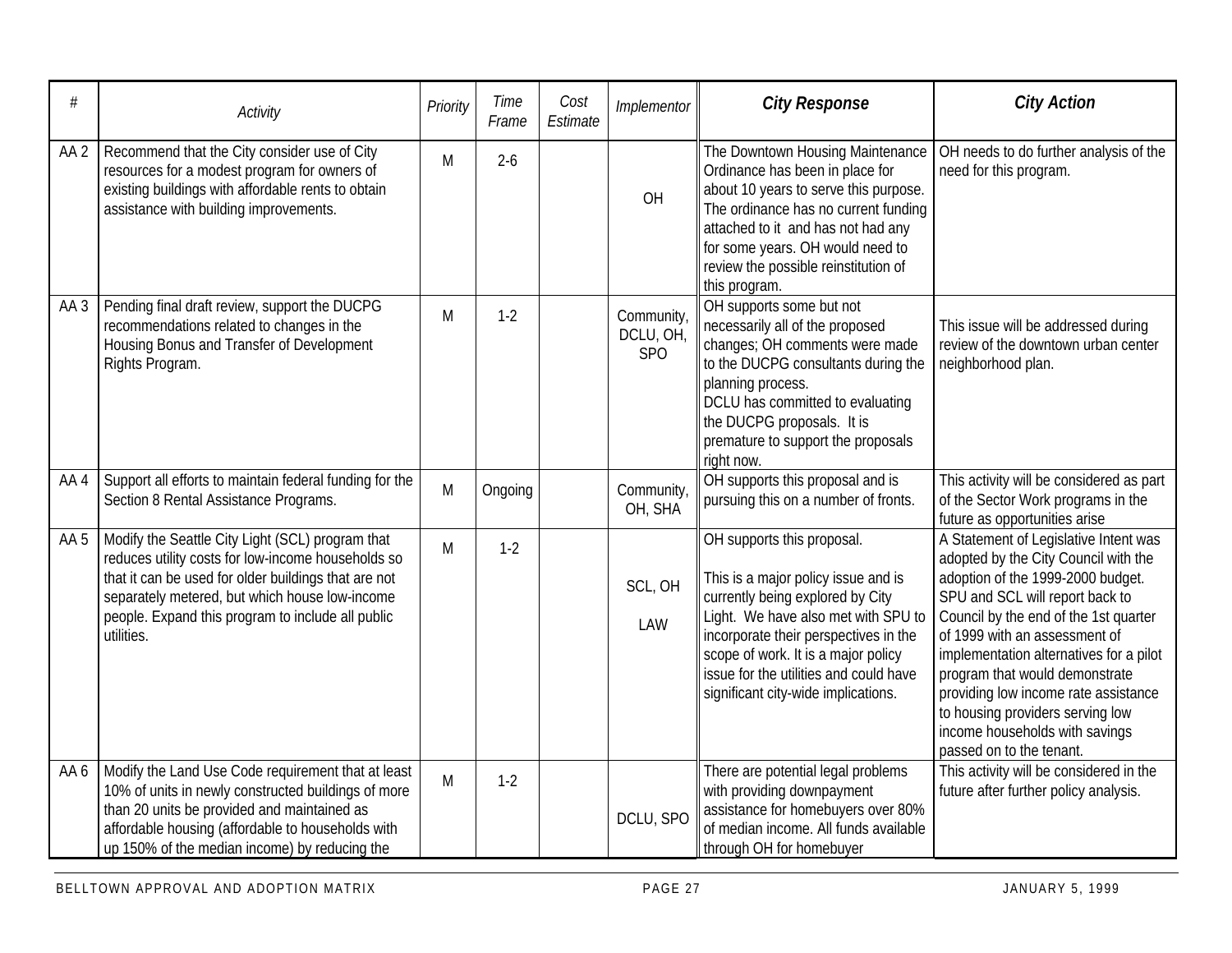| #               | Activity                                                                                                                                                                                                                                                                                                                                                         | Priority     | Time<br>Frame | Cost<br>Estimate | Implementor | <b>City Response</b>                                                                                                                                                                                                                                                                                                                                              | <b>City Action</b>                                                                                                                                                                                                                                                                       |
|-----------------|------------------------------------------------------------------------------------------------------------------------------------------------------------------------------------------------------------------------------------------------------------------------------------------------------------------------------------------------------------------|--------------|---------------|------------------|-------------|-------------------------------------------------------------------------------------------------------------------------------------------------------------------------------------------------------------------------------------------------------------------------------------------------------------------------------------------------------------------|------------------------------------------------------------------------------------------------------------------------------------------------------------------------------------------------------------------------------------------------------------------------------------------|
|                 | percentage of median income required to qualify for<br>home ownership and combining with Home Buyer<br>Assistance Program. The intent of this<br>recommendation is that affordability of the units be<br>maintained through the design and location of the<br>units within the development, such that the units are<br>not marketable at a non-affordable price. |              |               |                  | OH, LAW     | assistance are therefore limited to<br>households below 80%. The Law<br>Department would need to be<br>involved in the development of such<br>a program.<br>The Land Use Code currently<br>contains provisions similar to these.<br>Any changes to this involves legal<br>issues that will need to be<br>understood before this proposal<br>could be implemented. |                                                                                                                                                                                                                                                                                          |
| AA <sub>7</sub> | Amend Design Guidelines to encourage that uses<br>"turn the corner" at the alleys such that windows,<br>balconies and exterior lighting are on the building<br>façade facing the alley.                                                                                                                                                                          | M            | $1-2$         |                  | <b>DCLU</b> | This proposal has been incorporated<br>into DCLU's proposal for new<br>Downtown Design Guidelines, which<br>are expected to be adopted by the<br>City Council by the second quarter,<br>1999.                                                                                                                                                                     | DCLU is implementing this activity.                                                                                                                                                                                                                                                      |
| AA 8            | Create a new organization, or identify an existing<br>organization which shall have the responsibility to<br>follow-up on the implementation of the<br>neighborhood plan. Create subcommittees for<br>Housing, Transportation, Land Use and Design, and<br>any others deemed appropriate.                                                                        |              |               |                  | Community   |                                                                                                                                                                                                                                                                                                                                                                   | The Executive shall submit a proposal<br>and recommendations for ongoing<br>stewardship of all neighborhood plans<br>and continuing planning efforts for<br>neighborhoods by June 1999. The<br>Executive shall work with each of the<br>neighborhood planning groups on the<br>proposal. |
| LT <sub>1</sub> | Develop a program that provides incentives for<br>owners of vacant commercial buildings who permit<br>the use of the buildings for various art-related uses<br>at reasonable cost. Part of this program could<br>include outreach to artists when a willing building<br>owner is found.                                                                          | Long<br>Term |               |                  |             | This activity has been identified as a<br>long term priority by the<br>neighborhood.<br>The Seattle Arts Commission can<br>provide technical assistance<br>consultation, for a fee, to private<br>building owners and developers who<br>are interested in including public art<br>in the design of their buildings.                                               | This activity will be considered as part<br>of the Sector Work programs in the<br>future as opportunities arise                                                                                                                                                                          |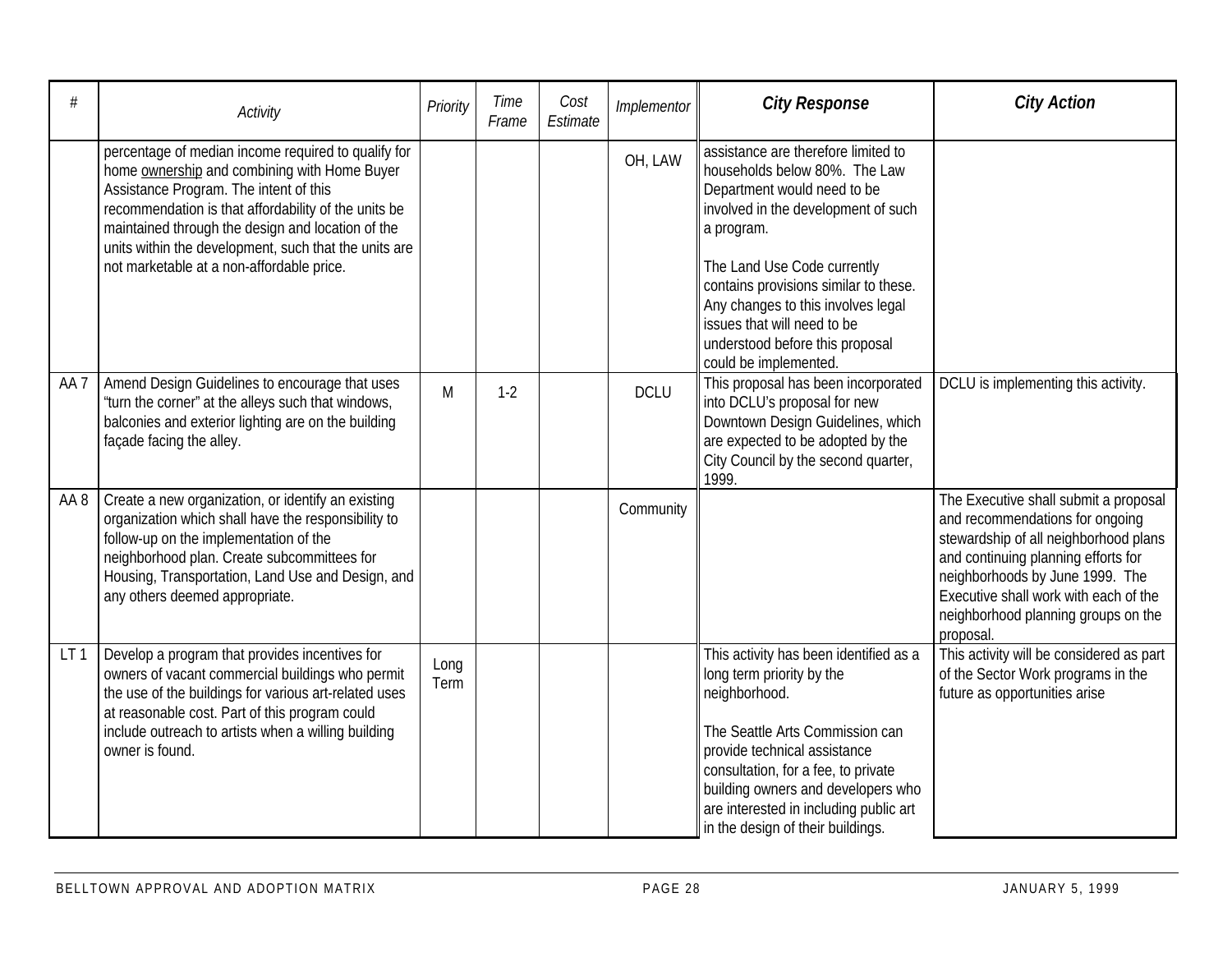| #               | Activity                                                                                                                                                                                            | Priority     | Time<br>Frame | Cost<br>Estimate | Implementor                        | <b>City Response</b>                                                                                                                                                                                                                                                                                                                                                     | <b>City Action</b>                                                                                                                                                                                                                                                                                                                                                                                                                                                                                                                                                                                                                                                                                                                                                                                                      |  |  |  |  |  |  |
|-----------------|-----------------------------------------------------------------------------------------------------------------------------------------------------------------------------------------------------|--------------|---------------|------------------|------------------------------------|--------------------------------------------------------------------------------------------------------------------------------------------------------------------------------------------------------------------------------------------------------------------------------------------------------------------------------------------------------------------------|-------------------------------------------------------------------------------------------------------------------------------------------------------------------------------------------------------------------------------------------------------------------------------------------------------------------------------------------------------------------------------------------------------------------------------------------------------------------------------------------------------------------------------------------------------------------------------------------------------------------------------------------------------------------------------------------------------------------------------------------------------------------------------------------------------------------------|--|--|--|--|--|--|
| LT <sub>2</sub> | Encourage the DRBA to work with the operators of<br>surface parking lots to create more short term<br>parking.                                                                                      | Long<br>Term |               |                  |                                    | This activity has been identified as a<br>long term priority by the<br>neighborhood.                                                                                                                                                                                                                                                                                     | This activity will be considered as part<br>of the Sector Work programs in the<br>future as opportunities arise                                                                                                                                                                                                                                                                                                                                                                                                                                                                                                                                                                                                                                                                                                         |  |  |  |  |  |  |
|                 | <b>Transportation and Parking</b>                                                                                                                                                                   |              |               |                  |                                    |                                                                                                                                                                                                                                                                                                                                                                          |                                                                                                                                                                                                                                                                                                                                                                                                                                                                                                                                                                                                                                                                                                                                                                                                                         |  |  |  |  |  |  |
| AA 9            | Designate First and Third Avenues as the principal<br>north-south transit corridors. Maximize transit<br>service on Third Avenue. Discourage local transit<br>service on Second and Fourth Avenues. | $\mathsf{H}$ | $2-6$         |                  | SEATRAN,<br>SPO,<br><b>KCMETRO</b> | Third Avenue is already designated a<br>principal transit corridor. Impacts<br>from Sound Transit construction and<br>transit issues are currently being<br>discussed between the City and<br>Sound Transit. The neighborhood's<br>desire to maximize transit service on<br>Third while minimizing it on Second<br>and Fourth will be noted during these<br>discussions. | This activity will be considered as part<br>of the Sector Work programs in the<br>future as opportunities arise                                                                                                                                                                                                                                                                                                                                                                                                                                                                                                                                                                                                                                                                                                         |  |  |  |  |  |  |
|                 | AA 10   Provide well lighted transit stops every three blocks<br>on transit streets. Consider bus bulbs on First<br>Avenue and Third Avenue.                                                        | M            | $2 - 6$       |                  | <b>SEATRAN</b><br><b>KCMETRO</b>   | SEATRAN is evaluating bus bulbs;<br>they may or may not be appropriate<br>on these streets depending on study<br>results and future street<br>configuration.                                                                                                                                                                                                             | This activity will be considered as part<br>of the Sector Work programs in the<br>future as opportunities arise.<br>The Exec. will also forward this and<br>related transit requests to King County<br>Metro on the community's behalf. The<br>Strategic Planning Office, SEATRAN<br>and the Department of Neighborhoods<br>shall review the transit service<br>requests and transit stop<br>improvements identified in the<br>neighborhood plans and integrate<br>those requested improvements into<br>the work being done under Strategy<br>T4 "Establish and Implement Transit<br>Service Priorities" in the City's<br>Transportation Strategic Plan. The<br>Exec. will report to the City Council<br>Transportation Comm. on its progress<br>on Strategy T4 as part of its ongoing<br>reporting requirements on the |  |  |  |  |  |  |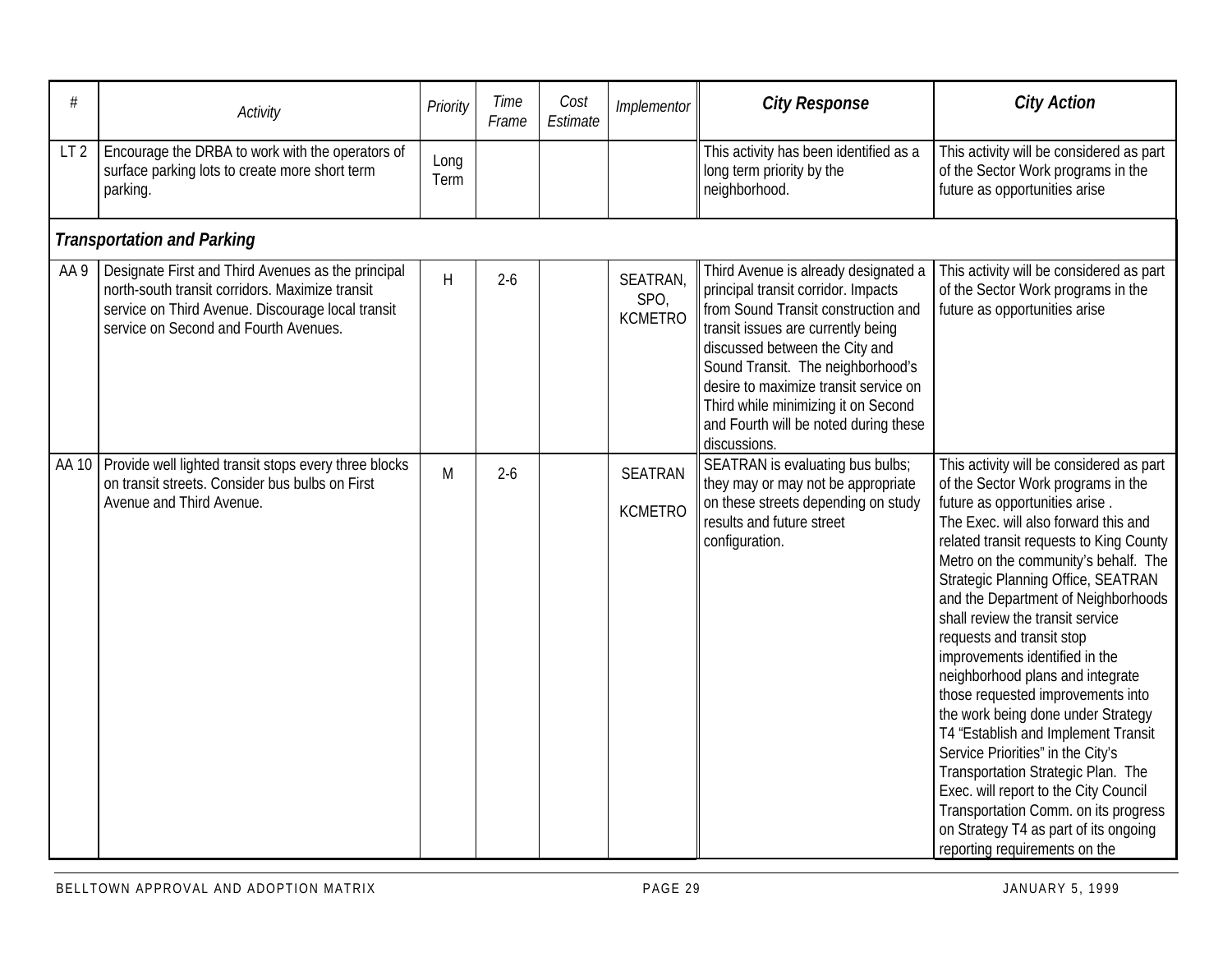| #     | Activity                                                                                                                                                                                                                                                                                                                                                             | Priority | Time<br>Frame | Cost<br>Estimate | Implementor            | <b>City Response</b>                                                                                                                                                                                                                                                                                                                                                                                                                            | <b>City Action</b>                                                                                                                         |
|-------|----------------------------------------------------------------------------------------------------------------------------------------------------------------------------------------------------------------------------------------------------------------------------------------------------------------------------------------------------------------------|----------|---------------|------------------|------------------------|-------------------------------------------------------------------------------------------------------------------------------------------------------------------------------------------------------------------------------------------------------------------------------------------------------------------------------------------------------------------------------------------------------------------------------------------------|--------------------------------------------------------------------------------------------------------------------------------------------|
|       |                                                                                                                                                                                                                                                                                                                                                                      |          |               |                  |                        |                                                                                                                                                                                                                                                                                                                                                                                                                                                 | Transportation Strategic Plan and to<br>the Neighborhoods, Growth Planning<br>and Civic Engagement Committee.                              |
| AA 11 | Serve all of Belltown either by expanding the<br>existing Metro f-ride free zone to Denny<br>Way/Broad Street and improving transit security<br>on buses and bus stops within the ride free zone,<br>or by including all of Belltown/Denny Regrade in<br>any future downtown-wide fare system.                                                                       | M/L      | $1-2$         |                  | <b>KCMETRO</b><br>City | The ride free area issue is very<br>controversial and needs further<br>City/Metro review. The Downtown<br><b>Circulation Advisory Group</b><br>recommended that ride free zone<br>areas be evaluated for revenue.<br>ridership, and operations impacts.<br>There is also interest in looking at<br>alternative fare collection methods<br>that could be used in place of ride<br>free zones.                                                    | This issue is also under consideration<br>for inclusion on the City's policy<br>docket.<br>Also see response to AA 10.                     |
| AA 12 | Designate Broad Street and Cedar Street from<br>Tillicum Place to First Avenue as minor east-west<br>transit streets. Remove transit street designation for<br>Vine Street. Add a traffic signal (transit operated) at<br>3rd Avenue and Cedar Street. Install electric trolley<br>wires on all major and minor transit streets where<br>they currently don't exist. | M        | $2 - 6$       |                  | SPO,<br><b>SEATRAN</b> | 1. Broad Street is a minor transit<br>street from Elliott to Westlake,<br>except it is a principal transit street<br>between 1 <sup>st</sup> and 3rd. Cedar is a<br>minor transit street from 1st to<br>Denny. Vine is not a transit street.<br>2. SEATRAN has investigated a<br>signal at 3rd and Cedar, and it is<br>not appropriate at this time.<br>3. King County Metro determines<br>what locations are prioritized for<br>trolley wires. | 1. This recommendation has already<br>been implemented<br>2. SEATRAN does not support this<br>recommendation.<br>3. See response to AA 10. |
| AA 13 | Promote jitney/shuttle service throughout the<br>Regrade with handicap provisions and waterfront<br>connections.                                                                                                                                                                                                                                                     | M        | $2 - 6$       |                  | <b>KCMETRO</b>         | This is a KC Metro issue.                                                                                                                                                                                                                                                                                                                                                                                                                       | See response to AA 10.                                                                                                                     |
| AA 14 | Designate Lenora Street, Second Avenue, Fourth<br>Avenue, and all principal transit streets as Class I -<br><b>High Pedestrian Activity Streets.</b>                                                                                                                                                                                                                 | M        | $2 - 6$       |                  | SPO,<br><b>SEATRAN</b> | This recommendation will be<br>reviewed as part of the DUCPG<br>approval<br>All principal transit streets as mapped<br>in the Downtown Plan are already<br>designated Class I - High Pedestrian<br>Activity Streets except for Lenora and                                                                                                                                                                                                       | This recommendation will be reviewed<br>as part of the DUCPG approval and<br>adoption process.                                             |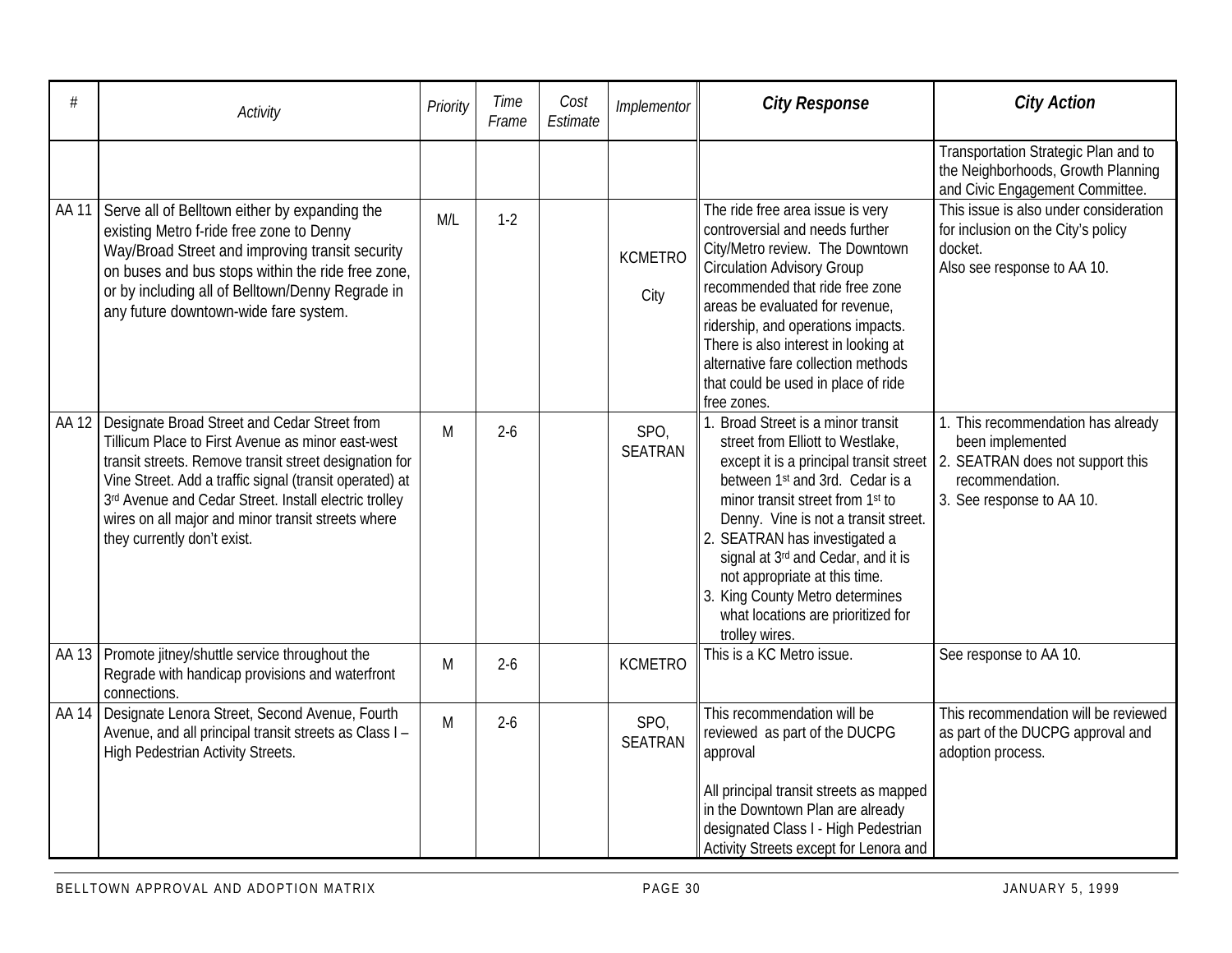| #        | Activity                                                                                                                                                                                                                                                                                                                                           | Priority | Time<br>Frame | Cost<br>Estimate | Implementor                              | <b>City Response</b>                                                                                                                                                                                                                                                                                                                                                       | <b>City Action</b>                                                                                              |
|----------|----------------------------------------------------------------------------------------------------------------------------------------------------------------------------------------------------------------------------------------------------------------------------------------------------------------------------------------------------|----------|---------------|------------------|------------------------------------------|----------------------------------------------------------------------------------------------------------------------------------------------------------------------------------------------------------------------------------------------------------------------------------------------------------------------------------------------------------------------------|-----------------------------------------------------------------------------------------------------------------|
|          |                                                                                                                                                                                                                                                                                                                                                    |          |               |                  |                                          | 1st between Clay and Denny.<br>Because the addition of 1st between<br>Clay and Denny would leave one<br>block undesignated (the block<br>between Clay and Cedar), the<br>Executive is including that segment in<br>the proposed legislation that is part of<br>the DUCPG Approval and Adoption<br>package. J                                                               |                                                                                                                 |
| AA 15    | Evaluate all types of existing loading zones in the<br>Denny Regrade neighborhood to determine if they<br>are adequate to serve the existing demand, if two or<br>more loading zones could be consolidated, if a<br>loading zone could be relocated to the end of a<br>block or adjacent to an alley, or if a loading zone<br>could be eliminated. | M        | $1-2$         |                  |                                          | SEATRAN will remove loading zones<br>at the request of the abutting property<br>owner.                                                                                                                                                                                                                                                                                     | The community must take the lead in<br>contacting SEATRAN regarding<br>changes to individual loading zones.     |
|          | AA 16 Retain alleys for freight deliveries and garbage pick-<br>up. Keep alleys clear of obstacles (e.g., dumpsters,<br>parked cars, etc.) that would prohibit truck access.                                                                                                                                                                       | $\sf H$  | Ongoing       |                  | <b>SEATRAN</b><br>SPU<br><b>SPD</b>      | SEATRAN supports this concept.<br>SPU is in charge of dumpster<br>location. SPD should enforce parked<br>cars although it is legal for<br>commercial vehicles to block access<br>while loading/unloading.                                                                                                                                                                  | This activity will be considered as part<br>of the Sector Work programs in the<br>future as opportunities arise |
| AA 17    | Enforce loading zones to keep non-commercial<br>vehicles from using them and to prohibit overtime<br>parking by trucks.                                                                                                                                                                                                                            | M        | Ongoing       |                  | SPD                                      | SPD will address this issue through<br>Parking Enforcement.                                                                                                                                                                                                                                                                                                                | SPD will take the next steps to<br>implement this recommendation.                                               |
| AA<br>18 | Increase the frequency of the waterfront street car<br>and provide transfers to Metro buses.                                                                                                                                                                                                                                                       | M        | $2-6$         |                  | <b>KCMetro</b>                           | This is a KC Metro issue.                                                                                                                                                                                                                                                                                                                                                  | See response to AA 10                                                                                           |
| AA 19    | Develop a car co-op for the Belltown area.<br>Coordinated with co-ops in other neighborhoods<br>including Queen Anne and Cascade.<br>neighborhoods.                                                                                                                                                                                                | M        | $1-2$         |                  | <b>SEATRAN</b><br><b>KC</b> Metro<br>SPO | The City and Metro intend to<br>implement a car sharing program in<br>June of 1999. The current<br>expectation is for the program to<br>begin in the following neighborhoods:<br>First Hill, Capitol Hill, Lower Queen<br>Anne, and Denny Regrade.<br>Interested groups or individuals may<br>contact KCMetro to be put on the<br>mailing list to sign up for car sharing. | This recommendation is already<br>underway.                                                                     |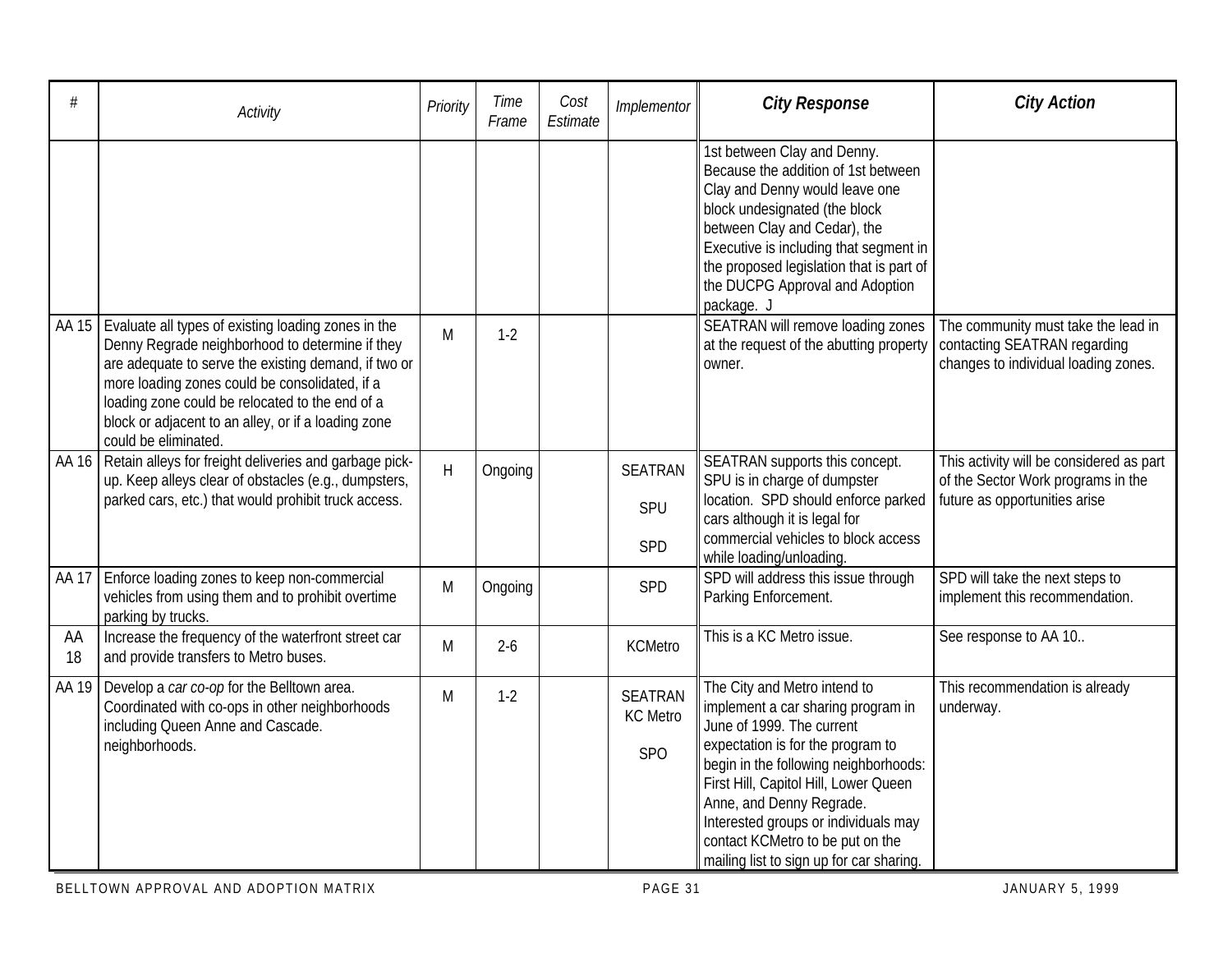| #               | Activity                                                                                                                                                                                                                                           | Priority     | Time<br>Frame | Cost<br>Estimate | Implementor    | <b>City Response</b>                                                                                                                                                                                                                                                                                                                                                                                                                                                                                                        | <b>City Action</b>                                                                                                                                                                               |
|-----------------|----------------------------------------------------------------------------------------------------------------------------------------------------------------------------------------------------------------------------------------------------|--------------|---------------|------------------|----------------|-----------------------------------------------------------------------------------------------------------------------------------------------------------------------------------------------------------------------------------------------------------------------------------------------------------------------------------------------------------------------------------------------------------------------------------------------------------------------------------------------------------------------------|--------------------------------------------------------------------------------------------------------------------------------------------------------------------------------------------------|
|                 |                                                                                                                                                                                                                                                    |              |               |                  |                | They can also access the King<br>County web page at<br>http://transit.metrokc.gov/van-<br>car/carshare.htm                                                                                                                                                                                                                                                                                                                                                                                                                  |                                                                                                                                                                                                  |
| AA20            | Outreach to neighborhood businesses to identify<br>where additional bicycle racks are desired.                                                                                                                                                     | M            | $1-2$         |                  | <b>SEATRAN</b> | Bike rack installation is requested<br>City wide. Due to funding constraints<br>which limit outreach, the community<br>should submit specific locations<br>where they would like to see bike<br>racks installed.                                                                                                                                                                                                                                                                                                            | The community needs to take the next<br>step to implement this activity.                                                                                                                         |
| LT4             | Improve transit service to Capitol Hill, the University<br>District, and Southeast Seattle.                                                                                                                                                        | Long<br>Term |               |                  |                | This activity has been identified as a<br>long term priority by the<br>neighborhood.                                                                                                                                                                                                                                                                                                                                                                                                                                        | This activity will be considered as part<br>of the Sector Work programs in the<br>future as opportunities arise.                                                                                 |
| LT <sub>5</sub> | Support future streetcar/light rail service on Third<br>Avenue.                                                                                                                                                                                    | Long<br>Term |               |                  |                | This activity has been identified as a<br>long term priority by the<br>neighborhood.<br>Through the Seattle Transit<br>Initiative's Intermediate Capacity<br>Transit Service Study (ICT Study),<br>the City is investigating the feasibility<br>of higher capacity forms of transit,<br>such as streetcar and light rail<br>throughout Seattle. Connections<br>within the Downtown area, including<br>Denny Regrade/Belltown are being<br>studied. The target date for<br>completion of the ICT Study is<br>December, 1999. | Also see response to AA 10<br>This activity will be considered during<br>the Seattle Transit Initiative's<br>Intermediate Capacity Transit (ICT)<br>Service Study due for completion in<br>1999. |
| LT <sub>7</sub> | Consider transit service on Bell and Blanchard<br>Streets between Denny Way and First Avenue as<br>part of service to Capitol Hill. Smaller transit<br>vehicles on these streets would be desired to<br>complement their Green Street designation. | Long<br>Term |               |                  |                | This activity has been identified as a<br>long term priority by the<br>neighborhood. It is also a KC Metro<br>issue.                                                                                                                                                                                                                                                                                                                                                                                                        | See response to AA 10.                                                                                                                                                                           |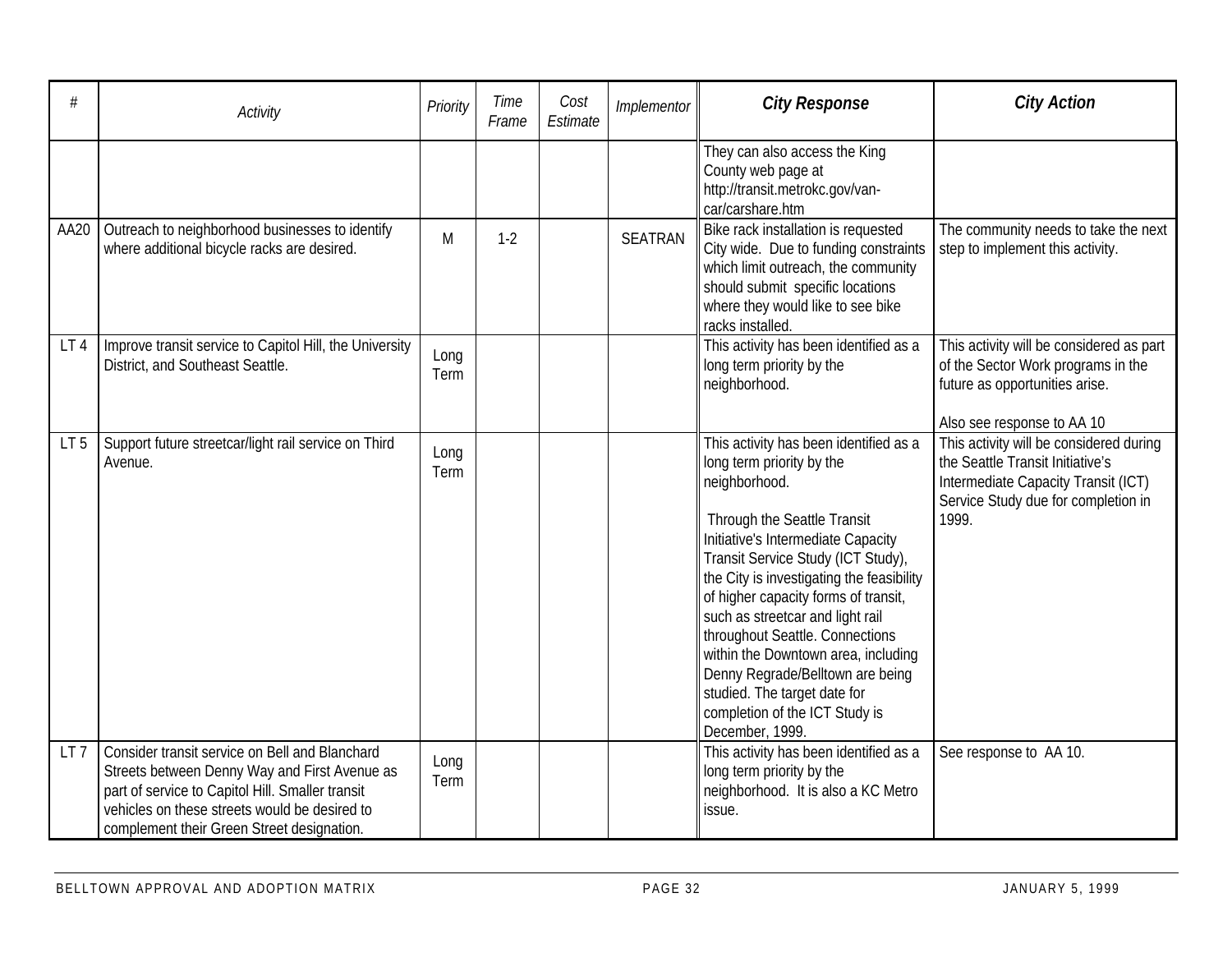| #               | Activity                                                                                                                                                                                                                                                                                                                                                                                                                                                                                                                                                                                                                                                                                                                                                                                          | Priority     | Time<br>Frame | Cost<br>Estimate | Implementor | <b>City Response</b>                                                                                                                                                                                                                                                                                                                                                                                                                                                                                                                                                                                                                                                                                                   | <b>City Action</b>                                                                                                                                                                                                                                                                                                                                                                     |
|-----------------|---------------------------------------------------------------------------------------------------------------------------------------------------------------------------------------------------------------------------------------------------------------------------------------------------------------------------------------------------------------------------------------------------------------------------------------------------------------------------------------------------------------------------------------------------------------------------------------------------------------------------------------------------------------------------------------------------------------------------------------------------------------------------------------------------|--------------|---------------|------------------|-------------|------------------------------------------------------------------------------------------------------------------------------------------------------------------------------------------------------------------------------------------------------------------------------------------------------------------------------------------------------------------------------------------------------------------------------------------------------------------------------------------------------------------------------------------------------------------------------------------------------------------------------------------------------------------------------------------------------------------------|----------------------------------------------------------------------------------------------------------------------------------------------------------------------------------------------------------------------------------------------------------------------------------------------------------------------------------------------------------------------------------------|
| LT8             | Evaluate providing bus bulbs on Third Avenue and<br>allowing buses to stop in the driving lane to speed<br>transit service.                                                                                                                                                                                                                                                                                                                                                                                                                                                                                                                                                                                                                                                                       | Long<br>Term |               |                  |             | This activity has been identified as a<br>long term priority by the<br>neighborhood. See previous<br>comments in AA10.                                                                                                                                                                                                                                                                                                                                                                                                                                                                                                                                                                                                 | See response to AA 10 This activity<br>will be considered as part of the Sector<br>Work programs in the future as<br>opportunities arise                                                                                                                                                                                                                                               |
| LT <sub>9</sub> | Support providing "low-floor" transit to speed transit<br>service.                                                                                                                                                                                                                                                                                                                                                                                                                                                                                                                                                                                                                                                                                                                                | Long<br>Term |               |                  |             | This activity has been identified as a<br>long term priority by the<br>neighborhood.                                                                                                                                                                                                                                                                                                                                                                                                                                                                                                                                                                                                                                   | See response to AA 10. This activity<br>will be considered as part of the Sector<br>Work programs in the future as<br>opportunities arise.                                                                                                                                                                                                                                             |
| LT 10           | Convert Sixth Avenue to a two-way street.                                                                                                                                                                                                                                                                                                                                                                                                                                                                                                                                                                                                                                                                                                                                                         | Long<br>Term |               |                  |             | As the City is currently determining<br>how traffic and transit will be handled<br>in the downtown, it is too early for<br>SEATRAN to comment on this<br>activity.                                                                                                                                                                                                                                                                                                                                                                                                                                                                                                                                                     | This activity will be considered as part<br>of the Sector Work programs in the<br>future as opportunities arise                                                                                                                                                                                                                                                                        |
| LT 11           | Support significant transit, bicycle and pedestrian<br>improvements through the Mercer Corridor. Support<br>multi-modal underpass of Aurora Avenue at Roy<br>Street.                                                                                                                                                                                                                                                                                                                                                                                                                                                                                                                                                                                                                              | Long<br>Term |               |                  |             | If SEATRAN is successful in retaining<br>the South Lake Union PSRC grant,<br>this activity would then be reviewed.                                                                                                                                                                                                                                                                                                                                                                                                                                                                                                                                                                                                     | While this activity is outside Belltown's<br>planning area, this activity will be<br>reported to West Sector Neighborhood<br>Development Manager as support for<br>Queen Anne's same recommendation.                                                                                                                                                                                   |
| LT 12           | Enhance bicycle access by creating bicycle<br>pathways or providing bicycle lanes on key streets.<br>Along north-south streets, two-way bike lanes<br>should be provided on Alaskan Way and on 7th<br>Avenue in coordination with the Denny Triangle<br>neighborhood. One-way bicycle lanes should be<br>provided on 2 <sup>nd</sup> and 4 <sup>th</sup> Avenues. Designate<br>bicycle routes on east-west streets. Options<br>include: two-way bicycle routes on Lenora Street,<br>and one-way bicycle routes on Clay, Vine, Bell and<br>Blanchard Streets. The current Downtown Plan lists<br>Third Avenue as a bike corridor between Seattle<br>Center and Downtown. This designation should be<br>removed because Third Avenue's highest priority is<br>as a transit and pedestrian corridor. | Long<br>Term |               |                  |             | 1. Alaskan Way: Alaskan Way<br>currently does not have enough<br>space to add bike lanes without<br>eliminating a lane of traffic. Given<br>the amount of construction planned<br>for Alaskan, it may be best to wait<br>to re-evaluate the suitability of bike<br>lanes. It will be important that the<br>community help us work with the<br>abutting property owners as past<br>experience indicates that the<br>waterfront businesses do not<br>support a bike lane.<br>2.7 <sup>th</sup> Avenue: Because bike lanes on<br>7 <sup>th</sup> Avenue would be a logical<br>extension of the Dexter Avenue<br>bike lanes, SEATRAN will continue<br>to study this option. The one way<br>segment south of Westlake would | 1. This activity will be considered as<br>part of the Sector Work programs in<br>the future as opportunities arise<br>2. SEATRAN will take the next steps<br>to continue study of this issue.<br>3. This recommendation will not be<br>implemented at this time.<br>4. This activity will be considered as<br>part of the Sector Work programs in<br>the future as opportunities arise |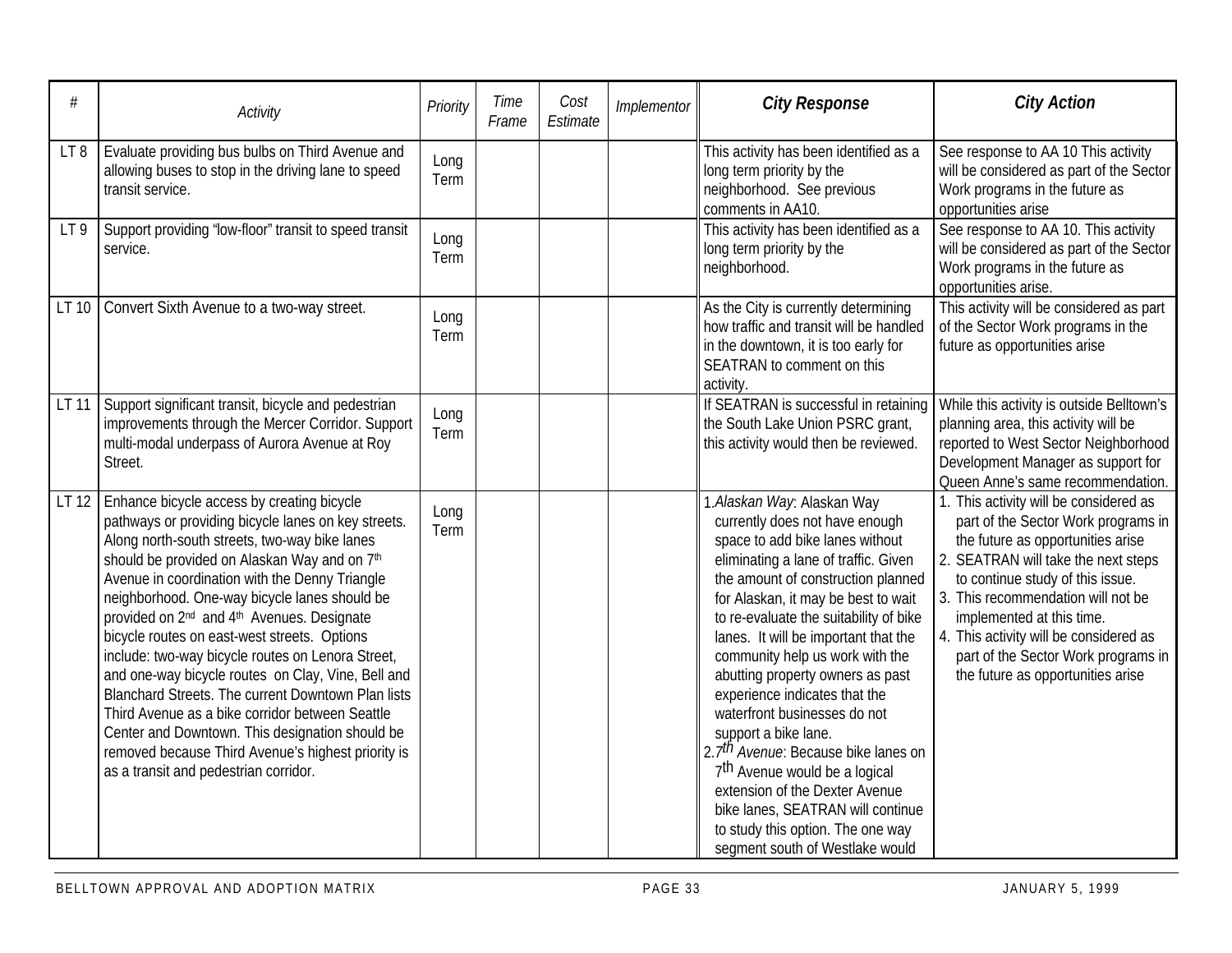| #     | Activity                                                                                                       | Priority     | Time<br>Frame | Cost<br>Estimate | Implementor    | <b>City Response</b>                                                                                                                                                                                                                                                                                                                                                                                                                                                                                                                                                                                                                                                                                                                                                                                                                                                                                                                                                                                                                                    | <b>City Action</b>                                                                                               |
|-------|----------------------------------------------------------------------------------------------------------------|--------------|---------------|------------------|----------------|---------------------------------------------------------------------------------------------------------------------------------------------------------------------------------------------------------------------------------------------------------------------------------------------------------------------------------------------------------------------------------------------------------------------------------------------------------------------------------------------------------------------------------------------------------------------------------------------------------------------------------------------------------------------------------------------------------------------------------------------------------------------------------------------------------------------------------------------------------------------------------------------------------------------------------------------------------------------------------------------------------------------------------------------------------|------------------------------------------------------------------------------------------------------------------|
|       |                                                                                                                |              |               |                  |                | need to be converted to two-way<br>for a bike lane to make sense. In<br>addition, to make space for a bike<br>lane between Denny and Westlake,<br>a lane of traffic in one direction or<br>the other would have to be<br>eliminated.<br>3. Bike Lanes on East-west streets:<br>Practically speaking, bike lanes are<br>not appropriate on these streets<br>because bicyclists need to freely<br>use both sides of these streets to<br>access the various one way<br>avenues. Also, motor vehicle<br>volumes are low and speeds tend<br>to be moderate on these streets,<br>making them fairly easy for<br>bicyclists to ride with traffic.<br>4. Eliminate 3rd Avenue as Bike<br>route: Depending on the details of<br>Sound Transit's plan to move<br>tunnel buses to the surface,<br>SEATRAN will probably eliminate<br>the 3 <sup>rd</sup> Avenue route from the next<br>printing of the Bicycling Guide Map<br>and replace it with 4 <sup>th</sup> Avenue as<br>the northbound route through<br>downtown and 2nd Avenue as the<br>southbound route. |                                                                                                                  |
|       | LT 13   Remove and replace the Alaskan Way viaduct.                                                            | Long<br>Term |               |                  | <b>WSDOT</b>   | WSDOT would be the lead on this<br>activity.                                                                                                                                                                                                                                                                                                                                                                                                                                                                                                                                                                                                                                                                                                                                                                                                                                                                                                                                                                                                            | This activity will be considered as part<br>of the Sector Work programs in the<br>future as opportunities arise  |
| LT 14 | Consider converting Lenora Street to a two-way<br>street. Widen sidewalks and provide pedestrian<br>amenities. | Long<br>Term |               |                  | <b>SEATRAN</b> | A traffic impact analysis would have<br>to be completed in relationship to<br>future traffic volumes.                                                                                                                                                                                                                                                                                                                                                                                                                                                                                                                                                                                                                                                                                                                                                                                                                                                                                                                                                   | This activity will be considered as part<br>of the Sector Work programs in the<br>future as opportunities arise. |
|       | <b>Pedestrian Environment</b>                                                                                  |              |               |                  |                |                                                                                                                                                                                                                                                                                                                                                                                                                                                                                                                                                                                                                                                                                                                                                                                                                                                                                                                                                                                                                                                         |                                                                                                                  |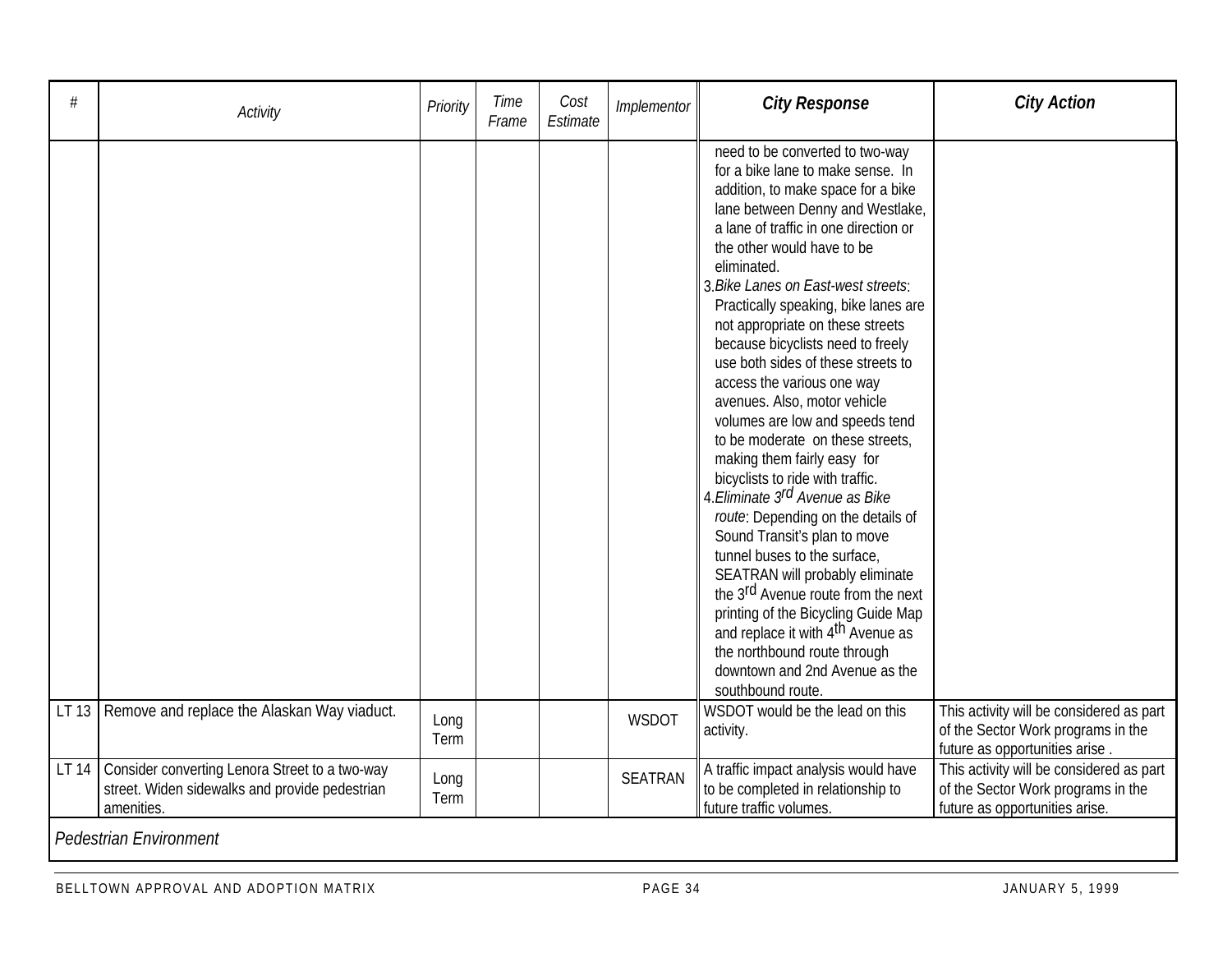| #     | Activity                                                                                                                                                                                                                                                      | Priority         | Time<br>Frame | Cost<br>Estimate | Implementor                         | <b>City Response</b>                                                                                                                                                                                                                                                                                                                                                                                                                                                                                                                                                                                                                                                                                                                                                                                                                                                                                                                                                                                                                                                                                                                                                                                                                                                                                                                                        | <b>City Action</b>                                                                                                                                                                                                                                                                                                                                                                                                                                                                                                                                               |
|-------|---------------------------------------------------------------------------------------------------------------------------------------------------------------------------------------------------------------------------------------------------------------|------------------|---------------|------------------|-------------------------------------|-------------------------------------------------------------------------------------------------------------------------------------------------------------------------------------------------------------------------------------------------------------------------------------------------------------------------------------------------------------------------------------------------------------------------------------------------------------------------------------------------------------------------------------------------------------------------------------------------------------------------------------------------------------------------------------------------------------------------------------------------------------------------------------------------------------------------------------------------------------------------------------------------------------------------------------------------------------------------------------------------------------------------------------------------------------------------------------------------------------------------------------------------------------------------------------------------------------------------------------------------------------------------------------------------------------------------------------------------------------|------------------------------------------------------------------------------------------------------------------------------------------------------------------------------------------------------------------------------------------------------------------------------------------------------------------------------------------------------------------------------------------------------------------------------------------------------------------------------------------------------------------------------------------------------------------|
| AA 21 | Redesign and maintain Regrade Park to address<br>open space needs of neighborhood. Increase<br>patrol of police to discourage illegal activity. Install<br>police kiosks. Frequently sponsor Arts and Crafts<br>fairs and other community events in the park. | <b>VERY</b><br>H | $1 - 2$       |                  | DPR, SPD<br>Community<br><b>DON</b> | DPR strongly supports efforts to meet<br>community needs. DPR encourages<br>community organized events and<br>participation in scheduled community<br>events and volunteer programs. The<br>community should be added as<br>implementor. Redesign would be<br>appropriate for an NMF grant. DPR<br>will work with the community to<br>pursue a grant application for<br>redesign which would include<br>participation by the community in<br>refining their ideas about<br>improvements to this park.<br>SPD would be willing to work with the<br>community and the Parks<br>Department using CPTED principles<br>in the redesign of this park. SPD will<br>not be able to increase patrol in this<br>area. SPD has been using officers<br>when available to focus on the park<br>and will continue to do this. SPD<br>does not have a budget to provide<br>police kiosks. The Department has<br>conducted a number of enforcement<br>activities such as enforcement patrols<br>and "buy bust" operations. The<br>Department also has a Problem<br>Solving Grant which has been<br>targeted at some of the "hot spots"<br>identified in the area around Regrade<br>Park and we are currently working on<br>responses to these areas. We also<br>work very closely with the Denny<br>Regrade Crime Prevention Council<br>assisting them in forming a Citizen | The following elements of this<br>recommendation will be considered<br>as part of the Sector Work programs in<br>the future as opportunities arise.<br>• Redesign of the park<br>• Support of community events in the<br>park<br>The community will need to take the<br>first steps and develop a NMF grant<br>application in order to pursue redesign<br>of Regrade Park.<br>Due to staff and budget constraints,<br>the City cannot implement the<br>following elements of this<br>recommendation:<br>• Increased police patrols<br>· Installing police kiosks |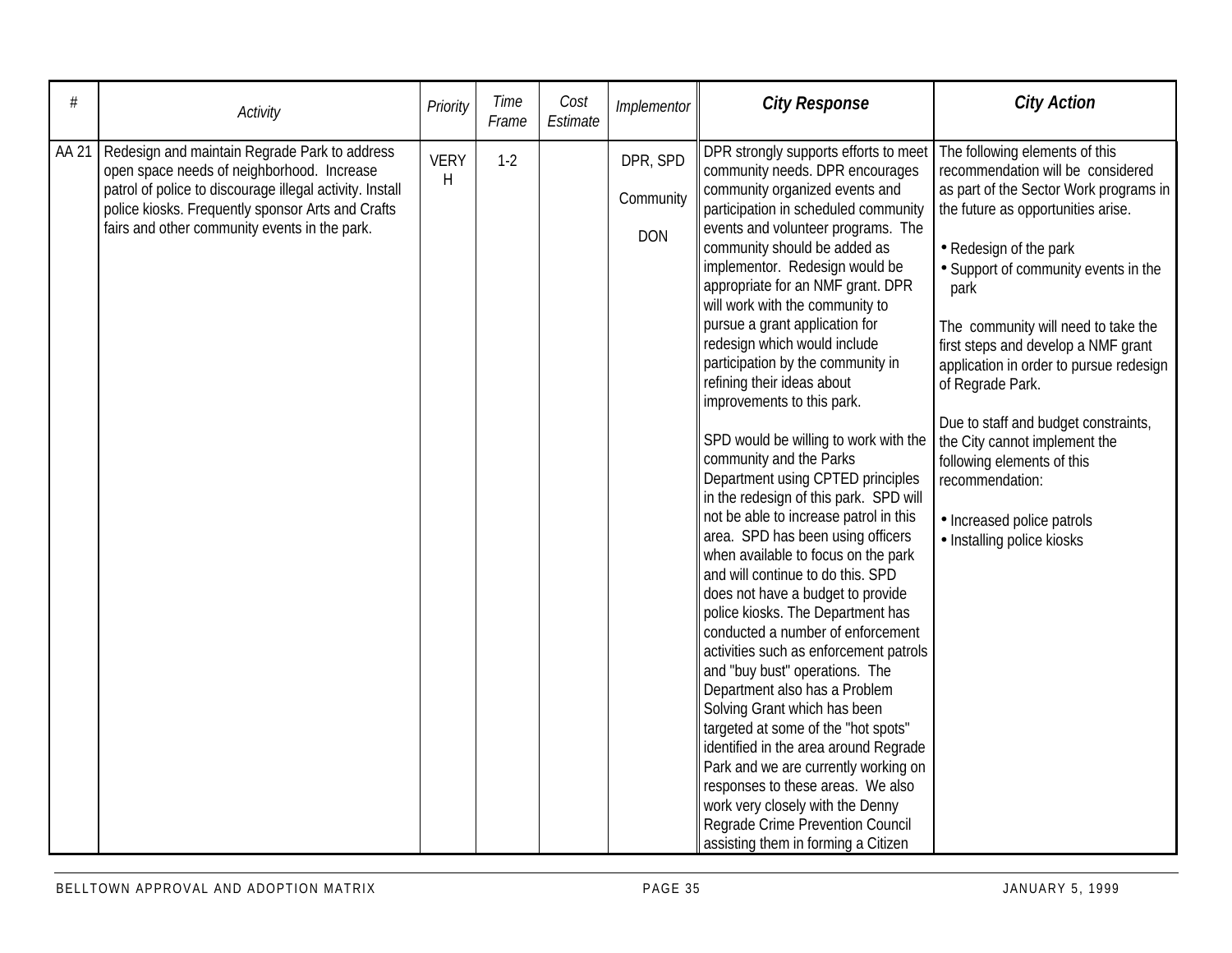|       | Activity                                                                                                                                                                                                                                                                                                                                                                                                                                    | Priority | Time<br>Frame | Cost<br>Estimate | Implementor                         | <b>City Response</b>                                                                                                                                                                                                                                                                                                                                                                                                            | <b>City Action</b>                                                                                                                                                                                                                                                                                                                                                                       |
|-------|---------------------------------------------------------------------------------------------------------------------------------------------------------------------------------------------------------------------------------------------------------------------------------------------------------------------------------------------------------------------------------------------------------------------------------------------|----------|---------------|------------------|-------------------------------------|---------------------------------------------------------------------------------------------------------------------------------------------------------------------------------------------------------------------------------------------------------------------------------------------------------------------------------------------------------------------------------------------------------------------------------|------------------------------------------------------------------------------------------------------------------------------------------------------------------------------------------------------------------------------------------------------------------------------------------------------------------------------------------------------------------------------------------|
|       |                                                                                                                                                                                                                                                                                                                                                                                                                                             |          |               |                  |                                     | Street Patrol. It is difficult to<br>determine which of these activities<br>will continue at the same level they<br>are now since many are funded<br>under a grant or require overtime<br>budget. The Department is<br>requesting a grant from the Federal<br>Weed and Seed program which<br>would designate both Pioneer Square<br>and Denny Regrade as Weed and<br>Seed sites bringing in another source<br>of grant funding. |                                                                                                                                                                                                                                                                                                                                                                                          |
| AA 22 | Enhance pedestrian connections to the privately<br>developed public open spaces at 2 <sup>nd</sup> Avenue and<br>Cedar Street and 4th Avenue and Lenora Street.                                                                                                                                                                                                                                                                             | M        | $2 - 6$       |                  | <b>SEATRAN</b>                      | SEATRAN needs to review a<br>conceptual design before the<br>department can adequately comment<br>on this activity.                                                                                                                                                                                                                                                                                                             | The community needs to take the next<br>steps and complete a conceptual<br>design prior to SEATRAN reviewing<br>this recommendation.                                                                                                                                                                                                                                                     |
| AA 23 | Adopt Design Concepts for Green Streets. Bell and<br>Blanchard Green Streets should address the<br>business and retail character of the neighborhood.<br>Vine, Clay and Cedar Green Streets should<br>complement a residential street character. Eagle<br>and Bay Streets, in the northwest corner of the<br>Regrade, anchor the residential character of the<br>Regrade, and provide entry points into the<br>neighborhood from the north. | M        | $2 - 6$       |                  | <b>SEATRAN</b><br>DCLU, SPO         | SEATRAN would be the lead on this<br>activity. See previous comments on<br>Green Streets.<br>The City Council adopts plans for<br>Green Streets. The preparation of<br>such plans is a community driven<br>process. DCLU will make itself<br>available as a resource if the<br>community undertakes a process.                                                                                                                  | Green Streets: The City through an<br>interdepartmental team will be<br>reviewing its implementation policies<br>on Green Streets and Key Pedestrian<br>Streets in 1999. Once this policy<br>analysis is completed, this<br>recommendation will be reviewed<br>again.<br>This activity will be considered as part<br>of the Sector Work programs in the<br>future as opportunities arise |
| AA 24 | Maintain current view corridors. Develop a<br>viewpoint at the end of Battery Street at First<br>Avenue.                                                                                                                                                                                                                                                                                                                                    | M        | $2 - 6$       |                  | <b>DPR</b><br><b>SEATRAN</b><br>SPO | View corridors shown in the 1985<br>Downtown Plan will be included in<br>the Comprehensive Plan attachments<br>for the Downtown Urban Center<br>Planning Group's Approval and<br>Adoption package. A map of the<br>view corridors for the entire<br>Downtown Urban Center is proposed<br>to be included in the Comprehensive<br>Plan.                                                                                           | The City will maintain the current view<br>corridors established for Belltown<br>through inclusion of a map of those<br>view corridors in the Comprehensive<br>Plan.<br>The development of a viewpoint will<br>be considered as part of the Sector<br>Work programs in the future as<br>opportunities arise                                                                              |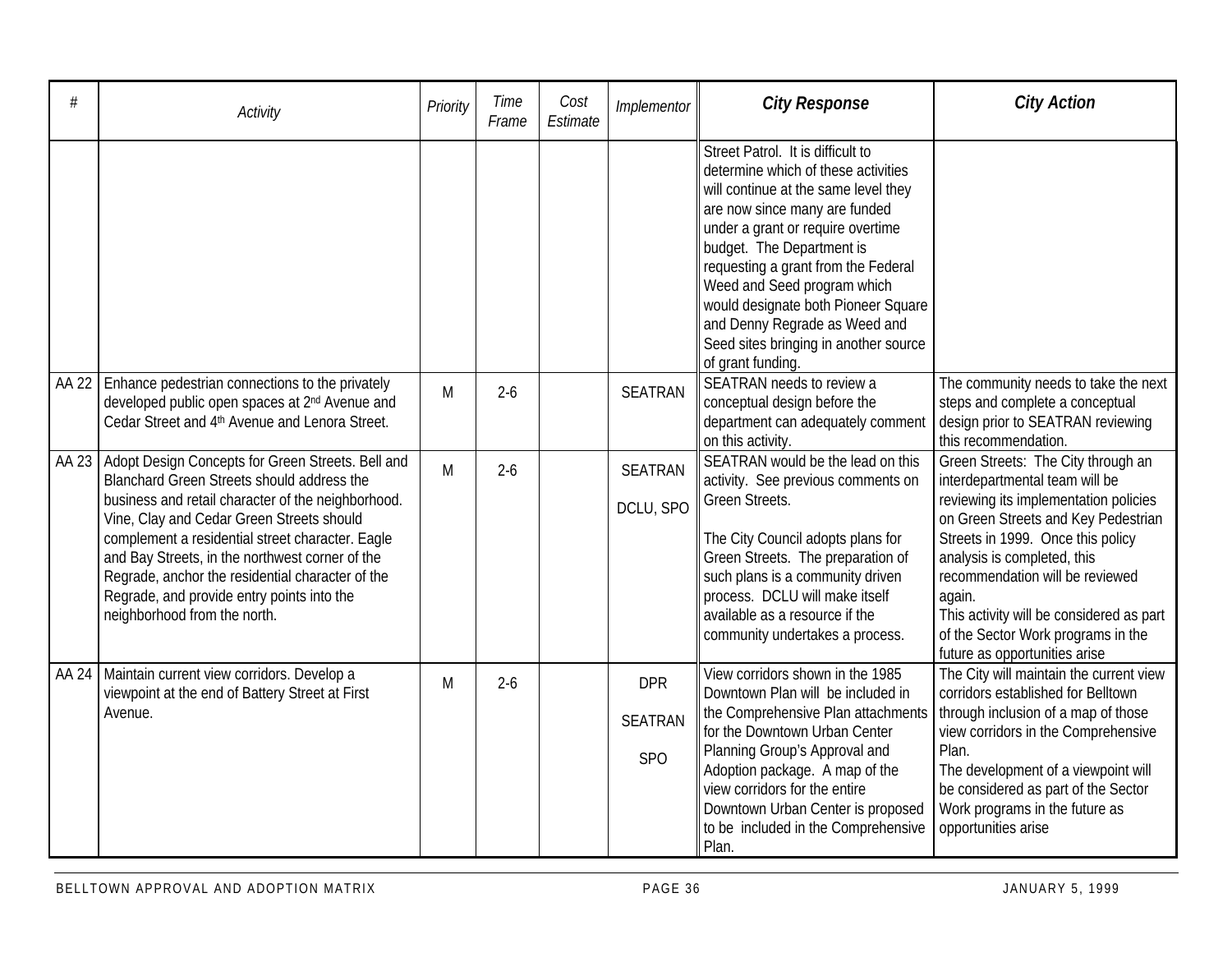| #     | Activity                                                                                                                                                                                                                                                                                                                                                                    | Priority | Time<br>Frame | Cost<br>Estimate | Implementor                                                | <b>City Response</b>                                                                                                                                                                                                                                                                                                                                                                                 | <b>City Action</b>                                                                                                                                                                                                                                                                                                                                                                                                         |
|-------|-----------------------------------------------------------------------------------------------------------------------------------------------------------------------------------------------------------------------------------------------------------------------------------------------------------------------------------------------------------------------------|----------|---------------|------------------|------------------------------------------------------------|------------------------------------------------------------------------------------------------------------------------------------------------------------------------------------------------------------------------------------------------------------------------------------------------------------------------------------------------------------------------------------------------------|----------------------------------------------------------------------------------------------------------------------------------------------------------------------------------------------------------------------------------------------------------------------------------------------------------------------------------------------------------------------------------------------------------------------------|
|       |                                                                                                                                                                                                                                                                                                                                                                             |          |               |                  |                                                            | As the proposed location for a<br>viewpoint is a street end, SEATRAN<br>would develop such a viewpoint.<br>DPR would want to participate in<br>design review if involved in any<br>maintenance responsibilities. DPR<br>should not be the implementor of this<br>recommendation as we are only<br>involved as it would relate to our<br>currently owned property and<br>potential new park property. |                                                                                                                                                                                                                                                                                                                                                                                                                            |
| AA 25 | Clean up, enhance, and maintain areas under and<br>around the viaduct, Battery Street tunnel, and the<br>railroad tracks. Design attractive measures to<br>prevent use of the areas under the viaduct for<br>loitering.                                                                                                                                                     | M        | $1-2$         |                  | Community,<br>SEATRAN,<br>WSDOT,<br>Burlington<br>Northern | SPD is leading a multi-<br>agency/community effort to try to<br>address this issue. The problem<br>being most focused on is to create a<br>facility where transients can pursue<br>work without loitering in the street<br>area or camping out beneath the<br>viaduct.                                                                                                                               | This recommendation is already<br>underway.                                                                                                                                                                                                                                                                                                                                                                                |
| AA 26 | Classify the Belltown/Denny Regrade area as a<br>residential neighborhood when applying existing or<br>future billboard codes. Prohibit new freestanding<br>billboards, and reduce the number of existing<br>billboards through attrition, in the Denny Regrade<br>neighborhood. This prohibition is not intended to<br>prohibit murals that are painted on building walls. | M        | $2 - 6$       |                  | <b>DON</b><br>DCLU, LAW                                    | This issue raises substantial legal<br>issues and the Law Dept. should be<br>involved.<br>DON will work with DCLU, the Law<br>Department and the community to<br>assess the alternatives in decreasing<br>billboards.                                                                                                                                                                                | This activity will be considered as part<br>of the Sector Work programs in the<br>future as opportunities arise DCLU has<br>a Director's Rule outlining the process<br>whereby a citizen can request that a<br>conforming billboard be relocated to<br>another conforming location. The<br>Executive will work with the community<br>to review the existing billboards for<br>conformity with the existing<br>regulations. |
| AA27  | Work with property owners and developers to<br>reduce light pollution through proper selection and<br>orientation of lighting.                                                                                                                                                                                                                                              | M        | $1-2$         |                  | SCL, DCLU                                                  | For lighting projects, neighborhoods<br>are encouraged to develop a "lighting<br>plan" by working with SCL's South<br>Service Center. The plan should<br>include the specific location and type<br>of lighting fixtures which will be the                                                                                                                                                            | SCL will take the next steps to<br>implement this activity. This issue has<br>been placed on the Policy Docket.<br>The Executive shall review its policies<br>on lighting streets, alleys, parks, etc.<br>and provide the Council with a report,                                                                                                                                                                           |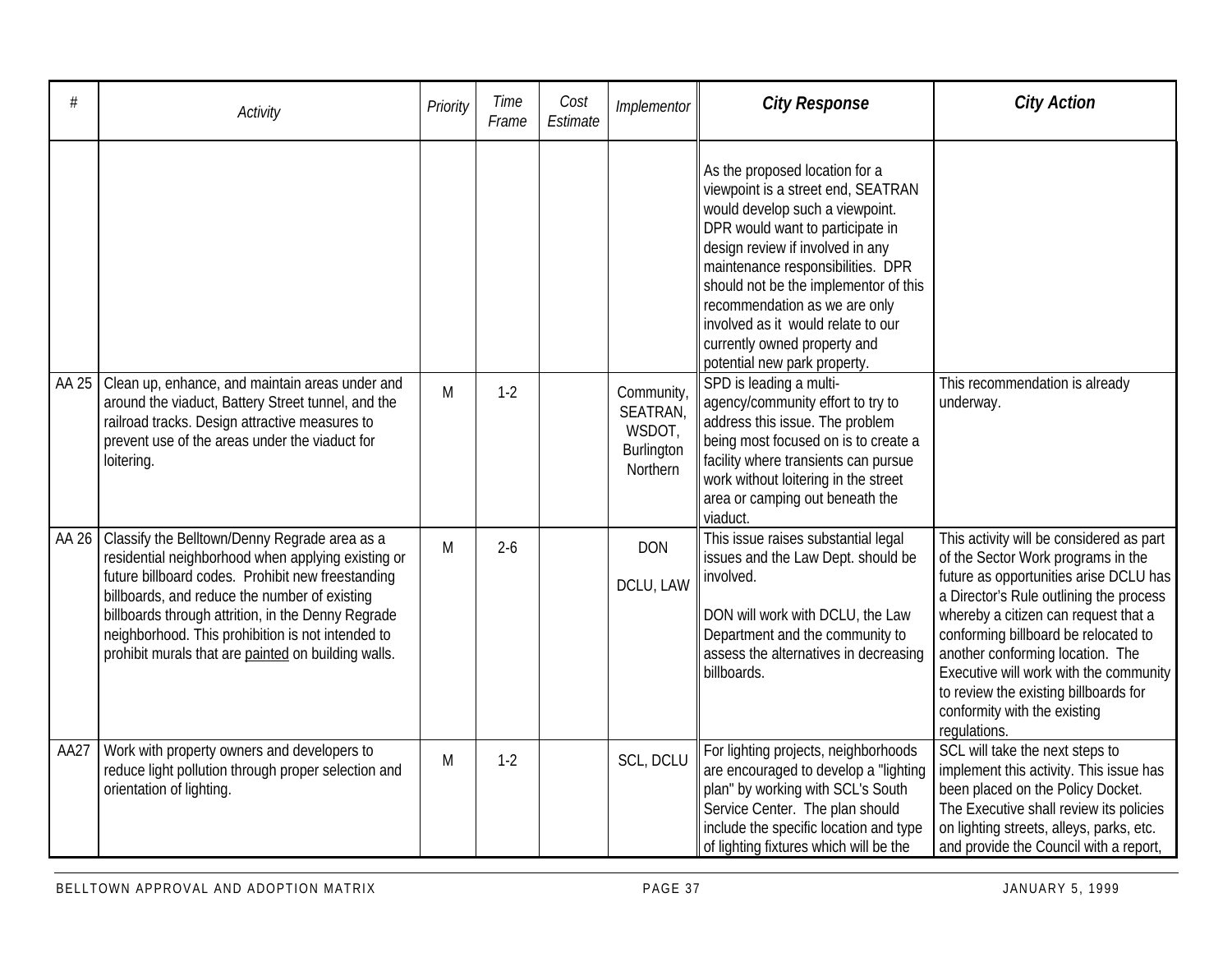| #     | Activity                                                                                                                                                                                                                                                                                 | Priority     | Time<br>Frame | Cost<br>Estimate | Implementor                                       | <b>City Response</b>                                                                                                                                                                                                                                                                                                                                                | <b>City Action</b>                                                                                                                                                                        |
|-------|------------------------------------------------------------------------------------------------------------------------------------------------------------------------------------------------------------------------------------------------------------------------------------------|--------------|---------------|------------------|---------------------------------------------------|---------------------------------------------------------------------------------------------------------------------------------------------------------------------------------------------------------------------------------------------------------------------------------------------------------------------------------------------------------------------|-------------------------------------------------------------------------------------------------------------------------------------------------------------------------------------------|
|       |                                                                                                                                                                                                                                                                                          |              |               |                  |                                                   | basis of project feasibility and cost<br>estimates. City Light offers a<br>selection of pedestrian lights for<br>neighborhoods. Fixture selection<br>includes cut off fixtures that have low<br>impact on light pollution. SCL will<br>work with the community to<br>determine which fixture best meets<br>their needs.                                             | analysis and recommendations by<br>June 1999. All policies should be in<br>writing and should be shared with the<br>neighborhood planning groups.                                         |
| AA 28 | Provide permanent, public restrooms either as<br>separate facilities (e.g., French kiosk toilets) or<br>located in public buildings such as the fire station,<br>community center and educational facilities. Staff<br>the public restrooms with attendants.                             | $\mathsf{H}$ | $2 - 6$       |                  | <b>DON</b>                                        | City Council is leading an<br>interdepartmental committee to<br>explore the feasibility of the City<br>teaming up with Metro to pursue<br>permanent public self-cleaning toilets<br>and to look at using Metro bus<br>shelters for advertising to pay for the<br>toilets. DON is part of the team.                                                                  | This City is taking the next steps to<br>address this issue.                                                                                                                              |
| AA 29 | Provide coordinated signage program and kiosks<br>with information, maps, and schedules related to<br>public restrooms, neighborhood destinations,<br>special events, and available transportation.<br>Change codes and regulations to allow<br>development of kiosks and kiosk toilets. | M            | $2 - 6$       |                  | SEATRAN,<br>Community                             | If community wants to install signs or<br>kiosks on public right-of-way, a street<br>use permit is required.                                                                                                                                                                                                                                                        | The community will need to pursue the<br>next steps necessary to implement this<br>recommendation.                                                                                        |
| AA 30 | Improve cleanliness of sidewalks, alleys, plantings,<br>and public spaces by developing a program similar<br>to the one in Pioneer Square, or the Adopt-a-Block<br>or Area Program where public spaces are<br>maintained by adjacent residents and business<br>owners.                   | M            | Ongoing       |                  | DPR,<br>Community<br><b>SEATRAN</b><br><b>DON</b> | DPR looks forward to working with<br>the community to develop<br>partnerships to clean up parks and<br>open spaces etc. through methods<br>such as the Adopt-a-Park program.<br>DPR is not the primary implementor<br>of this recommendation. SEATRAN,<br>DON, and others should be listed.<br>SEATRAN supports this concept<br>although funding could be an issue. | The community will need to pursue the<br>next steps necessary to implement this<br>recommendation. The City will provide<br>technical assistance and information<br>on existing programs. |
| AA 31 | Require street level awnings on new retail facilities.                                                                                                                                                                                                                                   | M            | $1-2$         |                  | <b>DCLU</b>                                       | DCLU has committed to analyzing<br>this proposal as part of DUCPG<br>implementation.                                                                                                                                                                                                                                                                                | DCLU will take the next steps to<br>implement this activity as part of the<br>DUCPG planning process.                                                                                     |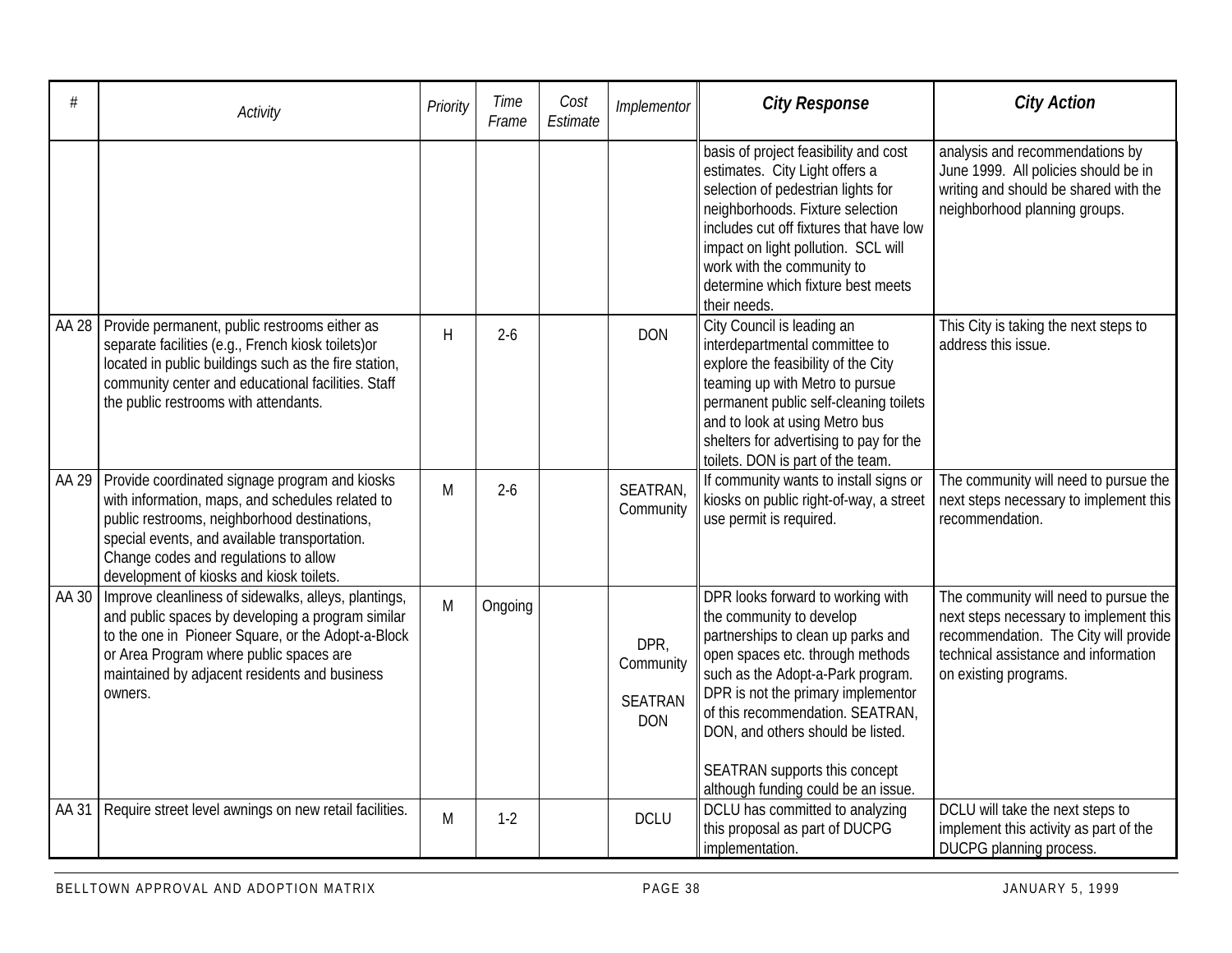| #     | Activity                                                                                                                                                                                                                                                                                                                                                                                                                                                                                                                                                                                                                                                                                                                                                                                                                                                        | Priority     | Time<br>Frame | Cost<br>Estimate | Implementor       | <b>City Response</b>                                                                                                                                                                                                                                                | <b>City Action</b>                                                                                               |
|-------|-----------------------------------------------------------------------------------------------------------------------------------------------------------------------------------------------------------------------------------------------------------------------------------------------------------------------------------------------------------------------------------------------------------------------------------------------------------------------------------------------------------------------------------------------------------------------------------------------------------------------------------------------------------------------------------------------------------------------------------------------------------------------------------------------------------------------------------------------------------------|--------------|---------------|------------------|-------------------|---------------------------------------------------------------------------------------------------------------------------------------------------------------------------------------------------------------------------------------------------------------------|------------------------------------------------------------------------------------------------------------------|
| LT 15 | Improve alley conditions for pedestrian and bicycle<br>usage.<br>All alleys in the neighborhood are designated for<br>possible development:<br>Develop names for alleys to give specific addresses<br>to businesses or residences that open onto the<br>alley.<br>Create a system to lower the amount of dumpsters<br>in the alleys, either by promoting daily trash pick-up<br>or "hiding" the dumpsters in building enclosures.<br>Promote inviting entrances into alleyways from the<br>east-west streets.<br>Encourage building designs to address the alley<br>space.<br>Promote entrances into alleys from within buildings.<br>Develop mid-block crossings and traffic bulges at<br>alleys.<br>Encourage building designs that create courtyard<br>gardens adjacent to the alleyway.<br>Retain and promote the use of brick paving within<br>the alleys. | Long<br>Term |               |                  |                   | See previous comments KS 1.6 and<br>KS 1.13.                                                                                                                                                                                                                        | This activity will be considered as part<br>of the Sector Work programs in the<br>future as opportunities arise  |
|       | LT 16 Develop a program of improved transfer of<br>development rights (TDRs) to maintain the eclectic<br>variety of buildings, scale, and character in the<br>Regrade.                                                                                                                                                                                                                                                                                                                                                                                                                                                                                                                                                                                                                                                                                          | Long<br>Term |               |                  | OH, SPO           | This activity has been identified as a<br>long term priority by the<br>neighborhood.                                                                                                                                                                                | This issue will be addressed during<br>review of the downtown urban center<br>neighborhood plan.                 |
| LT 17 | Develop a neighborhood public art program.                                                                                                                                                                                                                                                                                                                                                                                                                                                                                                                                                                                                                                                                                                                                                                                                                      | Long<br>Term |               |                  |                   | This activity has been identified as a<br>long term priority by the<br>neighborhood.                                                                                                                                                                                | This activity will be considered as<br>part of the sector work programs in the<br>future as opportunities arise. |
|       | <b>Public Safety and Neighborly Regulations</b>                                                                                                                                                                                                                                                                                                                                                                                                                                                                                                                                                                                                                                                                                                                                                                                                                 |              |               |                  |                   |                                                                                                                                                                                                                                                                     |                                                                                                                  |
| AA 32 | Work with Seattle City Light and property owners to<br>install alley lighting connected to property owners'<br>electrical system.                                                                                                                                                                                                                                                                                                                                                                                                                                                                                                                                                                                                                                                                                                                               | M            | $1-2$         |                  | SCL,<br>Community | Seattle City Light will work with the<br>property owners to install leased<br>flood lighting connected to property<br>owners electrical systems where<br>feasible. Seattle City Light will<br>coordinate with DCLU to ensure any<br>proposed new installations meet | SCL will take the next steps to<br>implement this activity. See response<br>to AA 27.                            |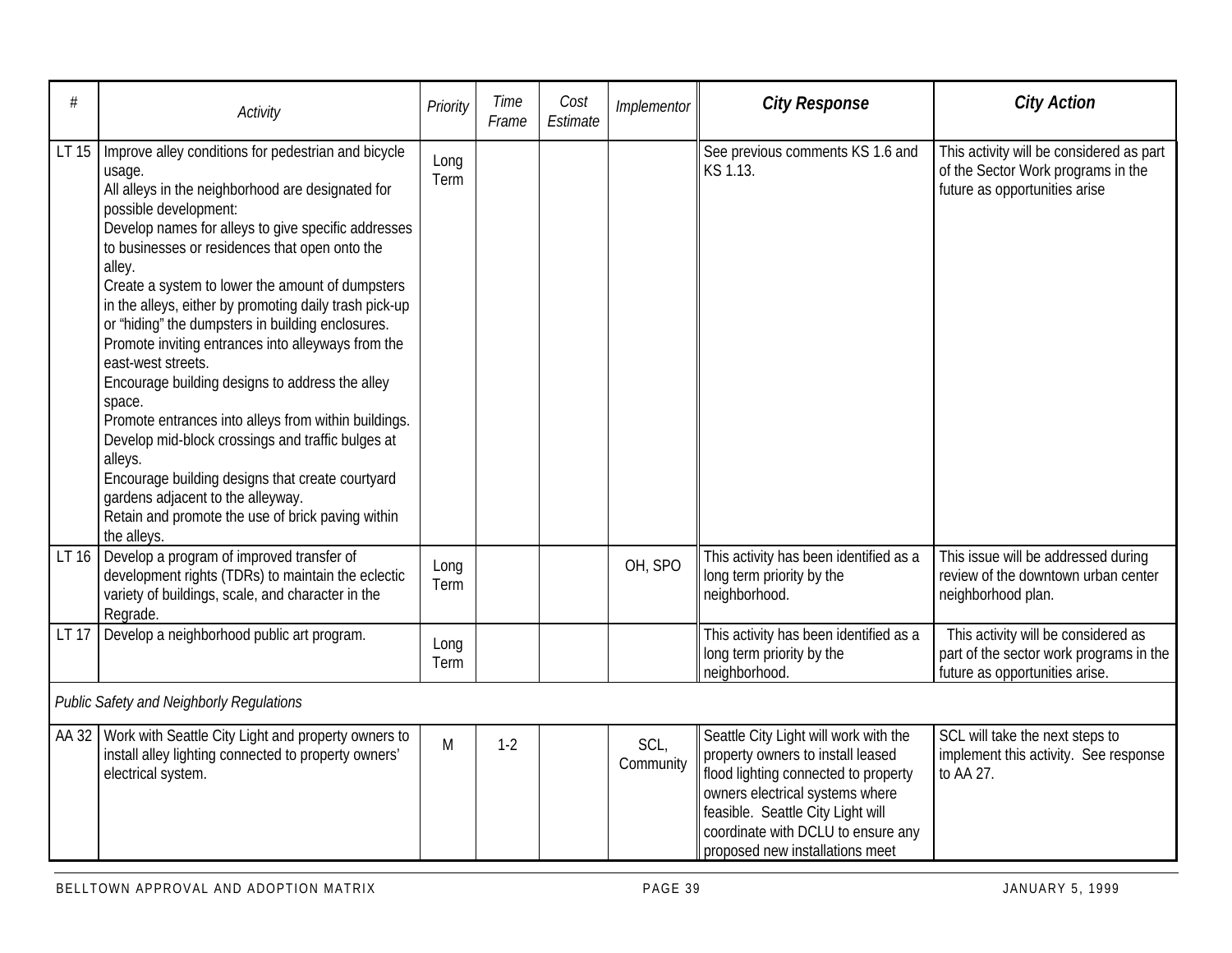| #    | Activity                                                                                                                                      | Priority     | Time<br>Frame | Cost<br>Estimate | Implementor                                            | <b>City Response</b>                                                                                                                                                                                                                                                                                                                                                                                                                                                                                                                                                                                                                                                                                                                                                            | <b>City Action</b>                                                                                                                                                |
|------|-----------------------------------------------------------------------------------------------------------------------------------------------|--------------|---------------|------------------|--------------------------------------------------------|---------------------------------------------------------------------------------------------------------------------------------------------------------------------------------------------------------------------------------------------------------------------------------------------------------------------------------------------------------------------------------------------------------------------------------------------------------------------------------------------------------------------------------------------------------------------------------------------------------------------------------------------------------------------------------------------------------------------------------------------------------------------------------|-------------------------------------------------------------------------------------------------------------------------------------------------------------------|
|      |                                                                                                                                               |              |               |                  |                                                        | current electrical code requirements.                                                                                                                                                                                                                                                                                                                                                                                                                                                                                                                                                                                                                                                                                                                                           |                                                                                                                                                                   |
|      | AA 33   Support the Police Department's efforts to amend<br>the City's hiring policy so department staffing is kept<br>at appropriate levels. | $\mathsf{H}$ | $1-2$         |                  | Community                                              | SPD appreciates the support of the<br>community on this issue.                                                                                                                                                                                                                                                                                                                                                                                                                                                                                                                                                                                                                                                                                                                  | This is primarily a community based<br>activity.                                                                                                                  |
|      | AA 34 Establish a bicycle lane on $4th$ Avenue as a couplet<br>to the existing lane on 2 <sup>nd</sup> Avenue.                                | M            | $2 - 6$       |                  | <b>SEATRAN</b>                                         | A bike lane on 4 <sup>th</sup> Avenue is<br>probably the strongest candidate for<br>a northbound bicycle facility through<br>the downtown. The main problem<br>with 4 <sup>th</sup> Avenue is that it would<br>require the elimination of the parking<br>lane or a through traffic lane. A<br>northbound bike lane is further<br>complicated by the fact that there are<br>a number of traffic and transit issues<br>that must be addressed in the short<br>term.                                                                                                                                                                                                                                                                                                               | This activity will be considered as part<br>of the Sector Work programs in the<br>future as opportunities arise                                                   |
| AA35 | Work with City Light to install pedestrian oriented<br>lighting on streets, with 3rd Ave. being the highest<br>priority.                      | $\mathsf{H}$ | $1-2$         |                  | SCL<br><b>KC</b> Metro<br><b>DPR</b><br><b>SEATRAN</b> | For lighting projects, neighborhoods<br>are encouraged to develop a "lighting<br>plan" by working with Seattle City<br>Light's South Service Center. The<br>plan should include the specific<br>location and type of lighting fixtures<br>which will be the basis of project<br>feasibility and cost estimates. City<br>Light offers a selection of pedestrian<br>lights for neighborhood. Please<br>reference Seattle City Light's new<br>publication entitled Resources for<br>Neighborhood Planning Opportunities<br>for more details on pedestrian<br>lighting; available at the<br>Neighborhood Service Center or from<br>the Neighborhood Planning Office.<br>Please note the following<br>jurisdictional issues. City Light does<br>not own or install all streetlights. | The community needs to take the next<br>steps to implement this activity. SCL<br>will provide technical assistance to the<br>neighborhood. See response to AA 27. |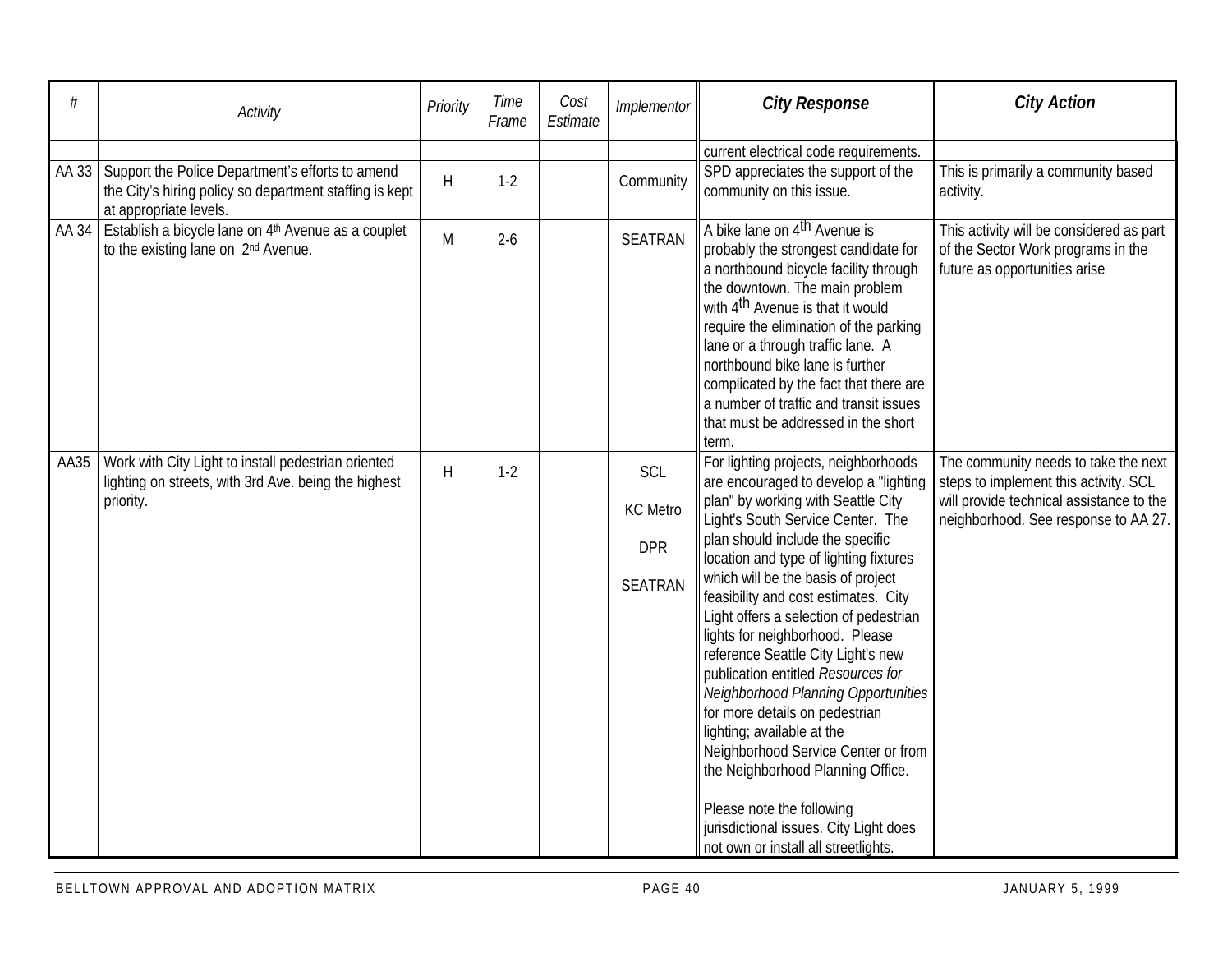| #    | Activity                                                                                                                     | Priority | Time<br>Frame | Cost<br>Estimate | Implementor            | <b>City Response</b>                                                                                                                                                                                                                                                                                                                                                                                                                                                                        | <b>City Action</b>                                                                                                                                                                                                                               |
|------|------------------------------------------------------------------------------------------------------------------------------|----------|---------------|------------------|------------------------|---------------------------------------------------------------------------------------------------------------------------------------------------------------------------------------------------------------------------------------------------------------------------------------------------------------------------------------------------------------------------------------------------------------------------------------------------------------------------------------------|--------------------------------------------------------------------------------------------------------------------------------------------------------------------------------------------------------------------------------------------------|
|      |                                                                                                                              |          |               |                  |                        | Arterials: SeaTran has jurisdiction on<br>arterial lighting such as 3rd Ave.<br>Parks: Any lighting in parks should<br>involve the Parks Department.<br>Metro: Lighting at Metro bus stops is<br>Metro's jurisdiction.                                                                                                                                                                                                                                                                      |                                                                                                                                                                                                                                                  |
| AA36 | Work with METRO to provide better lighting at bus<br>stops.                                                                  | H        | $1-2$         |                  | <b>KC</b> Metro        | This is a KC Metro issue.                                                                                                                                                                                                                                                                                                                                                                                                                                                                   | See response to AA 10.                                                                                                                                                                                                                           |
| AA37 | In order to increase safety, move the concrete<br>sculpture in Denny Regrade Park to another<br>location.                    | H        | $1-2$         |                  | DPR, SAC<br><b>DON</b> | DPR will work with DON and SAC to<br>look at options for relocating the<br>sculpture. Specific changes to<br>Regrade Park should be considered<br>as part of the redesign process.                                                                                                                                                                                                                                                                                                          | This activity will be considered as part<br>of the Sector Work programs in the<br>future as opportunities arise                                                                                                                                  |
| AA38 | Move the toilets and pay phones at Regrade park to<br>a location in front of the Fire Station at 4th Ave. and<br>Battery St. | H        | $1-2$         |                  | DPR, DON               | DON will work with the community to<br>improve site location, although the<br>present site has worked well since<br>1993 (Regrade Park), because the<br>Police can monitor restroom activity<br>there closely since they do check the<br>park frequently.<br>The phones are not on park property,<br>they are in the street right-of-way.<br>SEATRAN has issued a permit to<br>USWest for placement of the phones.<br>USWest will remove pay phones<br>when petitioned by the neighborhood. | This activity will be considered as part<br>of the Sector Work programs in the<br>future as opportunities arise The<br>neighborhood should contact USWest<br>to petition for relocation of the phones<br>to the neighborhood preferred location. |
| AA39 | Replace the sandbox and grass in Regrade Park<br>with an easily maintained rubberized playground<br>surface.                 | H        | $1-2$         |                  | <b>DPR</b>             | This would be considered a<br>community based activity. DPR will<br>work with the neighborhood to<br>determine the best material to<br>replace the sand. This project would<br>qualify for a Neighborhood Match<br>Fund (NMF) Grant. Specific changes<br>to Regrade Park should be<br>considered as part of the redesign<br>process.                                                                                                                                                        | The community needs to take the next<br>steps to implement this activity.                                                                                                                                                                        |